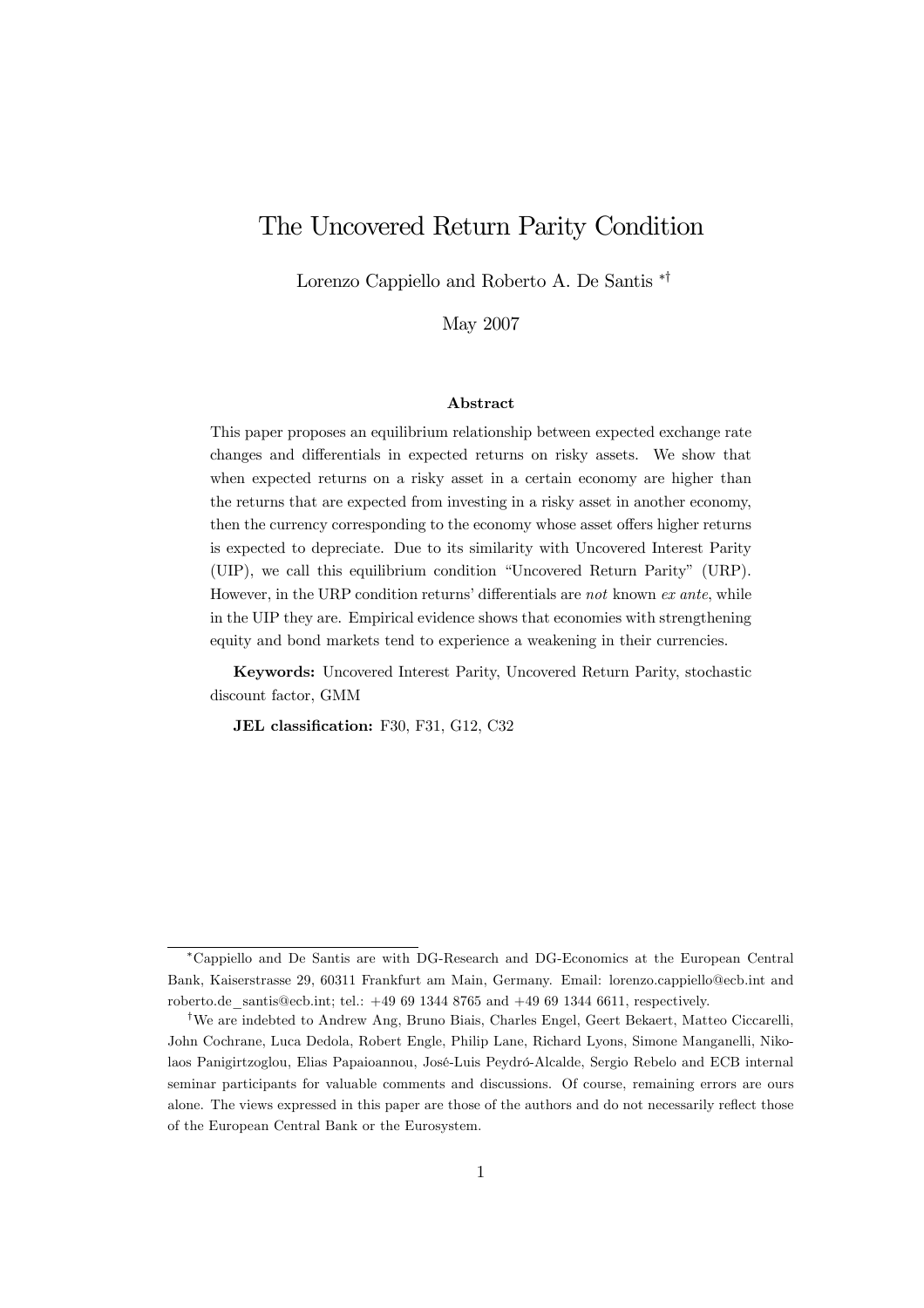### 1 Introduction

Global investors benefit from international portfolio diversification since they can reap additional profit potentials while reducing the total risk of their portfolio. When investing globally exchange rates introduce a new source of risk, but at the same time an additional investment opportunity. Therefore, foreign exchange markets add a new dimension to asset pricing equilibria.

In this paper we propose an equilibrium relationship between expected exchange rate changes and differentials in expected returns on risky assets. Risk premia, which investors require to hold risky domestic and foreign assets, the variances of each asset return as well as the variance of exchange rate changes also enter the relationship. We show that when expected returns on a risky asset in a certain economy are higher than the returns that are expected from investing in a risky asset in another economy, then the currency corresponding to the economy whose asset offers higher returns is expected to depreciate vis-à-vis the currency of the other economy.

To illustrate, let us consider, for the sake of simplicity, a world economy with only two countries. A representative domestic agent optimising her intertemporal consumption pattern faces an investment opportunity set constituted of domestic and foreign assets. Suppose that a domestic risky asset is expected to outperform a foreign risky security. The domestic agent willing to diversify her portfolio internationally will invest in the foreign security only if the foreign currency will appreciate vis-àvis the domestic currency. The appreciation will compensate the potential loss the domestic investor can suffer, due to larger expected returns at home than abroad. By the same token, expected exchange rate dynamics influence portfolio choices. Assume, for instance, that the domestic currency is expected to appreciate against the foreign currency. The domestic investor is willing to buy a foreign asset only if it will deliver higher returns than the equivalent domestic asset, which will offset the loss suffered when proceeds are converted back into the domestic currency. A similar reasoning holds when a foreign risky asset is expected to offer higher returns than a domestic risky security or when the foreign currency is expected to appreciate against the domestic currency.

The equilibrium hypothesis we suggest here is similar to the Uncovered Interest Parity (UIP) condition, where the currency associated with the economy with a higher interest rate is expected to depreciate relative to the currency of the country with a lower interest rate. Due to this similarity, we call our equilibrium condition "Uncovered Return Parity" (URP). There is, however, a key difference between the two equilibrium relationships: in the UIP condition returns' differentials are known ex ante, since they are typically computed on short-term risk-free bonds; in the URP,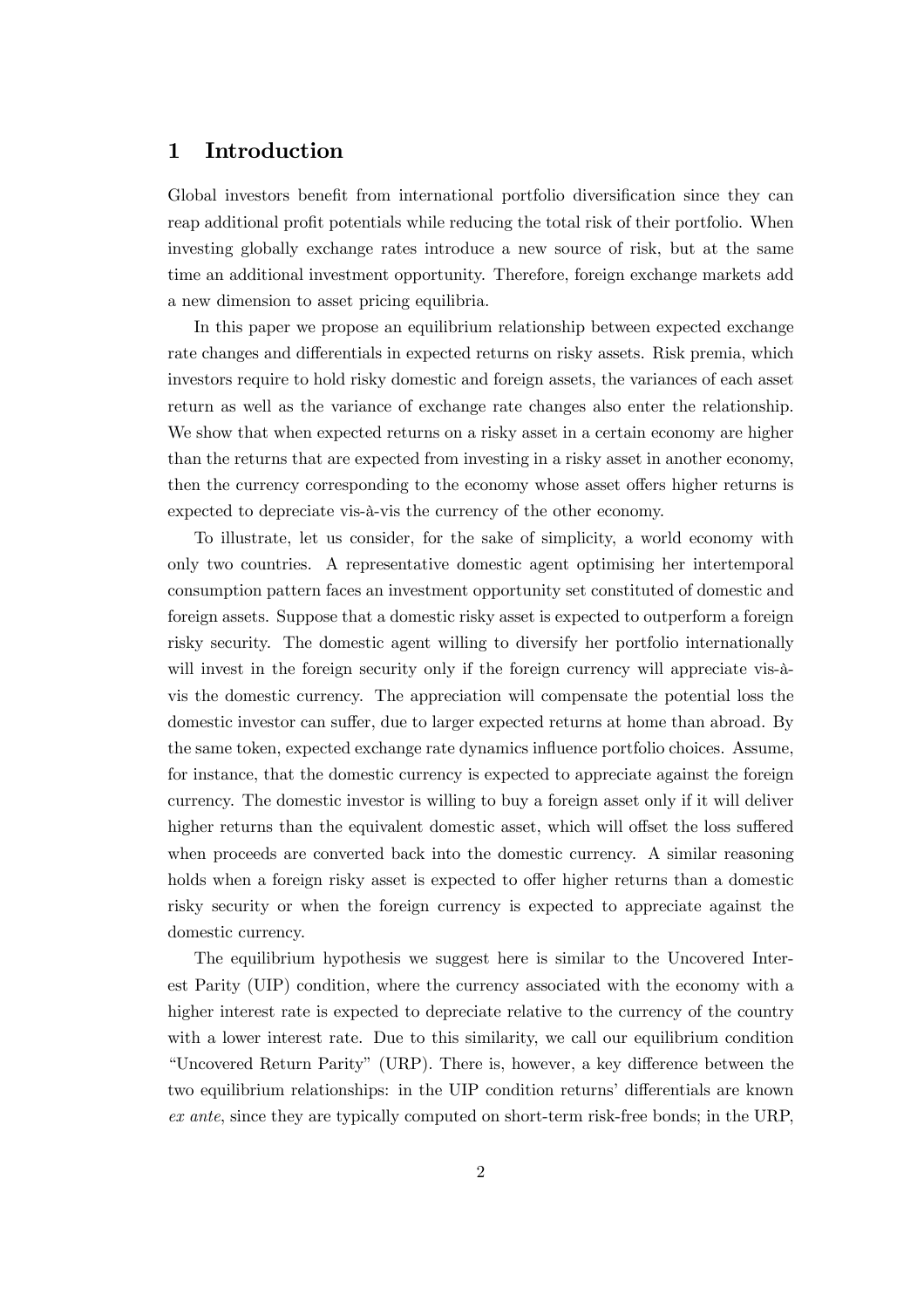instead, investors form expectations about future return differentials.1

The poor empirical performance of UIP is well documented in the literature.<sup>2</sup> This motivates us to explore a new equilibrium condition between exchange rates and risky assets.

Brooks at al. (2001) is perhaps the first paper that documents a negative correlation between equity excess returns in Europe over the US and the euro-dollar exchange rate returns. Nevertheless, the authors judge the finding counter-intuitive since it is at odds with the conventional wisdom that a strengthening in one economy's equity market should bring about an appreciation in its exchange rate.

Hau and Rey (2006) is the most related paper with the present study. Hau and Rey develop a theoretical model where exchange rates, equity market returns and capital flows are jointly determined. They argue that when foreign equity markets outperform domestic equity markets, the relative exposure of domestic investors to exchange rate risk increases. Since markets are assumed to be incomplete, the exchange rate risk cannot be (fully) hedged. To diminish her foreign exchange exposure the home investor can then rebalance her portfolio decreasing her foreign positions. This will generate capital outflows from the foreign to the domestic country. Moreover, a relatively higher foreign market capitalisation leads to relatively higher foreign dividend flows, creating an additional foreign capital outflows. If currency supply is not fully elastic, the foreign capital outflows generated by the risk rebalancing and the dividend repatriation channels will lead to an excess demand for the domestic currency and hence its appreciation.<sup>3</sup> Differently from Hau and Rey's study, we propose a simple equilibrium relationship in the spirit of UIP: the URP condition can be seen as an extension of UIP to portfolios of risky securities.

In a related paper Pavlova and Rigobon (2006) examine the implication of introducing demand and supply shocks as well as goods trade in a standard international asset pricing model à la Lucas (1982). The framework includes two countries, each

<sup>&</sup>lt;sup>1</sup>Recent literature has estimated UIP focusing on government bonds of relatively long maturity, notably three years or more (see, for instance, Chinn and Meredith, 2004 and 2005, Chinn, 2006, and Mehl and Cappiello, 2007). These studies assume that investors' holding period is equivalent to the maturity of the bond under consideration. This implies that the yield delivered by these assets is known ex ante, and, apart from credit, liquidity and inflation risks which are relatively small for mature economies, no other risk needs to be taken into account.

 $2$ See, for instance, Sarno (2005) and references therein.

<sup>3</sup>Similarly to our findings, one corollary of the model developed by Hau and Rey (2006) is what they call the "Uncovered Equity Parity" condition: "higher returns in the home equity market (in local currency) relative to the foreign equity market are associated with a home currency depreciation" (p. 277). In the same vein, Cappiello and De Santis (2005) extend Lucas' (1982) model and propose a relationship (the Uncovered Equity Return Parity condition) between differentials in expected equity returns and expected changes in exchange rates.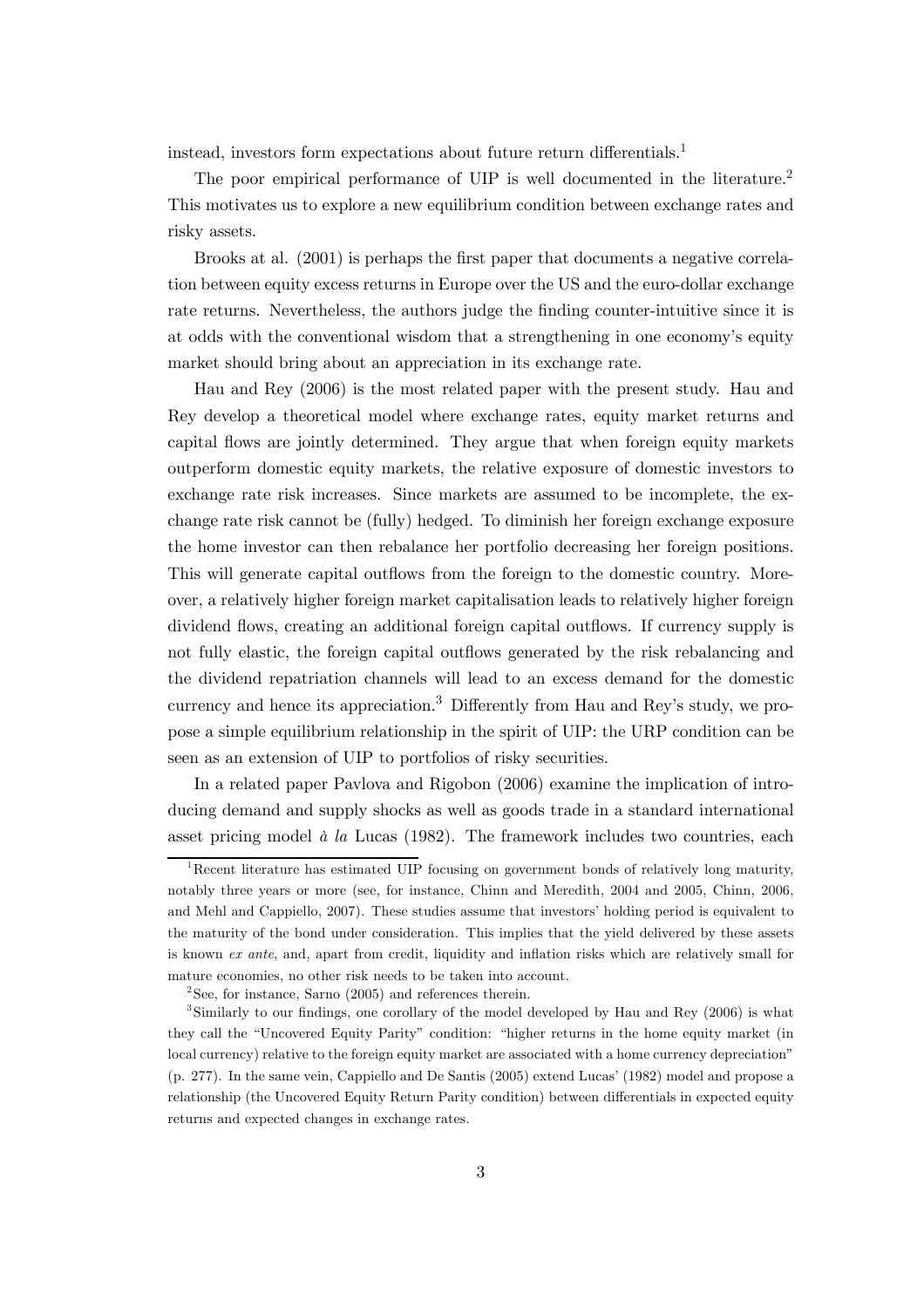specialising in the production of its own good. The stock market is a claim to each country's output, while bonds provide further opportunity for international borrowing and lending. The model generates implications on how equity, bond and foreign exchange markets co-move in response to shocks, which are transmitted internationally across financial markets via the terms of trade. For example, a positive supply shock at home will have a positive effect on the domestic stock market and a negative effect on the home bond market. In line with the comparative advantages theory the domestic terms of trade deteriorate (the domestic exchange rate appreciates), which leads to a rise in the value of foreign output, thereby providing a boost to foreign stock market. Differently from Pavlova and Rigobon, we abstract from current account considerations and the impact of supply and demand shocks on financial markets.

Other studies which relate equity and bond market returns to exchange rate changes are, for example, Adler and Dumas (1983) and, more recently, Campbell, Serfaty-de Medeiros and Viceira (2006). The focus of this research is different from ours. These studies analyse foreign currency holding, which is primarily explained by considerations about the management of portfolio risks. In Adler and Dumas (1983) the minimum-variance portfolio contains foreign currency since no domestic asset that is riskless in real terms is available and there is uncertainty about the inflation rate.4 Campbell et al. (2006) evaluate the demand for foreign currency that an investor should hold to minimise the risk of a total portfolio of equities and bonds. Differently from Adler and Dumas (1983), however, Campbell et al. (2006) do not rule out the existence of a domestic asset which is riskless in real terms.

We derive the URP condition in the context of a general no-arbitrage model. We take the point of view of a US investor and estimate it considering three asset classes, equities, government bonds and risk-free bills. In terms of currencies we consider the US dollar, which is our reference currency, versus the pound sterling, the Deutsche mark and the Swiss frank. We adopt two estimation strategies. First, we estimate the URP condition and the implied second moments for each pair of return differentials and the corresponding exchange rate with a multi-step procedure. Second, we estimate return differentials for several country pairs and the relative exchange rates simultaneously. The first approach has the advantage that permits to evaluate all the second moments generated by the model (including the evolution of risk premia that investors require to hold risky assets), but it is not efficient. The second estimation strategy is fully efficient. When using the first approach we find that URP tends to hold for equity markets, but not for bond markets, and within the equity markets for the country pairs US-Germany and US-Switzerland.

<sup>4</sup>Empirical investigations relative to this model have been carried out by Dumas and Solnik (1995) and De Santis and Gérard (1998), inter alia.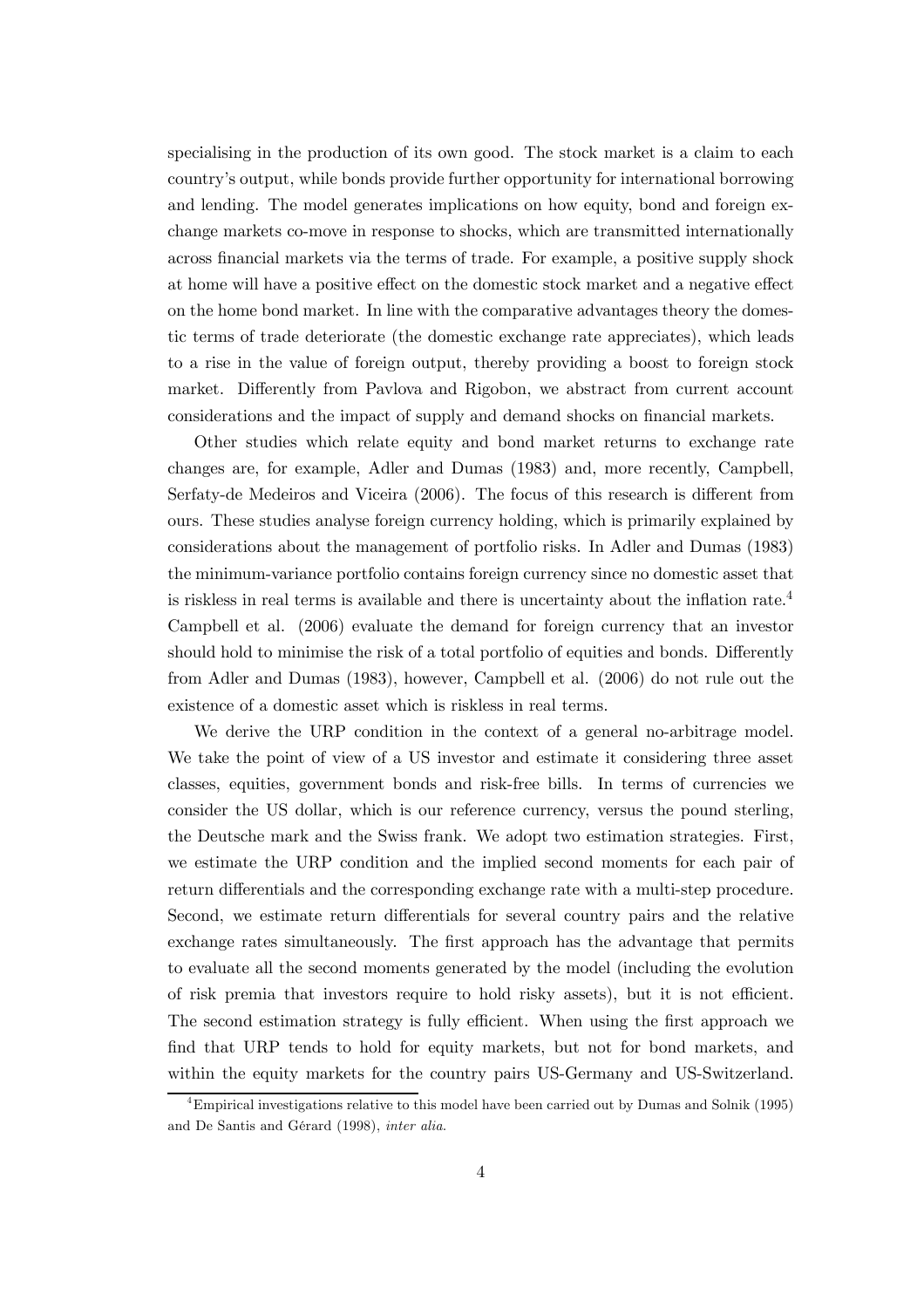When estimates are carried out with the second approach, empirical evidence shows that economies characterised by a strengthening in their equity and bond markets tend to experience a depreciation in their currencies, a result consistent with the theory's predictions. The sample period also matters: when URP is evaluated from the 1980s until end 2006, it fares poorly. However, if the sample period is restricted from 1990s onwards, URP finds better empirical support in the data. Finally, when the investment opportunity set is restricted to risk-free assets only, which implies that the URP reduces to the UIP condition, we show that currencies with relatively higher short-term interest rates deliver larger returns. This finding is in line with the literature on the forward premium puzzle.<sup>5</sup>

The empirical results on URP are at odds with those found on UIP. When we bring URP to the data, results are consistent with the theory's predictions. UIP estimates, instead, generate puzzling findings. This suggests that, in an equilibrium condition between expected exchange rate changes and differentials in security returns, considering risky rather than risk-free assets matters.

The remainder of the paper is organised as follows. Section 2 derives the URP condition. Section 3 discusses the data. Section 4 describes the empirical methodology. Section 5 presents our findings and section 6 concludes the paper.

# 2 The Uncovered Return Parity condition

The equilibrium condition proposed in this paper relates the expected changes in exchange rates with differentials in the expected returns on risky securities at home and abroad. Expected exchange rate and risky asset returns should move simultaneously in order to guarantee the equilibrium in international financial markets. To derive URP we adopt a general no-arbitrage model and take the point of view of a domestic investor. In this framework the gross return process of any asset return i,  $R_{i,t+1}$ , satisfies

$$
E\left\{R_{i,t+1}m_{t+1}|\Im_t\right\} = 1,\tag{1}
$$

where  $m_{t+1}$  denotes the domestic investor's nominal pricing kernel, and  $E(\cdot|\cdot)$  the expectation operator conditional on the information set  $\mathfrak{F}_t$ . If asset i is a risk-free

<sup>&</sup>lt;sup>5</sup>See, for instance, Hansen and Hodrik (1980), Fama (1984), Hodrik (1987), Engel (1996), Alvarez, Atkeson and Kehoe (2006), Bacchetta and van Wincoop (2006 and 2007), Boudoukh, Richardson and Whitelaw (2006), Burnside, Eichenbaum, Kleshchelski and Rebelo (2006), and Lustig and Verdelhan (2006).

 $6\text{In the remainder of the paper we use interchangeably the expressions "stochastic discount factor"$ and "pricing kernel."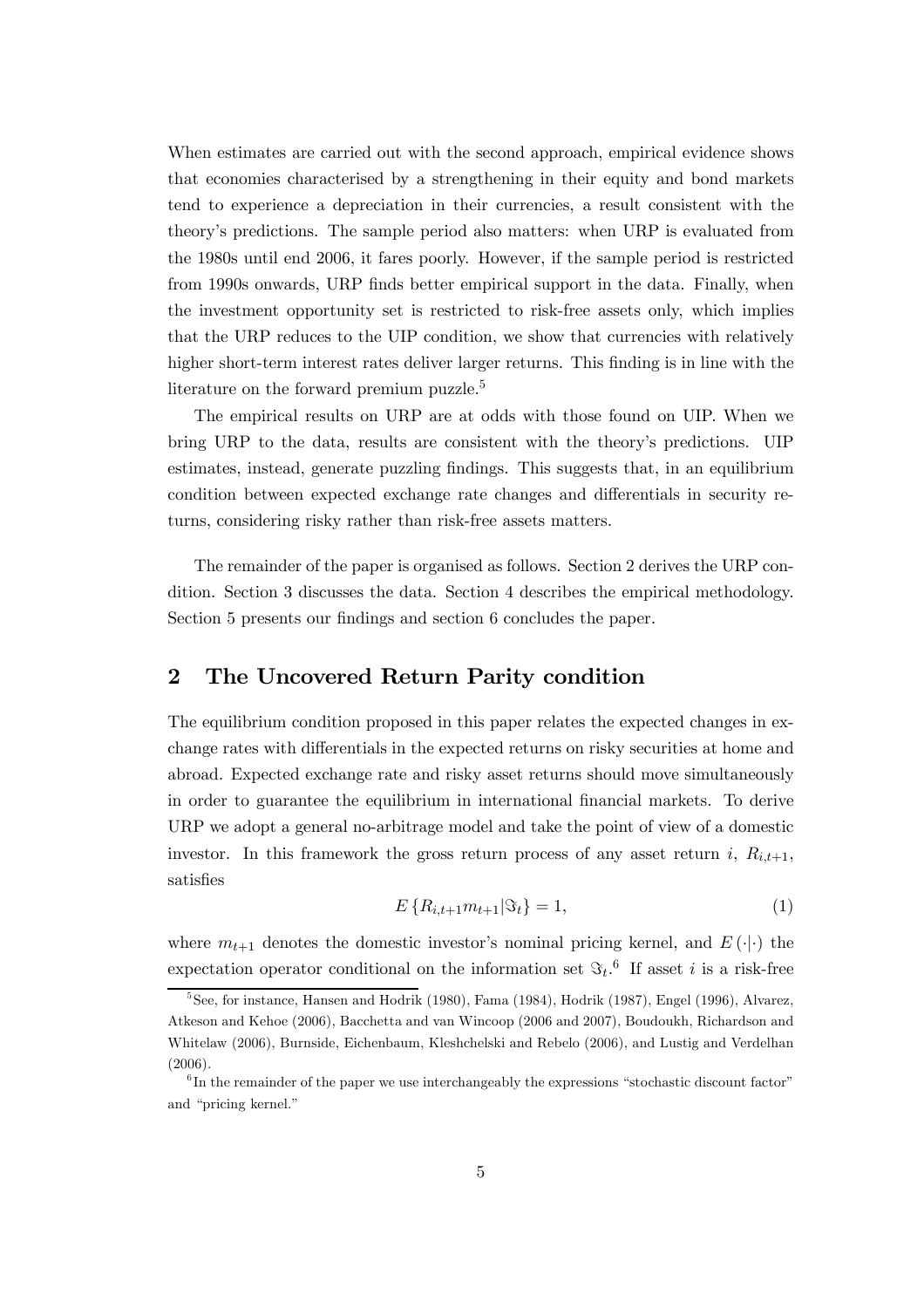bond, then equation (1) reduces to:

$$
E\{m_{t+1}|\Im_t\} = \frac{1}{R_{f,t}}.\tag{1'}
$$

In an agent optimality framework, the (nominal) stochastic discount factor is related to investor's preferences and can be shown to be equal to the intertemporal marginal rate of substitution, i.e.  $m_{t+1} = \delta U'(C_{t+1}) \Pi_t/U'(C_t) \Pi_{t+1}$ , where  $\delta$  is the time discount factor,  $U'(C_t)$  the marginal utility of consumption at time t, and  $\Pi_t$ the price level (see, for instance, Lucas, 1978, and Cochrane, 2001).

When a domestic agent invests in a foreign risky asset and then converts the proceeds back into the domestic currency, the fundamental evaluation equation (1) can be written as follows:

$$
E\left\{R_{i,t+1}^* \frac{S_{t+1}}{S_t} m_{t+1} \, |\mathfrak{S}_t\right\} = 1,\tag{2}
$$

where  $R_{i,t+1}^*$  is the gross return on a foreign asset i, which is denominated in a foreign currency, and  $S_{t+1}$  the spot exchange rate, defined as the number of units of domestic currency exchanged for one unit of foreign currency (for instance US dollars per pound sterling).

If investments occur in a foreign risk-free bond, equation (2) reduces to the following expression:

$$
E\left\{\frac{S_{t+1}}{S_t}m_{t+1}|\Im_t\right\} = \frac{1}{R_{f,t}^*}.
$$
 (2')

Exploiting the covariances' properties, equations (1) and (2) can be re-arranged as follows:

$$
\frac{E\left\{R_{i,t+1}|\Im_t\right\}}{R_{f,t}} + Cov\left\{R_{i,t+1}, m_{t+1}|\Im_t\right\} = 1,\tag{3}
$$

$$
\frac{E\left\{R_{i,t+1}^*|\Im_t\right\}E\left\{\frac{S_{t+1}}{S_t}|\Im_t\right\}}{R_{f,t}} + \frac{Cov\left\{R_{i,t+1}^*, \frac{S_{t+1}}{S_t}|\Im_t\right\}}{R_{f,t}} + Cov\left\{R_{i,t+1}^* \frac{S_{t+1}}{S_t}, m_{t+1}|\Im_t\right\} = 1, \tag{4}
$$

where  $Cov\{R_{i,t+1}, m_{t+1}|\Im_t\}$  and  $Cov\{R_{i,t+1}^*\frac{S_{t+1}}{S_t}, m_{t+1}|\Im_t\}$  denote the conditional covariances between the risky assets  $R_{i,t+1}$  and  $R_{i,t+1}^* \frac{S_{t+1}}{S_t}$  with the stochastic discount factor  $m_{t+1}$ , respectively, while  $Cov \left\{ R^*_{i,t+1}, \frac{S_{t+1}}{S_t} | \Im_t \right\}$  $\sum_{n=1}^{\infty}$  is the conditional covariance between  $R_{i,t+1}^*$  and the gross return on the exchange rate, i.e.  $\frac{S_{t+1}}{S_t}$ .<sup>7</sup>

The covariances between risky assets and the stochastic discount factor capture the risk premia. Equation (3), for instance, suggests that when the covariance

<sup>&</sup>lt;sup>7</sup>Notice that covariances are conditional on the information set  $\Im_t$ .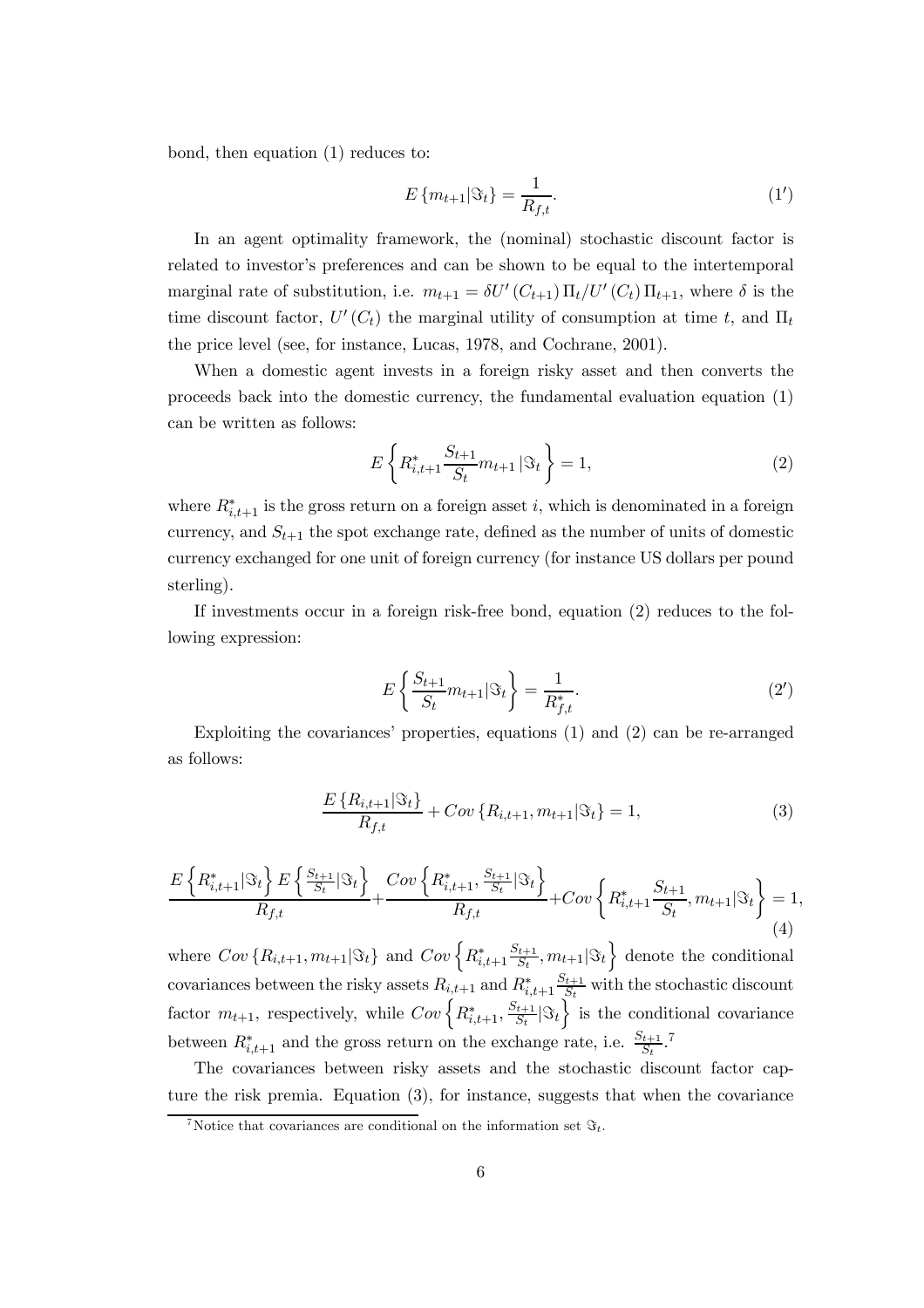$Cov\{R_{i,t+1}, m_{t+1}|\Im_t\}$  is small, the asset i's expected return in excess of the risk-free rate is large.<sup>8</sup> Suppose that asset i exhibits a covariance with the stochastic discount factor which is lower than the covariance between asset  $j$  and the (same) stochastic discount factor. This means that asset  $i$  has relatively lower returns when the investors' marginal utility of consumption is higher, which occurs when consumption itself is low. Therefore, asset i is relatively riskier than j since it provides a smaller pay-off precisely when wealth is most valuable to investors. As such a relatively higher risk premium will be required to hold that asset (see, for instance, Campbell, Lo and MacKinlay, 1997).

The covariance  $Cov \left\{ R^*_{i,t+1}, \frac{S_{t+1}}{S_t} \big| \Im_t \right.$ o captures whether a (foreign) asset can hedge against adverse shifts in the exchange rate and vice-versa. If returns on a foreign asset i co-move negatively with the exchange rate, that asset is a good hedge against adverse changes in foreign exchange markets. Vice-versa, if the co-movements are positive, the asset does not provide a good hedge against exchange rate movements. This is the case because a negative correlation between foreign exchange rate returns and equity market returns denominated in a foreign currency reduces the volatility in domestic currency terms, rendering foreign investments more attractive.

Taking the log of the ratio of expressions (3) and (4) and assuming log normality yields the URP condition:<sup>9</sup>

$$
E\left\{\Delta s_{t+1}|\Im_t\right\} = E\left\{r_{i,t+1} - r_{i,t+1}^*|\Im_t\right\} + second\ moments_{t+1},\tag{5}
$$

where  $\Delta$  denotes the difference operator, e.g.  $\Delta x_{t+1} \equiv x_{t+1} - x_t$ ,  $s_{t+1} \equiv \ln(S_{t+1})$ ,  $r_{i,t+1} \equiv \ln(R_{i,t+1})$  and  $r_{i,t+1}^* \equiv \ln(R_{i,t+1}^*)$ .  $E\{r_{i,t+1}|\Im_t\}$  and  $E\{r_{i,t+1}^*|\Im_t$  $\}$  are, respectively, the expected compounded returns on domestic and foreign assets. The variable second moments<sub>t+1</sub> includes conditional variances and covariances:

$$
\begin{split}\n\text{second moments}_{t+1} & \equiv \qquad (6) \\
& \equiv \ln \left[ 1 - \frac{Cov \left\{ R_{i,t+1}^*, \frac{S_{t+1}}{S_t} | \Im_t \right\}}{R_{f,t}} - Cov \left\{ R_{i,t+1}^* \frac{S_{t+1}}{S_t}, m_{t+1} | \Im_t \right\} \right] - \\
& - \ln \left[ 1 - Cov \left\{ R_{i,t+1}, m_{t+1} | \Im_t \right\} \right] + \\
& + \frac{1}{2} \left[ Var \left\{ r_{i,t+1} | \Im_t \right\} - Var \left\{ r_{i,t+1}^* | \Im_t \right\} - Var \left\{ \Delta s_{t+1} | \Im_t \right\} \right].\n\end{split}
$$

<sup>&</sup>lt;sup>8</sup>It is easy to see this by re-arranging equation (1) as  $E\left\{R_{i,t+1} - R_{f,t} | \Im_t\right\}$  =  $-R_{f,t}Cov\{R_{i,t+1}, m_{t+1}|\Im_t\}.$ <br><sup>9</sup>Let us consider, for example, the gross return on a domestic asset *i*,  $R_{i,t+1}$ . The Jensen's

inequality implies that  $\ln E\{R_{i,t+1}|\Im_t\} > E\{\ln(R_{i,t+1})|\Im_t\} = E\{r_{i,t+1}|\Im_t\}$ . From the assumption of log normality it follows that  $\ln E\left\{R_{i,t+1}|\Im_t\right\} = E\left\{r_{i,t+1}|\Im_t\right\} + \frac{1}{2}Var\left\{r_{i,t+1}|\Im_t\right\}$ , (see, for instance, Campbell, Lo and MacKinlay, 1997).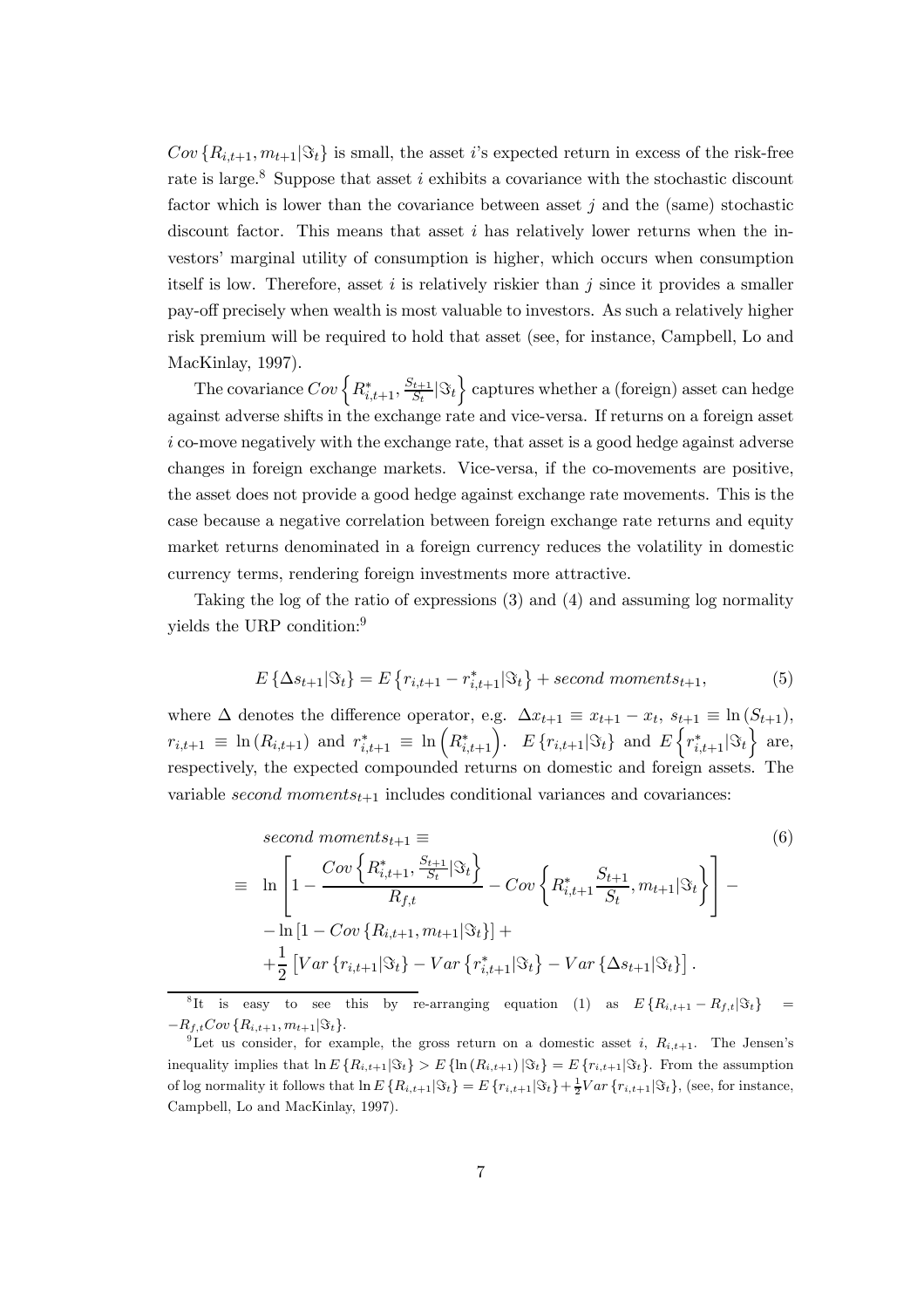Notice that, when the investment opportunity set is only constituted of risk-free bonds, URP includes as a special case the UIP condition. Assuming log normality for gross risk-free returns, combining equations  $(1')$  and  $(2')$  yields UIP:

$$
E\left\{\Delta s_{t+1}|\Im_t\right\} = r_{f,t} - r_{f,t}^* + \ln\left[1 - R_{f,t}^*Cov\left\{\frac{S_{t+1}}{S_t}, m_{t+1}|\Im_t\right\}\right] - \frac{1}{2}Var\left\{\Delta s_{t+1}|\Im_t\right\},\tag{7}
$$

where the covariance  $Cov\left\{\frac{S_{t+1}}{S_t}, m_{t+1}|\Im_t\right\}$  captures the exchange rate risk premium.

For given values of the second moments, the URP condition states that discrepancies in expected asset returns at home and abroad are re-equilibrated through contemporaneous adjustments in expected exchange rate changes. Specifically, if expected returns on a certain asset at home are higher than those obtainable from another asset abroad, the domestic currency is expected to depreciate. A resident in the market which offers higher expected returns suffers a loss when investing abroad, and therefore she has to be compensated by the expected capital gain that occurs when the foreign currency appreciates. The adjustment mechanism characterising URP is therefore similar to the one driving UIP. The crucial difference between the two equilibrium relationships is that while in the UIP condition return differentials are known ex ante, in the URP are not.

It is attractive to consider the case of risk-neutral pricing, since pay-offs can be priced simply as discounted expected values. When investors are risk neutral, the variable second moments<sub>t+1</sub> reduces to:

second moments<sup>Q</sup><sub>t+1</sub> 
$$
\equiv \ln \left[ 1 - \frac{Cov \left\{ R_{i,t+1}^*, \frac{S_{t+1}}{S_t} | \Im_t \right\}}{R_{f,t}} \right] +
$$
 (8)  
  $+ \frac{1}{2} \left[ Var \left\{ r_{i,t+1} | \Im_t \right\} - Var \left\{ r_{i,t+1}^* | \Im_t \right\} - Var \left\{ \Delta s_{t+1} | \Im_t \right\} \right],$ 

where the superscript " $Q$ " denotes that second moments are computed under the martingale measure (or risk-neutral measure).<sup>10</sup> Arbitrage would lead risk neutral in-

$$
E\{R_{i,t+1} - R_{f,t}|\mathfrak{F}_t\} = -Cov\{R_{i,t+1}, m_{t+1}|\mathfrak{F}_t\}/E(m_{t+1}|\mathfrak{F}_t)
$$
  
\n
$$
= \sqrt{Var\{m_{t+1}|\mathfrak{F}_t\} Var\{R_{i,t+1}|\mathfrak{F}_t\} Corr\{R_{i,t+1}, m_{t+1}|\mathfrak{F}_t\}/E(m_{t+1}|\mathfrak{F}_t)}
$$
  
\n
$$
\approx \gamma_t \sqrt{Var\{\Delta c_{t+1}|\mathfrak{F}_t\} Var\{R_{i,t+1}|\mathfrak{F}_t\} Corr\{R_{i,t+1}, m_{t+1}|\mathfrak{F}_t\}}
$$

where  $Corr \{ \cdot, \cdot | \Im_t \}$  denotes the conditional correlation operator,  $\gamma_t$  the coefficient of risk aversion and  $\Delta c_{t+1}$  the change in consumption (for further details see Cochrane, 2001). If investors are risk neutral, i.e.  $\gamma_t = 0$ , no risk premium is required to hold risky assets and the conditional covariances between risky assets and the stochastic discount factor are equal to zero.

 $10$ Without loss of generality, equation (8) can be easily derived adopting a power utility function and assuming that consumption growth is log normal. In this case,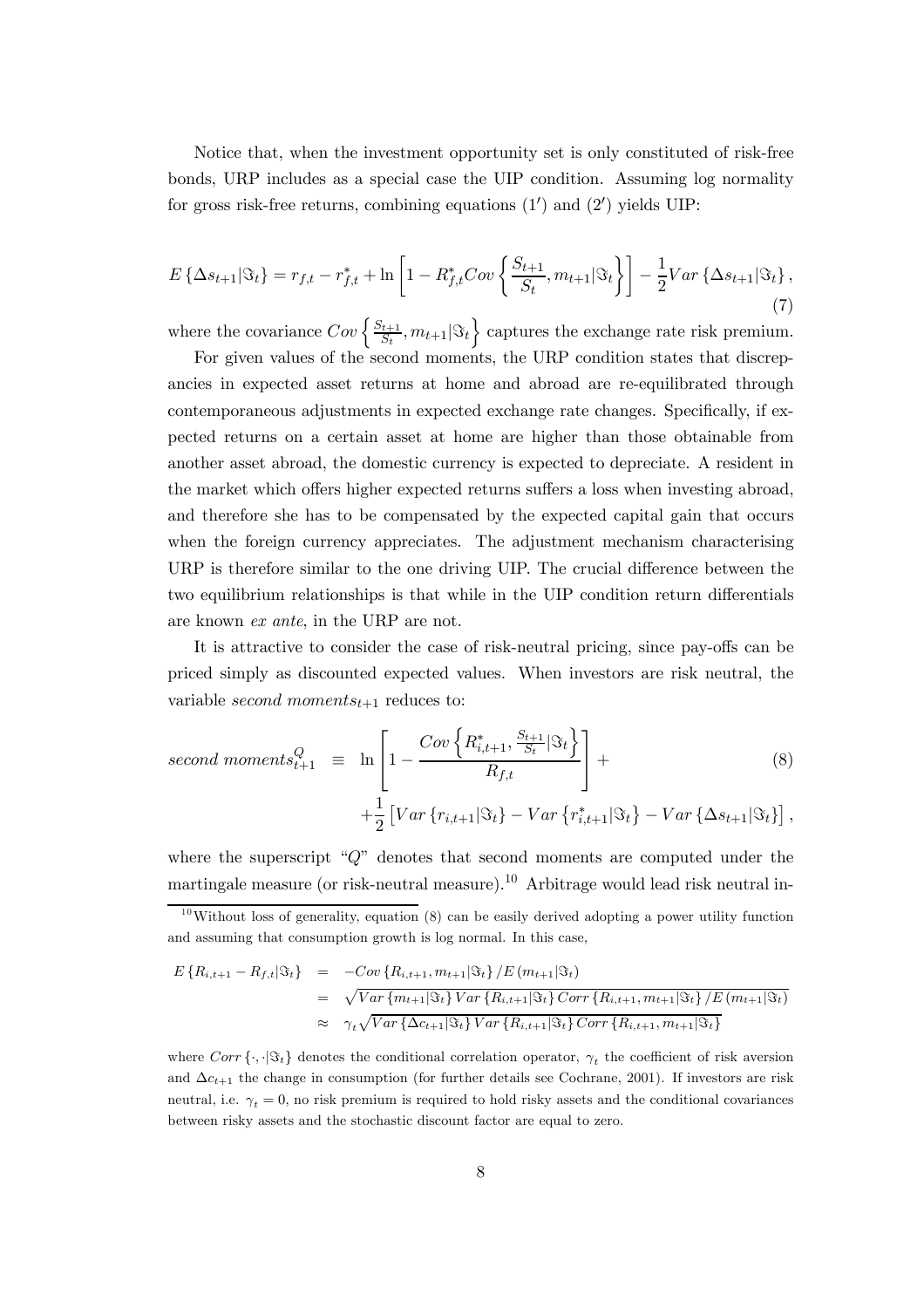vestors to equate returns on any asset (including the risk-free bills). Since, empirically this is not the case, we do not estimate URP under risk neutrality.

## 3 Data

The analysis includes the US, which is our benchmark country, the UK, Germany and Switzerland. The data set we use covers the period January 1981 to October 2006. We employ monthly data which are observed on the last trading day of the month.

The investment opportunity set is composed of two typologies of risky assets, equities and government bonds, as well as risk-free securities. Gross and continuously compounded returns on equities and government bonds are constructed with indices provided by Thomson Datastream. Equity indices include dividends; bond indices refer to a 10-year maturity benchmark coupon-bearing bond. Both equity and bond indices are denominated in US dollars. One-month euro-deposit bid rates are provided by Bank of International Settlements (BIS) and are used to construct returns on money market securities.<sup>11</sup> Spot exchange rates are collected from BIS and include US dollar/pound sterling (USD/GBP), US dollar/Deutsche mark (USD/DEM) and US dollar/Swiss frank (USD/CHF).

Descriptive statistics relative to log returns on equities, bonds, euro deposits as well as exchange rates are reported in table 1, panels A and B. Returns are characterised by excess skewness and leptokurtosis. Non-normality is confirmed by the Jarque-Bera test statistic. Not surprisingly, for each country, equities offer higher returns than bonds, and bonds provide higher returns than one-month deposits, but equities exhibit larger volatility than bonds, which are riskier than money market accounts. Volatility in each equity market is also higher than volatility in each foreign exchange market.

Instrumental variables include lagged returns on assets, dividend yields and first differences in three-month euro deposit rates. Dividend yields are provided by Thomson Datastream, while three-month euro deposit rates by BIS. Descriptive statistics relative to these two variables are reported in Table 1, panel C.

Table 2 shows unconditional correlations between asset returns and instruments. By and large, variables belonging to the same class exhibit a relatively high correlation, while correlation across classes is less pronounced. However, overall correlations are quite low, suggesting that instruments are not redundant.

We use instrumental variables as conditioning information on: (i) moment conditions (see equation  $(1)$ ), (ii) expected equity and bond return differentials, as well

 $11$  For instance, the pound sterling money market account is computed multiplying gross returns on the UK one-month euro-deposit by the gross returns on the USD/GBP exchange rate.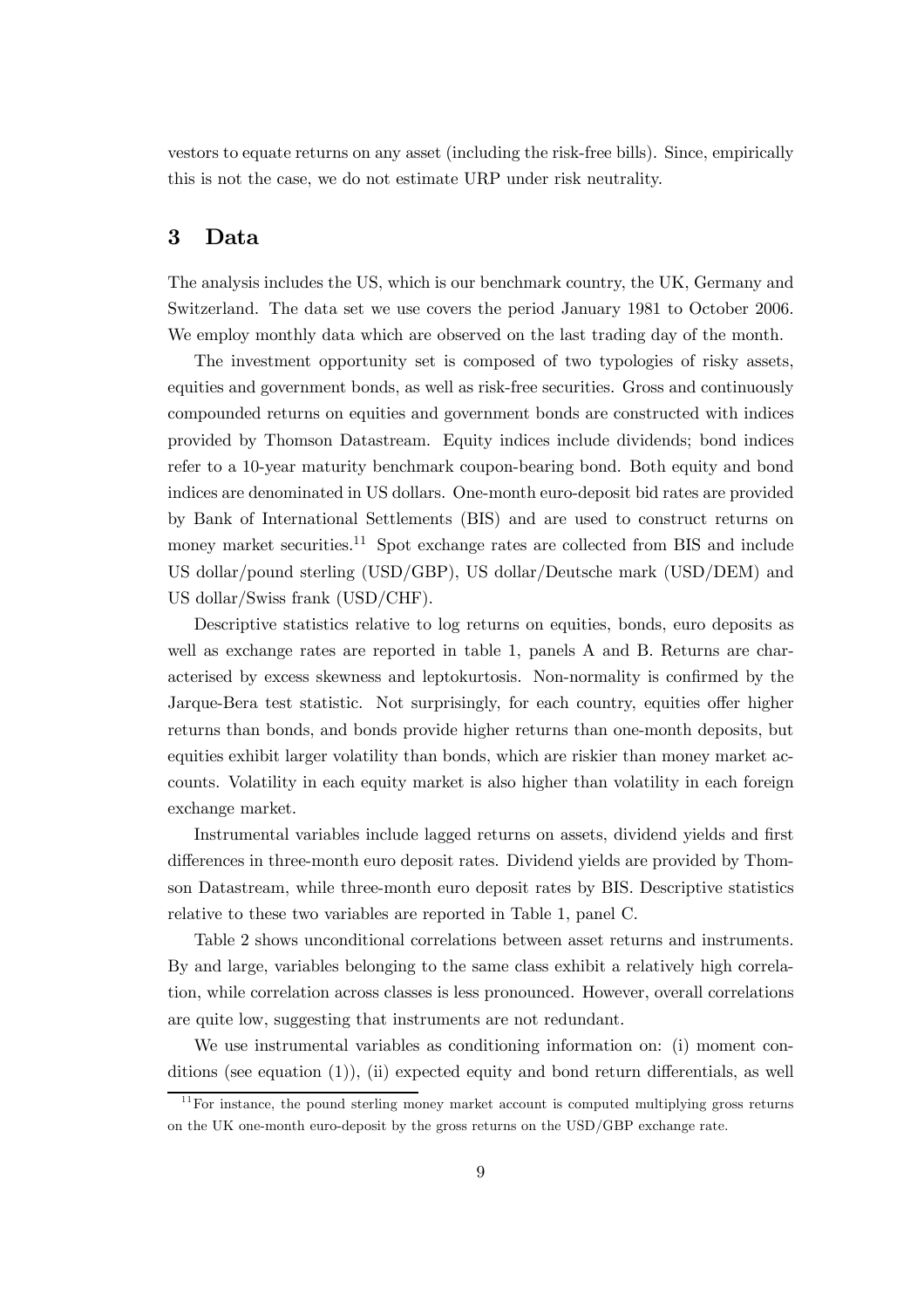as (iii) expected changes in log exchange rates. There is a vast literature on the predictability of asset returns from past information. Entering this debate goes beyond the scope of this paper and we refer to the relevant studies (see, for instance, Chen, Roll and Ross, 1986, Fama and French, 1988 and 1989, Ilmanen, 1995, Campbell, 2000, Ang and Bekaert, 2005, Boudoukh, Richardson and Whitelaw, 2006, Cochrane, 2006, and Bacchetta and van Wincoop, 2007). The debate can be synthesized with Campbell's (2000) words: "Most financial economist appear to have accepted that aggregate returns do contain an important predictable component" (p. 1523). Assets returns exhibit, at times, momentum, which is captured by the inclusion of lagged returns. At short horizons dividend yields and short term interest rates show predictive power for equity. On average, government bond yield curves are upward-sloping and highly convex and changes in short-term interest rates have shown to be useful in predicting bond returns. Interrelations across asset classes as well as international market linkages can also be exploited when forecasting security returns.

## 4 Empirical methodology

In this section we discuss the empirical methodology which we use to estimate the URP condition. We adopt two estimation strategies. First, we investigate whether equations (5) holds for a specific exchange rate change and a related return differential at the time, for instance for the USD/GBP exchange rate and the US and UK equity market, next for the USD/DEM exchange rate and the US and German equity markets, etc. Second, we estimate different exchange rates and asset pairs contemporaneously.

Each strategy possess advantages and drawbacks. The first strategy relies on a three-step procedure. First, we estimate the domestic investor's stochastic discount factor. Second, we compute the second moments entering equation (5). The pricing kernel series estimated in the first step are used as input in the covariance calculation. Third, we estimate the URP condition, including the second moments obtained in the second step. A multi-stage estimation procedure has the disadvantage that it leads to inefficient estimates: the standard errors of the second and third steps are likely to be understated since the sampling errors in the previous steps are ignored. However, multi-stage estimation approach has the advantage that it generates a more powerful test (see, for instance, Bekaert and Harvey, 1995).

When we estimate URP with different exchange rates and asset pairs at the same time, we make assumptions which simplify the structure of the variable second moments<sub>t+1</sub>. However, the advantage of this strategy is that it leads to fully efficient estimates.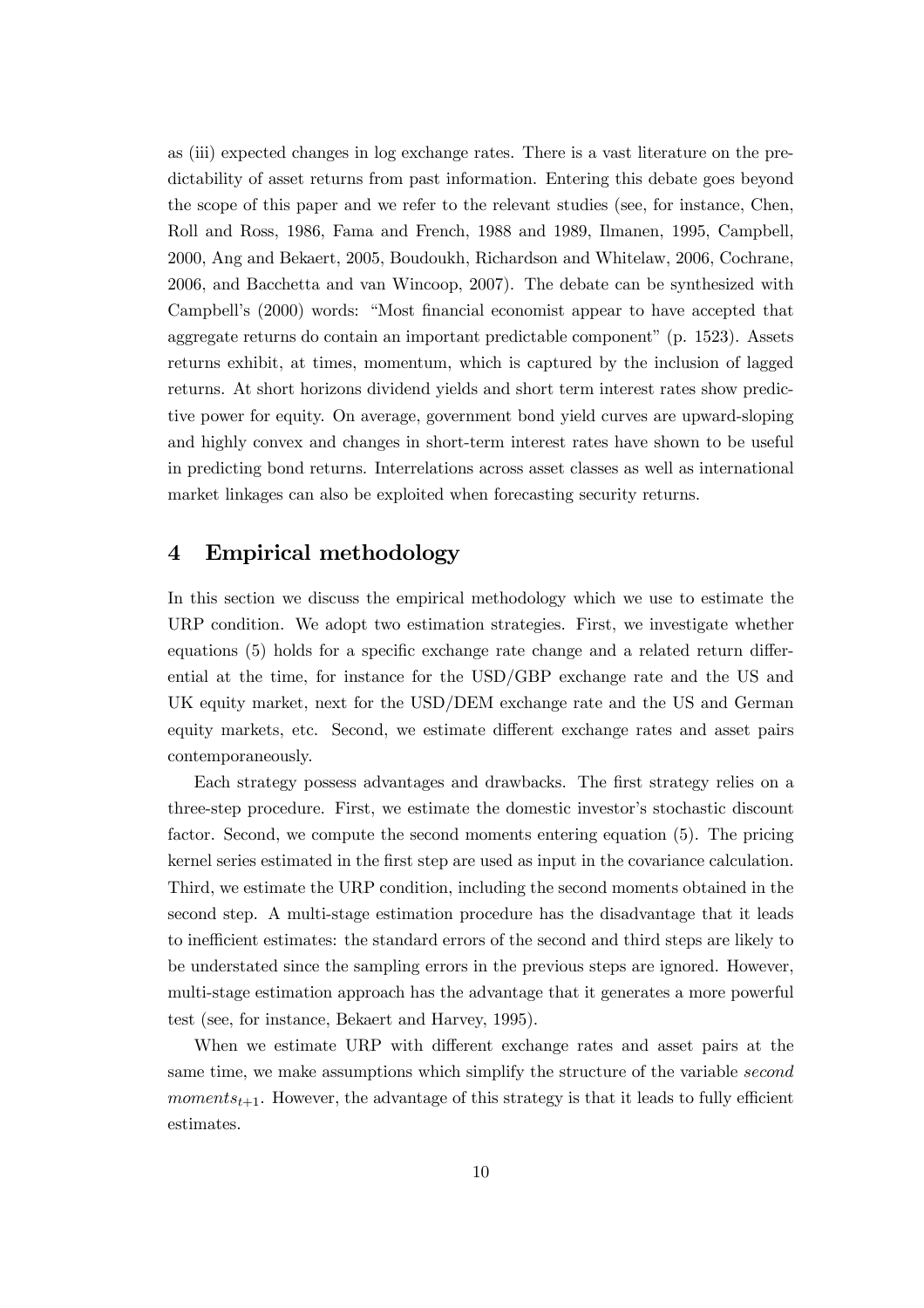#### 4.1 A three-step estimation approach

#### 4.1.1 Stochastic discount factor estimation

We estimate the stochastic discount factor  $m_{t+1}$  adopting a Generalised Method of Moments (GMM) methodology in the spirit of Hansen (1982) and Cochrane (1996). Equation  $(1)$  – which we now write in vector notation – provides a natural set of moment conditions:

$$
E\left\{\mathbf{R}_{t+1}m_{t+1}-1|\Im_t\right\}=0_n,\tag{9}
$$

where  $\mathbf{R}_{t+1}$  and  $\mathbf{0}_n$  denote  $(n \times 1)$  vectors of assets' gross returns and zeros, respectively.

We assume that markets are not complete, which implies that more than one admissible stochastic discount factor exists. However, in line with Hansen and Jagannathan (1991), we choose the pricing kernel which exhibits minimum variance. This pricing kernel,  $m_{t+1}^{MV}$ , is shown to be unique and equal to the projection on the space of asset pay-offs.  $m_{t+1}^{MV}$  can then be written as a linear combination of asset gross returns:

$$
m_{t+1}^{MV} = a + \mathbf{b}' \mathbf{R}_{t+1}.
$$
\n(10)

Let  $g_t$  denote the sample moments conditions, which can be derived from equation  $(9)$ :

$$
\mathbf{g}_t \equiv T^{-1} \sum_{t=1}^T \left[ m_{t+1}^{MV} \mathbf{R}_{t+1} - 1 \right] \otimes \mathbf{z}_t
$$
\n
$$
= T^{-1} \sum_{t=1}^T \left[ \left( a + \mathbf{b}' \mathbf{R}_{t+1} \right) \mathbf{R}_{t+1} - 1 \right] \otimes \mathbf{z}_t = \mathbf{0}_{ns},
$$
\n(11)

where  $\mathbf{z}_t = (z_{1,t},...,z_{s,t})'$  represents a vector of s instruments,  $\mathbf{0}_{ns}$  a  $(ns \times 1)$  vector of zeros, and ⊗ the Kronecker product.<sup>12</sup> Let  $W_T$  represent a weighting matrix. GMM permits estimating the vector of parameters  $\boldsymbol{\theta} = (a, b')'$  by minimising a weighted sum of squares of pricing errors across assets:

$$
\widehat{\boldsymbol{\theta}} = \operatorname*{arg\,min}_{\boldsymbol{\theta}} \mathbf{g}'_T(\boldsymbol{\theta}) \mathbf{W}_T \mathbf{g}_T(\boldsymbol{\theta}).
$$
\n(12)

<sup>&</sup>lt;sup>12</sup>The parameters  $\alpha$  and **b** are assumed to be constant. The assumption is not too restrictive if the number of risky assets is sufficiently large (see, for instance, Cappiello and Panigirzoglou, 2006). Moreover, the use of instrumental variables in the estimation of the stochastic discount factor is equivalent to scaling these coefficients by instruments, which would render them state dependent (see Cochrane, 1996, for further details).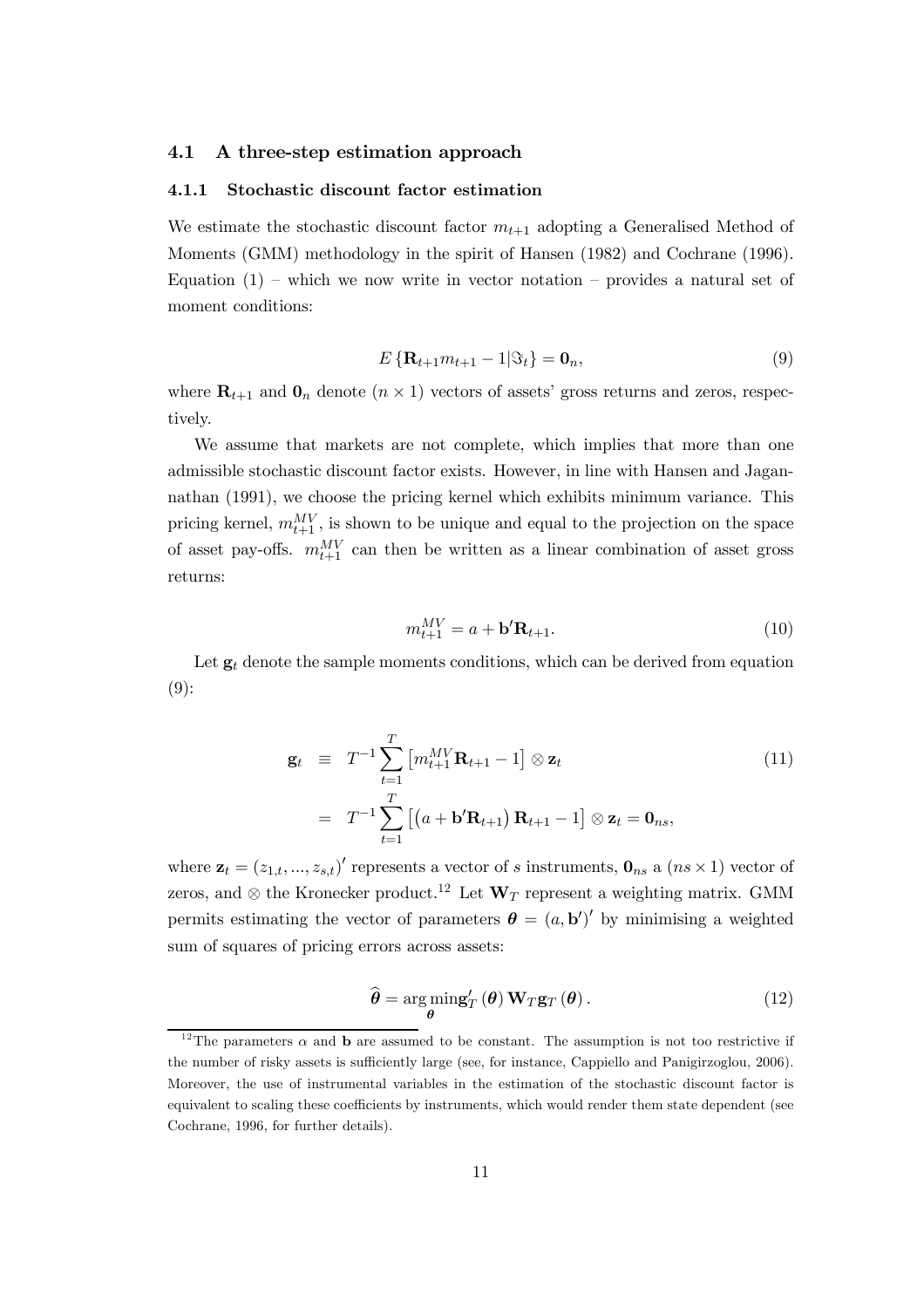The optimal value for the weighting matrix,  $\mathbf{W}_{T}^{*}$ , is shown to be equal to the inverse of the asymptotic covariance matrix of the sample pricing errors (see Hansen, 1982, and Cochrane, 1996, for further details).

The minimum of the criterion function is typically reported as  $J_T$ −statistic:

$$
J_T = \mathbf{g}'_T \left( \widehat{\boldsymbol{\theta}} \right) \widehat{\mathbf{W}}_T^* \mathbf{g}_T \left( \widehat{\boldsymbol{\theta}} \right). \tag{13}
$$

The  $J_T$ −statistic can be used to test for the over-identifying moment conditions.<sup>13</sup>

#### 4.1.2 Second moment estimation

We compute the second moments included in equations (5) and (7) with an Exponentially Weighted Moving Average (EWMA) representation. Given two asset (compounded) returns,  $r_{i,t}$  and  $r_{j,t}$ , the exponential smoothing variance and covariance take on, respectively, the form:

$$
\sigma_{i,t}^2 = \lambda \sigma_{i,t-1}^2 + (1 - \lambda) r_{i,t-1}^2, \quad (14)
$$

and

$$
\sigma_{ij,t} = \lambda \sigma_{ij,t-1} + (1 - \lambda) r_{i,t-1} r_{j,t-1}, \qquad (15)
$$

where  $\lambda$  is the decay parameter. Once  $\lambda$  is arbitrarily chosen and an initial value is assigned to the variance (covariance), it is simple to compute all second moments at each time period.<sup>15</sup>

An alternative statistical model to the EWMA representation is a Generalised Autoregressive Conditionally Heteroskedastic (GARCH) process, which is widely used to parameterise conditional second moments. The advantage of the EWMA approach relative to a multivariate GARCH model is that it is easy to implement and reduces the noise when the second estimation step is implemented. The EWMA model, however, suffers from two drawbacks. First, the decay parameter is not estimated but arbitrarily chosen. We set it equal to 0.94. Second, differently from GARCH representations which are mean reverting, all future second moments are predicted to be the same as current second moments (for further details see, for instance, Andersen et al., 2006).

<sup>&</sup>lt;sup>13</sup>Under the null hypothesis that the moment conditions are zero, it can be shown that  $T J_T \sim$  $\chi^2_{df}$ , where the degrees of freedom, df, are equal to the number of over-identifying restrictions or, equivalently, to the number of moment conditions minus the number of parameters (see, for instance, Cochrane, 1996).

<sup>&</sup>lt;sup>14</sup>The same formula applies for  $r_{j,t}$ .

 $^{15}\mathrm{Initial}$  values can be computed using unconditional second moments.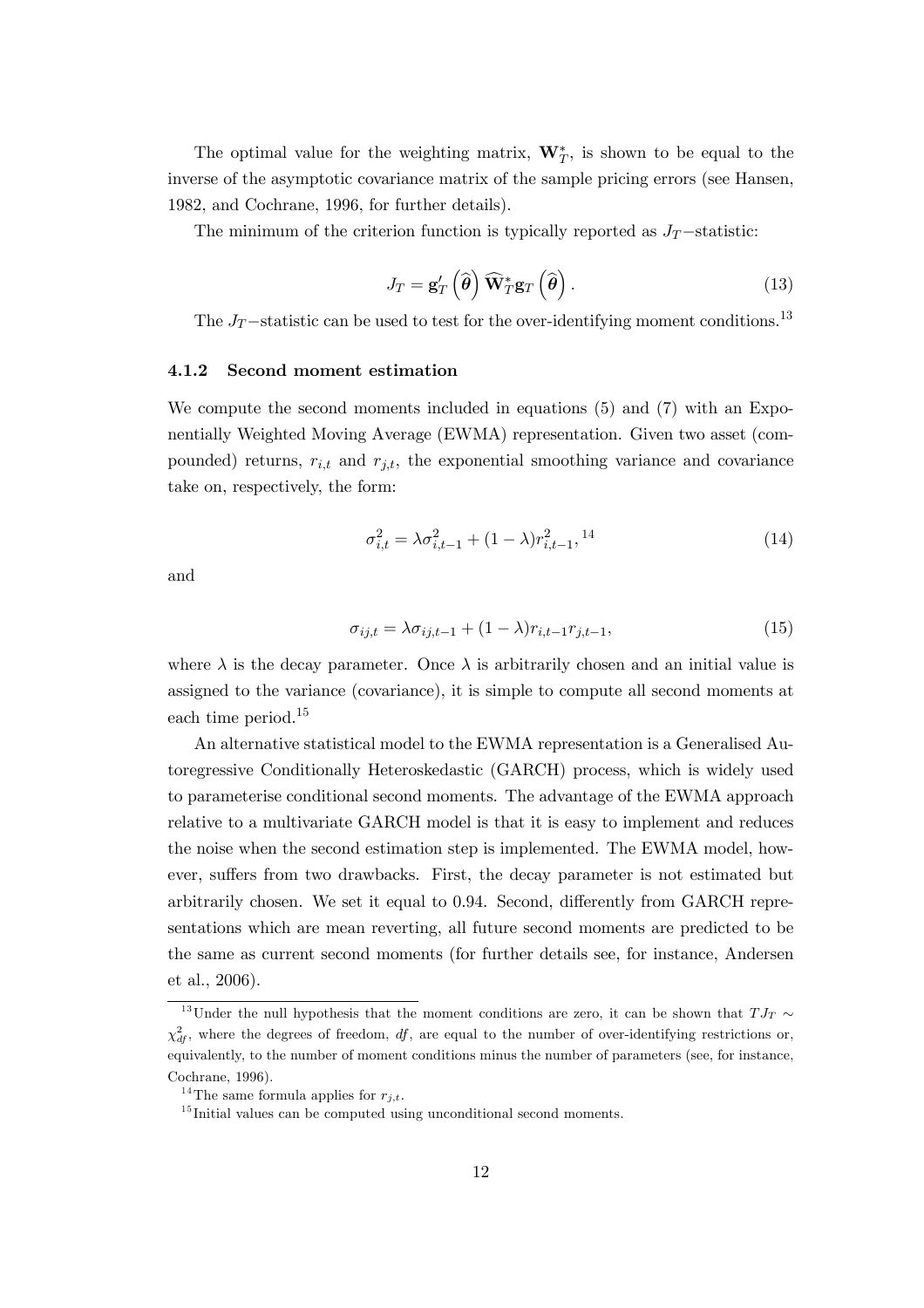#### 4.1.3 Uncovered Return Parity estimation

Once second moments are computed, it is possible to estimate the URP condition. Equation (5) yields the following testable expression:

$$
\Delta s_{t+1} = \alpha + \beta E \left\{ r_{i,t+1} - r_{i,t+1}^* | \mathfrak{F}_t \right\} -
$$
\n
$$
- \zeta_1 \frac{\widehat{Cov} \left\{ R_{i,t+1}^*, \frac{S_{t+1}}{S_t} | \mathfrak{F}_t \right\}}{R_{f,t}} - \zeta_2 \widehat{Cov} \left\{ R_{i,t+1}^* \frac{S_{t+1}}{S_t}, m_{t+1}^M | \mathfrak{F}_t \right\} +
$$
\n
$$
+ \zeta_3 \widehat{Cov} \left\{ R_{i,t+1}, m_{t+1}^M | \mathfrak{F}_t \right\} +
$$
\n
$$
+ \frac{1}{2} \left[ \zeta_4 \widehat{Var} \left\{ r_{i,t+1} | \mathfrak{F}_t \right\} - \zeta_5 \widehat{Var} \left\{ r_{i,t+1}^* | \mathfrak{F}_t \right\} - \zeta_6 \widehat{Var} \left\{ \Delta s_{t+1} | \mathfrak{F}_t \right\} \right] + \eta_{t+1},
$$
\n(16)

where the "hat" indicates that second moments have been estimated in the previous step.16

We assume that the term  $E\left\{r_{i,t+1} - r_{i,t+1}^* | \Im_t \right\}$  $\}$  is a function of differentials between domestic and foreign instrumental variables,  $z_{i,t} - z_{i,t}^*$ . The unknown coefficients of equation (16) can then be estimated with GMM. The hypothesis that expected return differentials depend on instruments amounts to assume that returns are forecastable. The issue of predictability of asset returns has generated a large debate in the literature, which we have briefly discussed in the data section.

Under the hypothesis of market efficiency,  $\alpha$  should not be statistically different from zero, while  $\beta$  should be positive and equal to one.

If the investment opportunity set is restricted to risk-free assets, UIP (see equation (7)) will be estimated:

$$
\Delta s_{t+1} = \alpha_f + \beta_f (r_{f,t} - r_{f,t}^*) -
$$
  
- $\zeta_{1f} R_{f,t}^* \widehat{Cov} \left\{ \frac{S_{t+1}}{S_t}, m_{t+1}^{MV} | \Im_t \right\} - \zeta_{2f} \frac{1}{2} \widehat{Var} \left\{ \Delta s_{t+1} | \Im_t \right\} + \eta_{f,t+1}.$  (17)

#### 4.2 A one-step estimation approach

URP can be estimated efficiently in one step only. Assuming that  $Cov\left\{R^*_{i,t+1}, \frac{S_{t+1}}{S_t} \middle| \mathfrak{F}_t\right\}$  $\overline{1}$ and the variances implied by Jensen's inequality are sufficiently small or constant, and exploiting that covariances are linear operators,  $17$  expression (5) can generate the following system of equations:

<sup>&</sup>lt;sup>16</sup>Notice that we use a first order Taylor approximation for the variable second moments<sub>t+1</sub>. <sup>17</sup>For instance,  $Cov\{R_{i,t+1}, m_{t+1}^{MV} | \Im_t\} = E\{R_{i,t+1} m_{t+1}^{MV} | \Im_t\} - R_{f,t}^{-1} E\{R_{i,t+1} | \Im_t\}$ .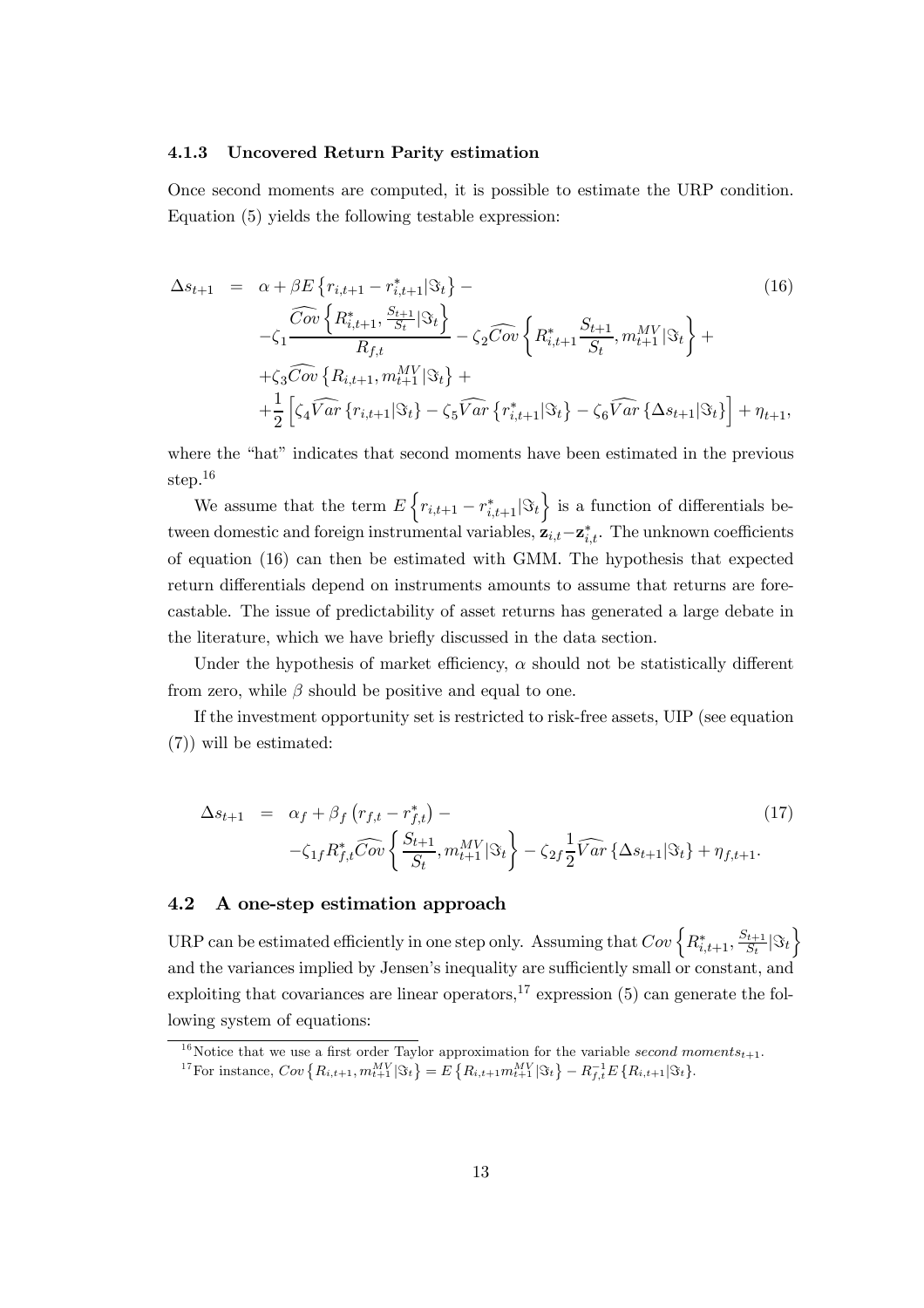$$
E\left\{\Delta s_{t+1}^j - \alpha - \beta \left(r_{i,t+1} - r_{i,t+1}^{j*}\right) + \right\}
$$
  
+
$$
\zeta_1^j \left[ \left(R_{i,t+1}^{j*} \frac{S_{t+1}^j}{S_t^j} m_{t+1}^{MV}\right) - R_{f,t}^{-1} \left(R_{i,t+1}^{j*} \frac{S_{t+1}^j}{S_t^j}\right) \right] - \left(-\zeta_2^j \left[ \left(R_{i,t+1} m_{t+1}^{MV}\right) - R_{f,t}^{-1} R_{i,t+1} \right] \middle| \Im_t \right\}
$$
  
= 0, (18)

where  $j = UK, DE, CH$ , indicating that the exchange rates we consider are USD/GBP. USD/DEM and USD/CHF, and returns on foreign assets refer to the UK, Germany and Switzerland. Combining equations (9), (10) and (18), consistent and efficient estimates can be obtained with  $GMM<sup>18</sup>$  The system of equations (18) permits to estimate URP on an number of assets and exchange rates simultaneously.

Similarly, UIP can also be estimated in one step. Assuming that the exchange rate variance is sufficiently small, expression (7) can be extended to the following system of equations:

$$
E\left\{\Delta s_{t+1}^j - \alpha_f - \beta_f \left(r_{f,t} - r_{f,t}^{j*}\right) + \zeta^j \left[R_{f,t}^{j*} \left(\frac{S_{t+1}^j}{S_t^j} m_{t+1}^{MV}\right) - R_{f,t}^{-1} \frac{S_{t+1}^j}{S_t^j}\right] \,|\mathfrak{F}_t\right\} = 0. \tag{19}
$$

### 5 Empirical results

 $=$ 

We evaluate the URP condition assuming that the investment opportunity set is composed of equities, long-term government bonds and short term risk-free bills, in addition to foreign exchange markets. Estimates are carried out over two different sample periods. First, we consider the whole sample, from January 1981 until October 2006. Second, we estimate our model since January 1990, when barriers to capital movements were progressively lifted, the degree of financial integration increased and financial flows became prominent (see, for instance, Hau and Rey, 2006).

We first discuss estimates obtained with a three step procedure and next we describe results relative to the one-step approach.

Risk averse agents require a premium when investing in risky assets. The URP condition allows to estimate the premia demanded to hold the domestic assets and the foreign assets converted into domestic currency. When investments are made in

<sup>&</sup>lt;sup>18</sup>The assumption that  $Cov \left\{ R^*_{i,t+1}, \frac{S_{t+1}}{S_t} \middle| \mathfrak{S}_t \right\}$ r and the variances are small or constant can be relaxed and these terms may be included in the estimation. One approach to do so is to express expected returns as a linear projection of instrumental variables (see, for instance, Harvey, 1989). We do not pursue this approach to avoid imposing any parameterisation on expected asset returns.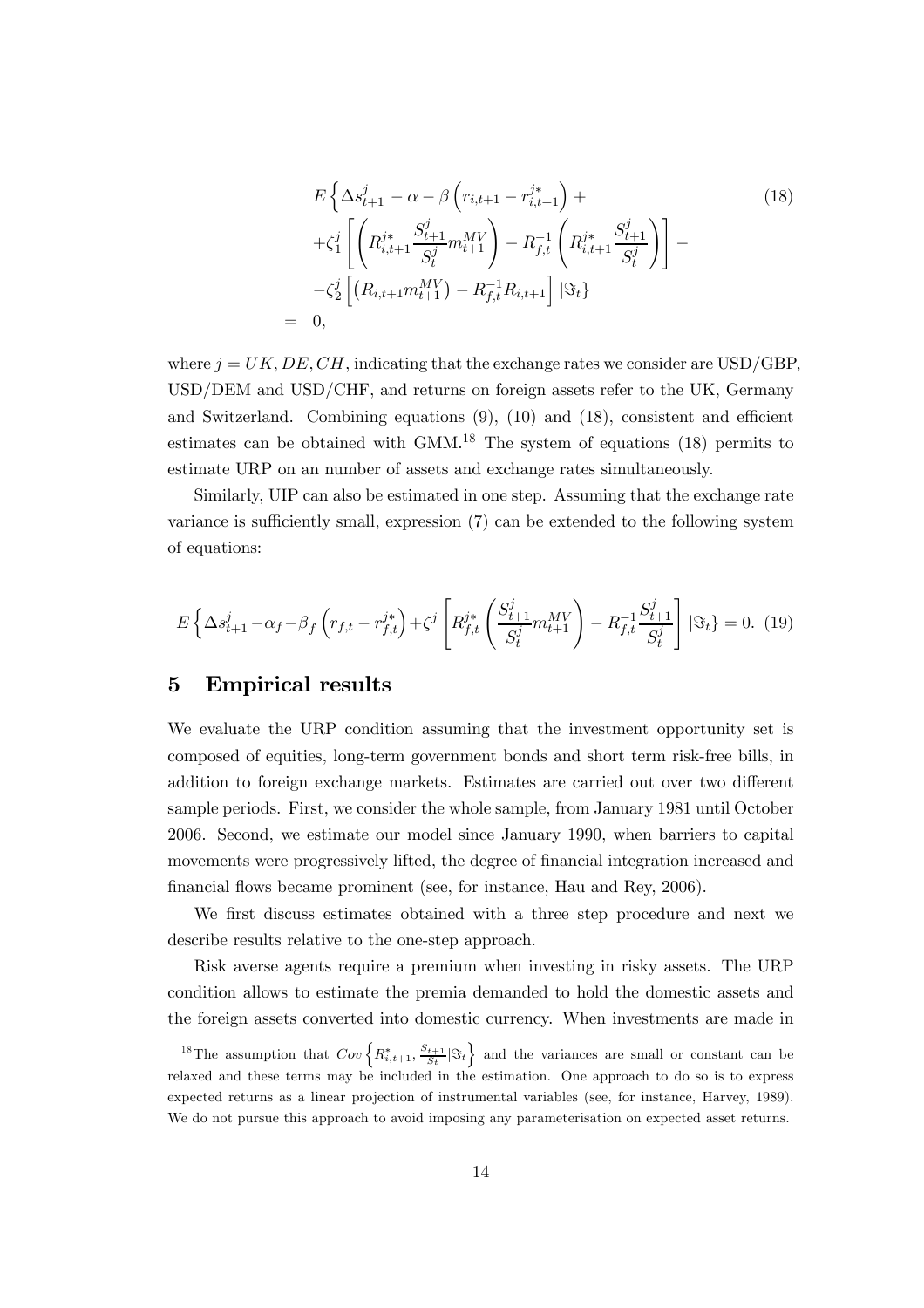risk-free bills, we can evaluate foreign exchange risk premia as well. The estimation of these premia requires the evaluation of covariances between asset returns and the domestic investor's minimum variance stochastic discount factor,  $m_{t+1}^{MV}$ . Therefore we now discuss the estimation of  $m_{t+1}^{MV}$ .

#### 5.1 The domestic investor's pricing kernel

The results relative to the estimation of the system of pricing equations (9) and the stochastic discount factor (10) over the entire sample period are reported in table 3.<sup>19</sup> We consider 11 risky assets and the US risk-free rate, which leads to a system of 12 equations.20 The domestic investor's minimum variance stochastic discount factor takes on the form (see, for instance, Cochrane, 1996, and Cappiello and Panigirtzoglou, 2005):

$$
m_{t+1}^{MV} = a + b_1 R_{eq,t+1}^{US} + b_2 R_{eq,t+1}^{UK} + b_3 R_{eq,t+1}^{DE} + b_4 R_{eq,t+1}^{CH} + b_5 R_{gb,t+1}^{US} + + b_6 R_{gb,t+1}^{UK} + b_7 R_{gb,t+1}^{DE} + b_8 R_{gb,t+1}^{CH} + b_9 R_{mm,t+1}^{USDOGBP} + b_{10} R_{mm,t+1}^{USDOEH} + b_{11} R_{mm,t+1}^{USDOHF},
$$
\n
$$
(20)
$$

where  $R_{eq,t+1}^j$  and  $R_{gb,t+1}^j$  represent gross equity and bond returns, respectively, for  $j = US, UK, DE, CH$ , while  $R_{mm,t+1}^j$ , for  $j = USDGBP, USDDEM, USDCHF$ , denotes gross returns on money market accounts.

We use a different set of instruments for each equation (we describe the instruments adopted to price each of the 12 assets in appendix A). The risk-free asset is priced with 12 instruments; each equity, bond, and money market asset is priced with 11, 10 and seven instrumental variables, respectively. Therefore, the total number of moment conditions is equal to 117. Since the projection of  $m_{t+1}^{MV}$  on the universe of asset returns implies 12 parameters to estimate, our system generates 105 overidentifying restrictions. As the p-value of the  $J_T$ −statistic is equal to one,<sup>21</sup> we cannot reject the null hypothesis that the empirical moment conditions are not different from zero. This suggests that, at least in this respect, the model is adequate.

Assuming that there are no arbitrage opportunities implies a strictly positive stochastic discount factor (see, for instance, Cochrane 2001). Some studies estimate the stochastic discount factor imposing a positivity constraint (see, for instance, Balduzzi

 $19$ Estimates relative to the second part of the sample are not reported but are available from the authors upon request.

 $^{20}$ The risky assets we take into account are: US, UK, German and Swiss equity returns; US, UK, German and Swiss government bond returns; pound sterling, Deutsche mark and Swiss frank money market accounts.

<sup>&</sup>lt;sup>21</sup>Notice that the corresponding  $\chi_{105}^2$  is equal to 40.17.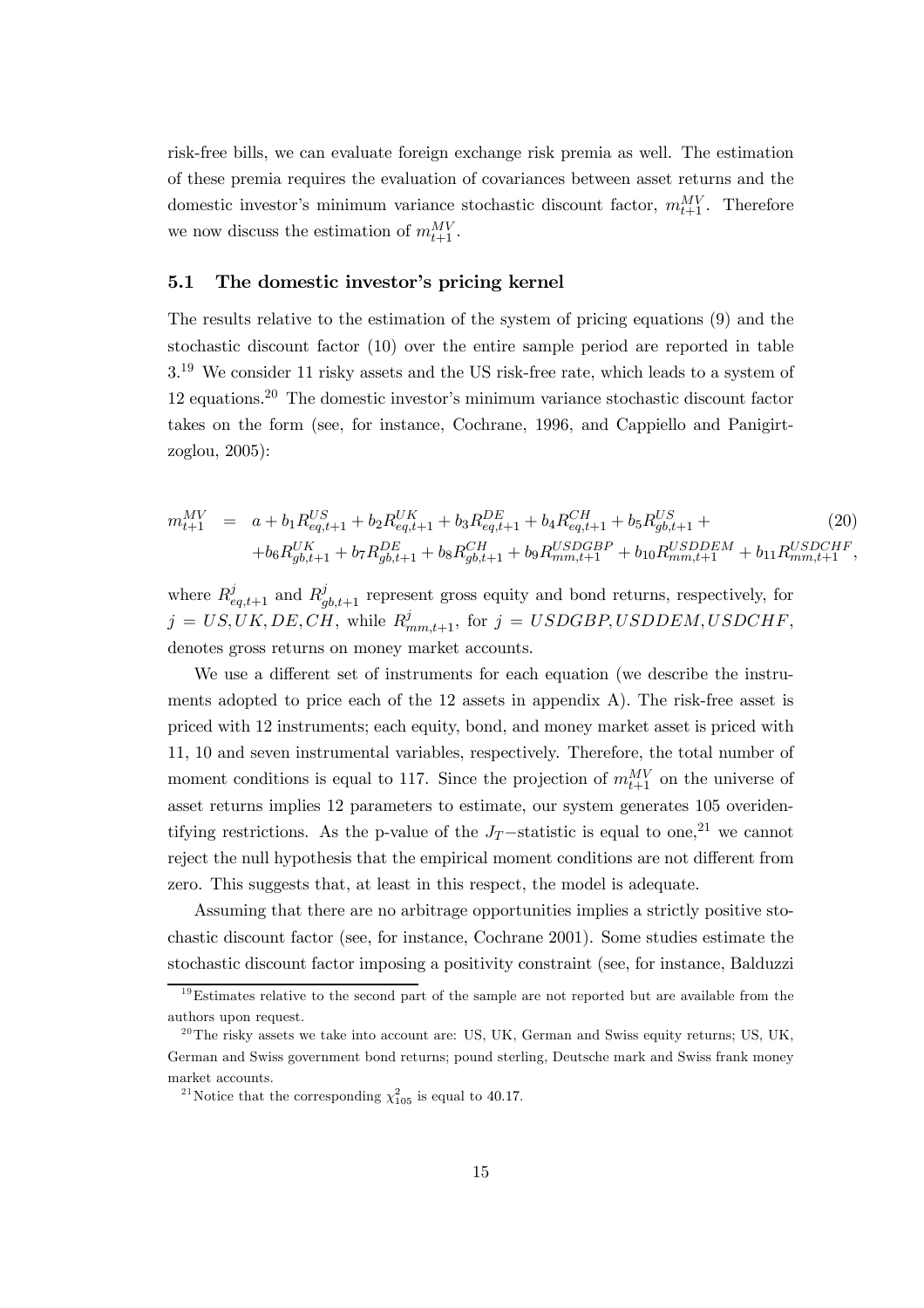and Robotti, 2001). Since our estimated  $m_{t+1}^{MV}$  is always positive, we do not need to impose such constraint as it would not be binding.

The  $b_k$ ,  $k = 1, ..., 11$ , coefficients of equation (20) possess an appealing intuition (see, for instance, Campbell, 2000, and Cochrane, 2001). Re-arranging equation  $(1)$  it is simple to show that the expected excess returns on any asset i satisfy  $E(R_{i,t+1} - R_{f,t} | \Im_t) = -R_{f,t}Cov\{R_{i,t+1} - R_{f,t}, m_{t+1} | \Im_t\}.$  Since the stochastic discount factor we use is a linear combination of asset returns, we can write the negative covariance of any asset excess return with  $m_{t+1}^{MV}$  as

$$
-Cov\left\{R_{i,t+1} - R_{f,t}, m_{t+1}^{MV} | \Im_t\right\} = \sum_{k=1}^{11} b_k Cov\left\{R_{i,t+1}, R_{k,t+1}, |\Im_t\right\},\tag{21}
$$

where  $R_{k,t+1}$  denotes the k<sup>th</sup> asset return entering the projection of  $m_{t+1}^{MV}$ . Therefore each asset return  $R_{k,t+1}$  serves as a risk factor. The covariance  $Cov\{R_{i,t+1}, R_{k,t+1}, |S_t\}$ captures the risk exposure of the asset return  $R_{i,t+1}$  to  $R_{k,t+1}$  and the corresponding coefficient  $b_k$  denotes the sensitivity of asset i to this source of risk.

All the coefficients entering the projection of  $m_{t+1}^{MV}$  are significantly different from zero, except  $b_2$ ,  $b_9$  and  $b_{10}$ . This indicates that the risk factors UK equity gross returns, UK and German money market accounts -which are the assets corresponding to the parameters  $b_2$ ,  $b_9$  and  $b_{10}$ - are not priced and, as such, do not contribute to the risk premium investors demand to hold asset  $i$ . Moreover, the factors whose coefficients exhibit a significant negative sign contribute positively to the risk premium. Instead, those factors with a significant positive sign generate a negative contribution to the risk premium and as such can be considered hedging factors.

#### 5.2 The URP condition

Table 4 reports estimates of the URP condition (see equation  $(16)$ ).<sup>22</sup> When we consider the whole sample (see table 4, panel A), URP finds little support in the data. In the case investments occur only in equity markets, the  $\beta$  coefficient is either negative or positive but not significant, while the  $\alpha$  coefficient is significant for the pound sterling and the Swiss franc. When considering government bond markets, the value of  $\beta$  is always negative and not significant. The terms capturing equity risk premia enter significantly into the regressions.

Over the second part of the sample (see table 4, panel B) results improve: the  $\beta$  coefficient is always positive both for equities and bonds, except for the US-UK bond market. As for the equity markets,  $\beta$  is significantly different from zero for the

 $^{22}$ The instruments we use to model expectations on equity and bond return differentials are described in appendix B.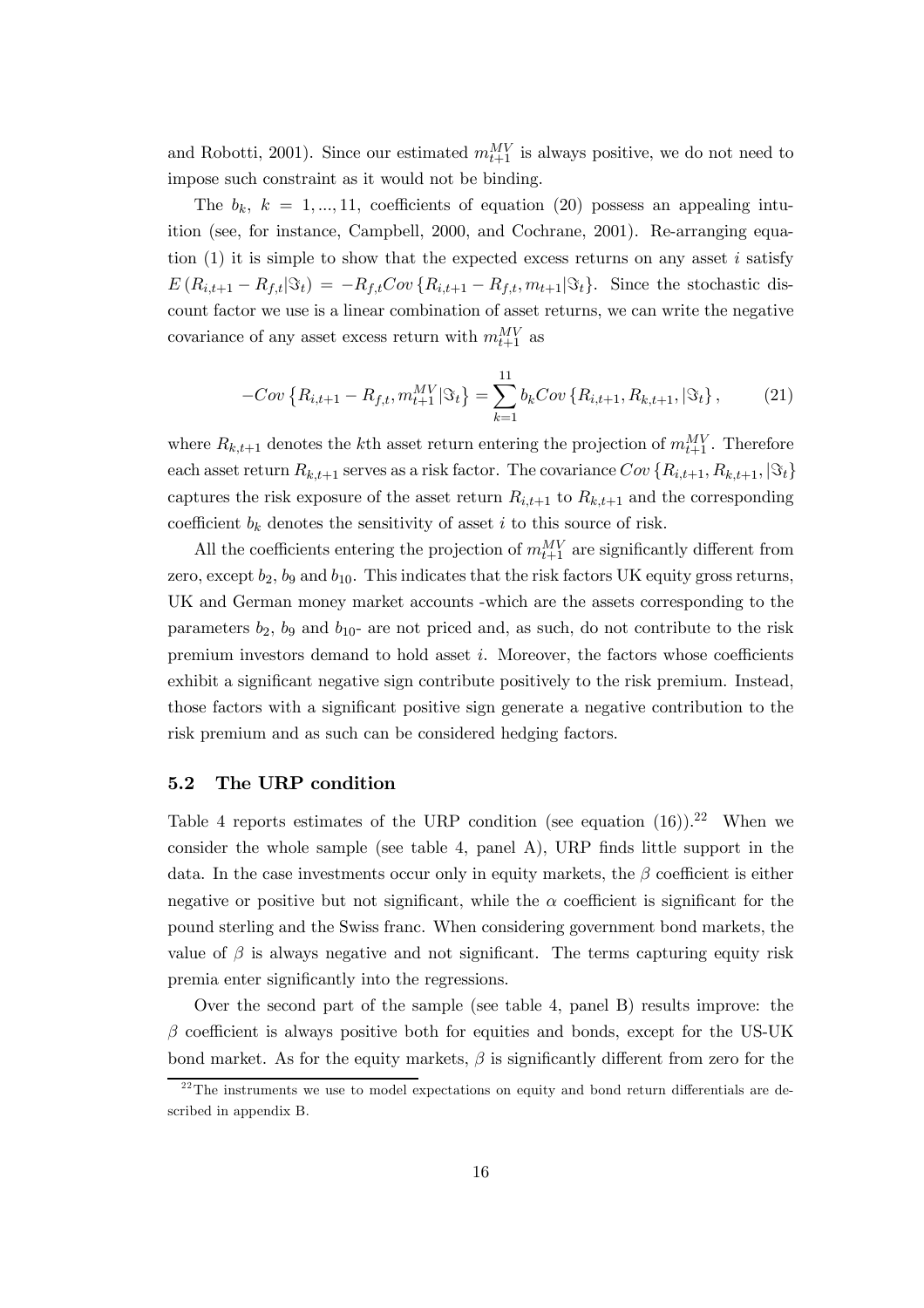USD/DEM and USD/CHF exchange rates. Similarly to the estimates obtained over the whole sample, analysis of bond markets shows that the  $\beta$  coefficient is never significantly different from zero. The  $\alpha$  coefficient is not significant across asset classes and currencies, with the exception of the USD/DEM exchange rate and the US/German bond markets. For both equities and bonds the coefficients relative to second moments are almost never significant.

In figures 1a-1c and 2a-2c we plot the terms  $Cov \left\{ R_{i,t+1}^*, \frac{S_{t+1}}{S_t} \middle| \mathfrak{S}_t \right\}$  $\left\{ \frac{R_{f,t}}{R_{f,t}} \right\}$  for equities and bonds, respectively. We take the point of view of a US agent investing in an asset denominated in foreign currency. A decrease in asset  $i$  returns diminish investor's wealth. When the foreign currency depreciates against the US dollar, the investor will be hurt since the proceeds of asset  $i$  will eventually be converted into US dollars. Therefore when the covariances  $Cov \{\cdot, \cdot | \Im_t\}$  are negative, this indicates that asset  $i$  is a good hedge against an appreciation of the US dollar, or equivalently, that a US dollar depreciation can hedge adverse shifts in security i performance. The data show that the covariances  $Cov \{ \cdot, \cdot | \Im_t \}$  are most of the time negative for equities, but not for bonds, suggesting that equities can hedge adverse shifts in exchange rates (and vice versa) while bonds cannot.

Figures 3a-3d and 4a-4d report the risk premia investors require to hold equities and bond, respectively. The term  $-Cov\left\{R_{i,t+1}, m_{t+1}^{MV} | \Im_t\right\}$  captures the domestic equity and bond risk premia. Similarly, the term  $-Cov \left\{ R_{i,t+1}^* \frac{S_{t+1}}{S_t}, m_{t+1}^{MV} | \Im_t \right\}$  $\}$  models the time evolution of the premia relative to foreign equity and bond returns converted into US dollars. Equity premia increase during the major market turbulence episodes, e.g. the stock market crashes in 1987 and 1989 , the recession in 1991 and the Asian-Russian-Latin America crises in 1997-1998, and show an overall tendency to decline over the last part of the sample. Bond premia are relatively high until approximately the first half of the 1990s to diminish thereafter.

The URP derivation provides also useful insights regarding the empirical regularity that equity returns exhibit higher volatility than the relative exchange rate changes (see, for instance, Andersen et al., 2006). The variable second moments<sub>t+1</sub> (see equation (6)) suggests a comparison between the difference in the volatility of two equity market returns and the volatility of the corresponding exchange rate changes, rather than a comparison between the volatility of one stock market return and the volatility of one associated exchange rate. Figure 5a-5c plots the ratios  $\left[abs\left(Var\left\{r_{i,t+1}|\Im_t\right\} - Var\left\{r_{i,t+1}^*|\Im_t\right\}\right)\right] / Var\left\{\Delta s_{t+1}|\Im_t\right\}$  for the equity market pairs US-UK, US-Germany and US-Switzerland and the corresponding exchange rates, USD/GBP, USD/DEM and USD/CHF, respectively. To illustrate, let us analyse the market pair US-UK (see figure 5a). The ratio is above one when tur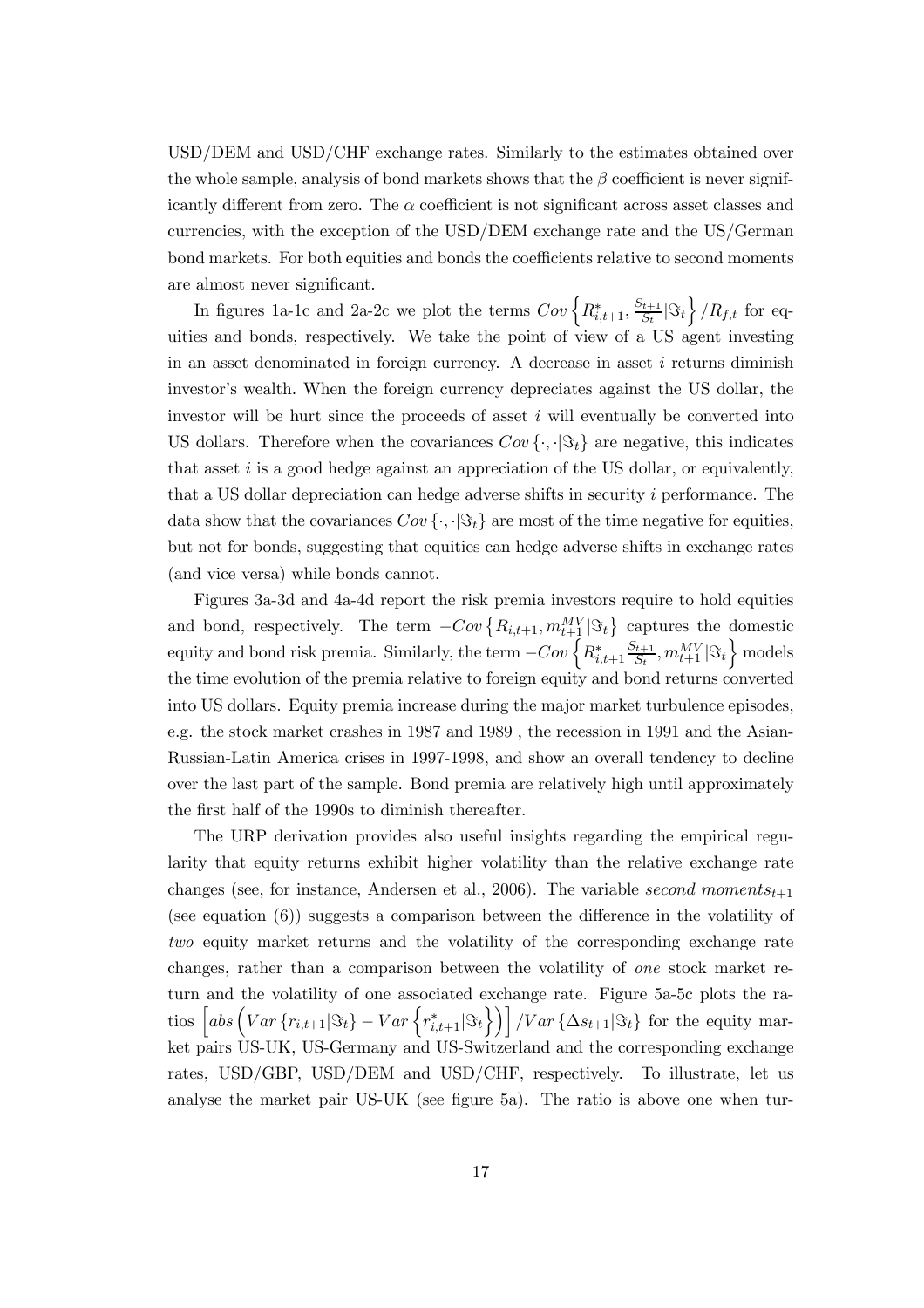bulences led to a larger volatility in US than in UK equity market and, at the same time, the difference in volatility was higher than the volatility in the foreign exchange market. This occurred, for instance, at the end of 1990s and at beginning of the new millennium.

The URP condition can be estimated in one step in line with equations (9), (10) and (18). Equations (9) and (10) permit to identify the domestic minimum variance stochastic discount factor. As the degree of financial market integration increases since the 1990s, we only estimate the model for the second part of the sample. First, we consider an investment opportunity set constituted of equities only. Next, we add government bonds. Results for equities are reported in table 5, panel A, while estimates relative to both equities and bonds are shown in table 5, panel B. In both cases, all the coefficients relative to the stochastic discount factor (except  $b_1$ ) are significantly different from zero. Remarkably,  $\alpha$  is not significant, and  $\beta$  is positive and significant.<sup>23</sup> The coefficients  $\zeta_1^j$  and  $\zeta_2^j$ ,  $\zeta_{1EQ}^j$  and  $\zeta_{2EQ}^j$ , and  $\zeta_{1GB}^j$  and  $\zeta_{2GB}^j$ ,  $j = UK, DE, CH$ , are also significant, suggesting that risk premia play an important role in the URP condition. The  $J_T$ -statistics of the two specifications are equal to 0.25 and 0.20, which imply a  $\chi_{115}^2 = 49.78$  and a  $\chi_{124}^2 = 41.00$ , respectively, confirming that the models are adequate.

All in all our empirical analysis suggests that markets that are expected to offer relatively higher returns will experience a depreciation in their currencies. This finding is at odds with the forward premium puzzle, according to which currencies that are sold at forward premium tend to depreciate.

#### 5.3 The UIP condition

In table 6 we report the results relative to the UIP estimates from January 1990 until October 2006. In line with previous empirical research on UIP (see, for instance, Hansen and Hodrik 1980, Fama, 1984, Hodrik, 1987, Engel, 1996, Alvarez, Atkeson and Kehoe, 2006, Bacchetta and van Wincoop, 2006 and 2007, Boudoukh, Richardson and Whitelaw, 2006, Burnside, Eichenbaum, Kleshchelski and Rebelo, 2006, and Lustig and Verdelhan, 2006), the  $\beta_f$  coefficient is negative and not significantly different from zero.

Although the foreign exchange risk premia, as captured by the terms  $-Cov\left\{\frac{S_{t+1}}{S_t}, m_{t+1}|\Im_t\right\}$ , do not enter significantly into the UIP regression, it is insightful to examine their plots

<sup>&</sup>lt;sup>23</sup>We also estimate the system of equations (9), (10) and (18) with distinct coefficients  $\alpha$  and  $\beta$  for equities and bonds. We find that: (i) the  $\alpha$  and  $\beta$  relative to equity markets are not significant and positive and significant, respectively; (ii) the  $\alpha$  and  $\beta$  relative to bond markets are significant and positive and significant, respectively.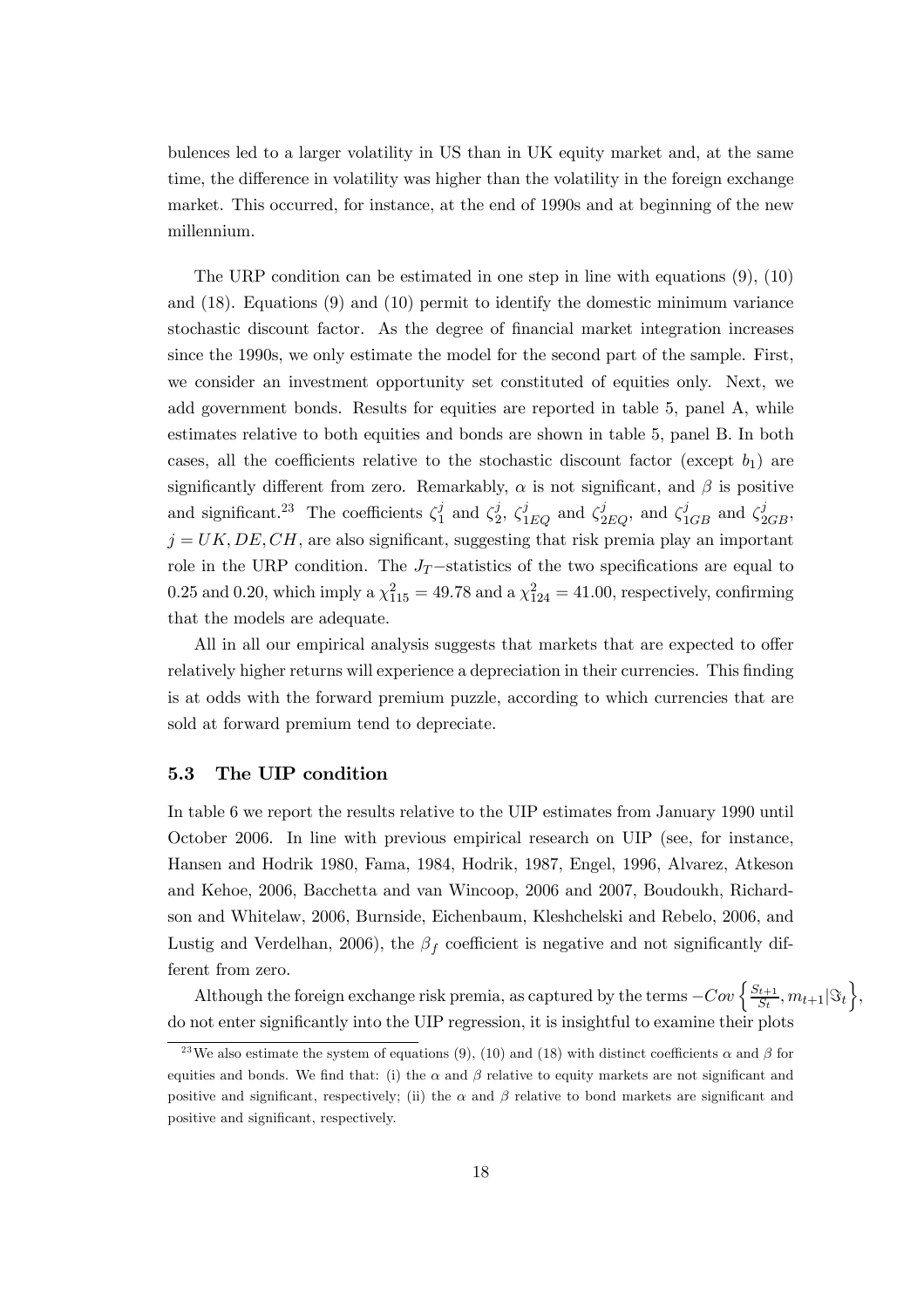(see figures 6a-6c). To illustrate, the foreign exchange premia for the USD/DEM exchange rate tend to decrease when the US dollar appreciates vis-à-vis the Deutsche mark (i.e. from the beginning of the sample until mid 1980s and over the second half of the 1990s until approximately 2001) and to increase when the US dollar depreciates (i.e. from the second half of the 1980s until around the first half of the 1990s and over the last few years of our sample). This pattern is intuitive: the US investor is hurt if the US dollar is expected to depreciates since this generates capital losses. Therefore the required premium is higher.

We also estimate the UIP condition in one step according to equations (9), (10) and (19). In line with the results obtained with the three-step procedure, the  $\beta$ coefficient continues to be negative and not significant (see table 7).

### 6 Summary of results and conclusions

The so-called forward premium puzzle is one of the most long-standing anomalies in open economy macroeconomics. A vast theoretical and empirical literature has developed over the years trying to explain the dependence of expected exchange rate changes and interest rate differentials. On average, currencies with relatively higher short-term interest rates are found to deliver larger returns.

This paper proposes a novel equilibrium relationship which includes the UIP condition as a special case. We hypothesize that, for instance, when expected returns on a domestic security are higher than the expected returns on a foreign asset, the domestic currency is expected to depreciate vis-à-vis the foreign currency. The argument can be turned on its head: if the foreign currency is expected to appreciate against the domestic one, foreign assets should be expected to deliver lower returns than the corresponding domestic assets. We call this condition "Uncovered Return Parity," due to its similarity with UIP.

Differently from previous research, we cast our analysis in very general terms. As a result, the model we suggest is very simple and can be estimated over a variety of asset classes. When we bring the URP condition to the data, we show that, over the last 15 years and for equity and bond markets, currencies with relatively higher expected returns tend to depreciate, a finding consistent with the theory's predictions.

Future research may explore why the UIP condition generates puzzling results when confronted with data, while the URP does not.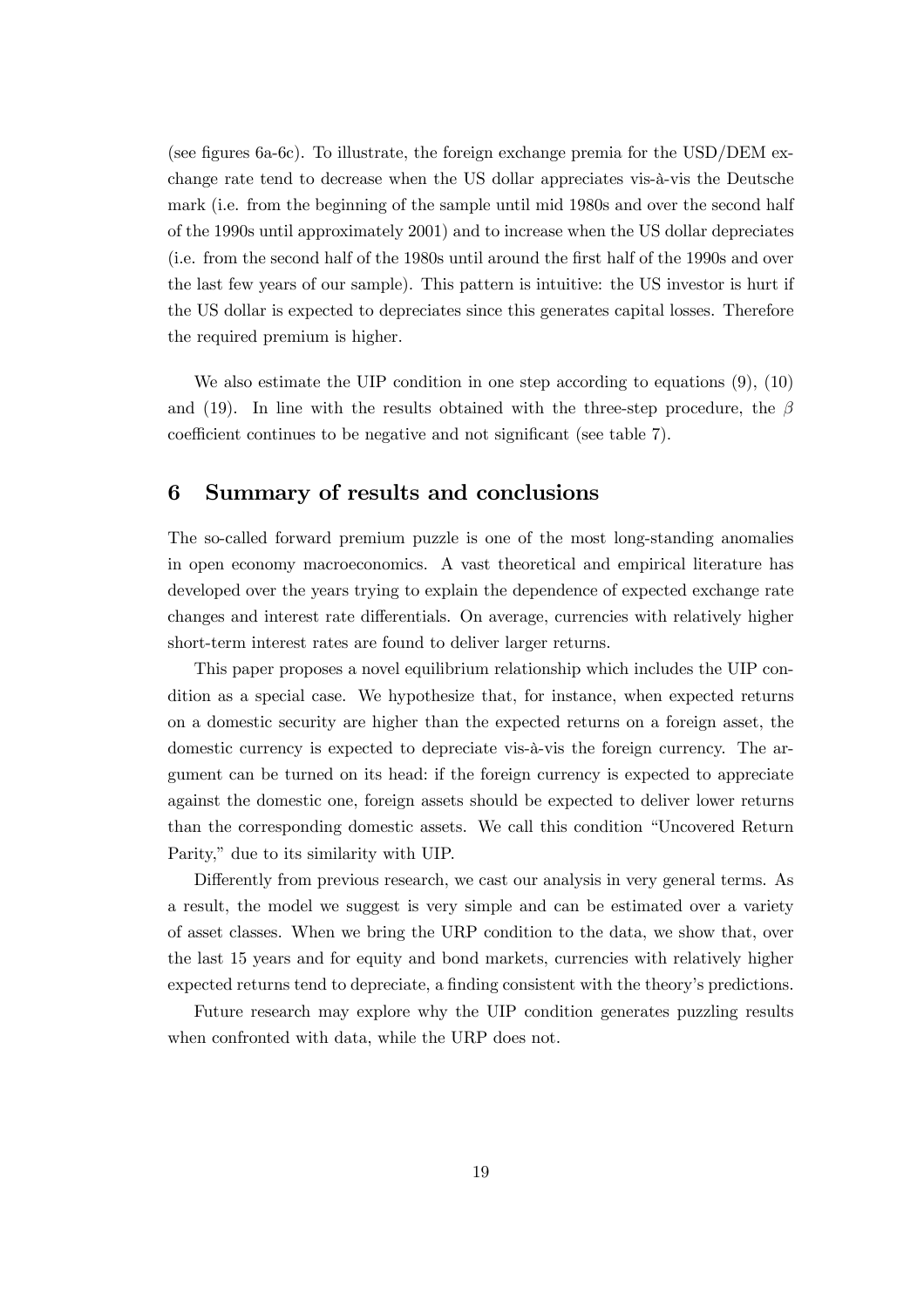### References

- [1] Adler, M. and B. Dumas, 1983, "International Portfolio Choice and Corporation Finance: A Synthesis," Journal of Finance 38(3), 925-984.
- [2] Andersen, T.G., T. Bollerslev, F.X. Diebold and C. Vega, 2006, "Real-Time Price Discovery in Global Stocks, Bond and Foreign Exchange Markets," Board of Governors of the Federal Reserve System, International Finance Discussion Papers No. 871.
- [3] Ang, A. and G. Bekaert, 2005, "Stock Return Predictability: Is it There?," Review of Financial Studies, forthcoming.
- [4] Bacchetta, P., and E. van Wincoop, 2006, "Incomplete Information Processing: A Solution to the Forward Discount Puzzle," mimeo, Study Center Gerzensee.
- [5] Bacchetta, P., and E. van Wincoop, 2007, "Random Walk Expectations and the Forward Discount Puzzle," mimeo, Study Center Gerzensee.
- [6] Balduzzi, P., and C. Robotti, 2001, "Minimum-variance pricing kernels, Economic Risk Premia and Tests of Multi-Beta models", Federal Reserve of Atlanta Working Paper No. 2001-24.
- [7] Bekaert, G. and C.R. Harvey, 1995, "Time-Varying World Market Integration," Journal of Finance 50(2): 403-444.
- [8] Boudoukh, J., M. Richardson and R.F. Whitelaw, 2006, "The Information in Long-Maturity Forward Rates: Implications for Exchange Rates and the Forward Premium Anomaly," mimeo, Stern School of Business, NYU.
- [9] Boudoukh, J., M. Richardson and R.F. Whitelaw, 2006, "The Myth of Long-Horizon Predictability," Review of Financial Studies, forthcoming.
- [10] Brooks, R., H. Edison, M. Kumar and T. Sløk, 2001, "Exchange Rates and Capital Flows," IMF Working Paper 01/190.
- [11] Burnside, C., M. Eichenbaum, I. Kleshchelski, and S. Rebelo, 2006, "The Returns to Currency Speculation," NBER Working Paper No. 12489.
- [12] Campbell, J.Y., 2000, "Asset Pricing at the Millennium," Journal of Finance 55(4), 1515-1567.
- [13] Campbell, J.Y., A.W. Lo and A.C. MacKinlay, 1997, "The Econometrics of Financial Markets," Princeton University Press, Princeton, N.J.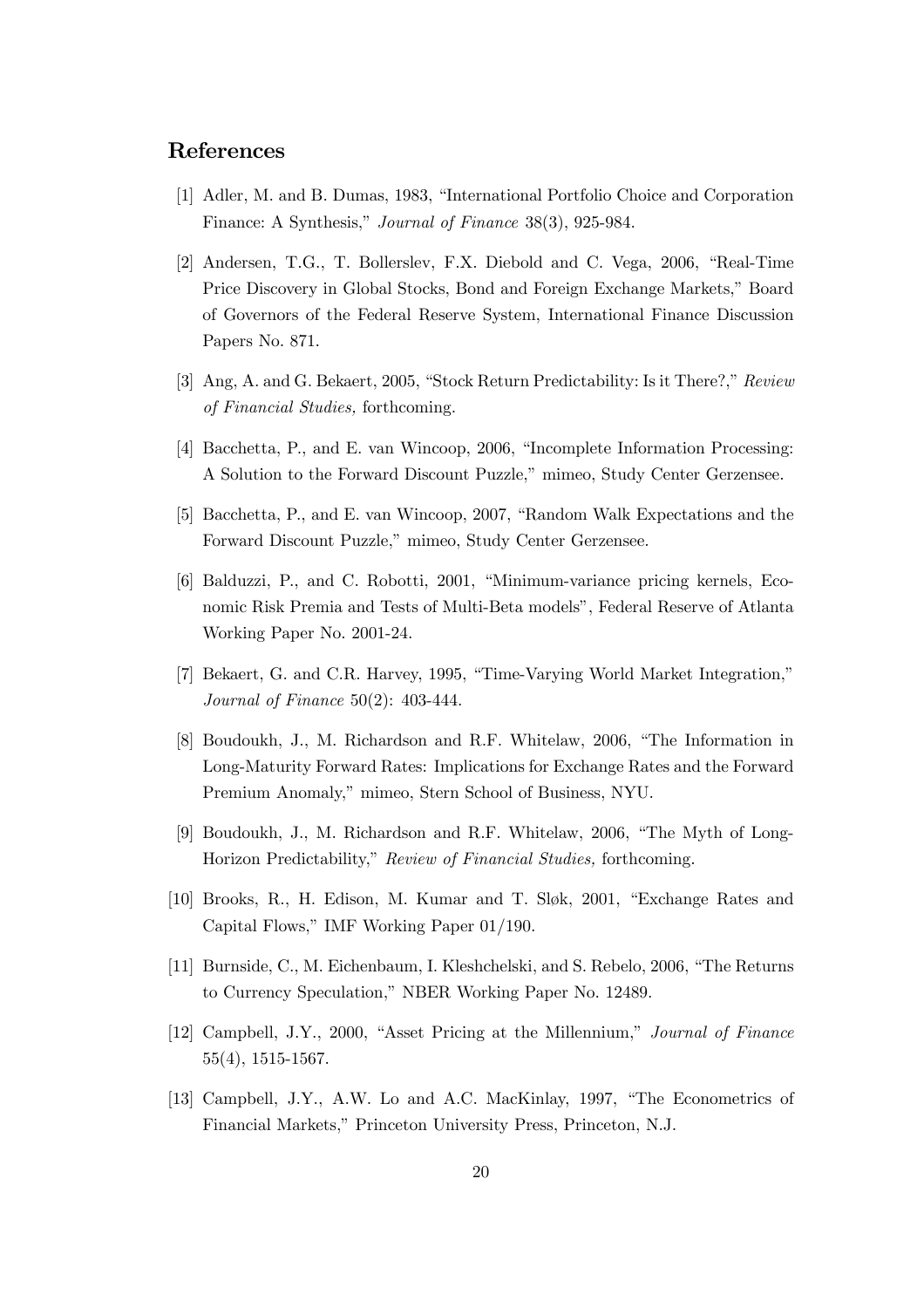- [14] Campbell, J.Y., K. Serfaty-de Medeiros and L. Viceira, 2006, "Global Currency Hedging," mimeo, Harvard University.
- [15] Cappiello, L., and R.A. De Santis, 2005, "Explaining Exchange Rate Dynamics: The Uncovered Equity Return Parity Condition," ECB Working Paper No. 529.
- [16] Cappiello, L., and N. Panigirtzoglou, 2005, "Estimates of Foreign Exchange Risk Premia: A Pricing Kernel Approach," Department of Economics, Queen Mary, University of London, Working Paper No. 547.
- [17] Chen, N. F., R. Roll, and S. A. Ross, 1986, "Economic Forces and Stock Market," Journal of Business 59(3), 383-403.
- [18] Cochrane, J., 1996, "A Cross-Sectional Test of an Investment-Based Asset Pricing Model," Journal of Political Economy 104(3), 572-621.
- [19] Cochrane, J., 2001, "Asset Pricing," Princeton University Press, Princeton, NJ.
- [20] Cochrane, J., 2006, "The Dog that Did not Bark: A Defence of Return Predictability," mimeo, Chicago Graduate School of Business.
- [21] De Santis, G. and B. Gérard, 1998, "How Big is the Premium for Currency Risk?," Journal of Financial Economics 49(3), 375-412.
- [22] Dumas, B. and B. Solnik, 1995, "The World Price of Foreign Exchange Risk," Journal of Finance 50(2), 445-479.
- [23] Engel, C., 1996, "The Forward Discount Anomaly and the Risk Premium: A Survey of Recent Evidence," Journal of Empirical Finance 3(2), 123-192.
- [24] Fama, E.F., 1984, "Forward and Spot Exchange Rates," Journal of Monetary Economics 14(3), 319-338.
- [25] Fama, E., and K. French, 1988, "Dividend Yields and Expected Stock Returns," Journal of Financial Economics 22(1), 3-25.
- [26] Fama, E., and K. French, 1989, "Business Conditions and Expected Returns on Stocks and Bonds," Journal of Financial Economics 25(1), 23-49.
- [27] Hansen, L.P., 1982, "Large Sample Properties of Generalized Method of Moments Estimators," Econometrica, 50(4) 1029-1054.
- [28] Hansen, L.P. and R.J. Hodrick, 1980, "Forward Rates as Optimal Predictors of Future Spot Rates: An Econometric Analysis," Journal of Political Economy 88(5), 829-853.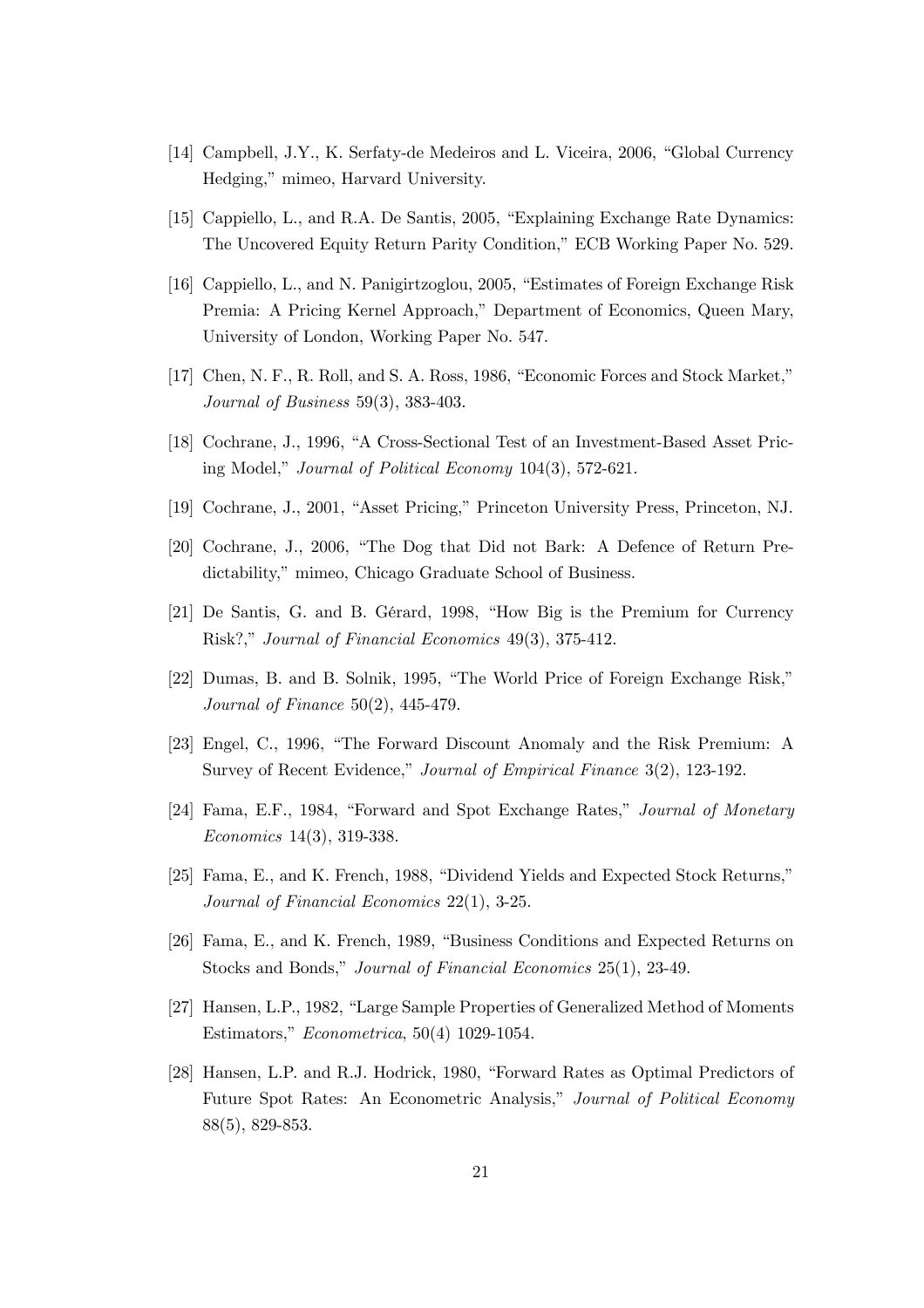- [29] Hansen, L.P. and R. Jagannthan, 1991, "Implications of Security Market Data for Models of Dynamic Economies," Journal of Political Economy 99(2), 225-262.
- [30] Hau, A. and H. Rey, 2006, "Exchange Rate, Equity Prices and Capital Flows," Review of Financial Studies 19(1), 273-317.
- [31] Harvey, C.R., 1989, "Time-Varying Conditional Covariances in Tests of Asset Pricing Models," Journal of Financial Economics 24(2), 289-317.
- [32] Hodrick, R.J., 1987, "The Empirical Evidence on the Efficiency of Forward and Futures Foreign Exchange Markets," Harwood Academic Publishers, Chur, Switzerland.
- [33] Ilmanen, A., 1995, "Time-Varying Expected Returns in International Bond Markets," Journal of Finance  $50(2)$ , 481-506.
- [34] Lucas, R.E. Jr., 1978, "Asset Prices in an Exchange Economy," Econometrica 46(6), 1429-1445.
- [35] Lucas, R.E. Jr., 1982, "Interest Rates and Currency Prices in a Two-Country World," Journal of Monetary Economics 10(3), 335-359.
- [36] Lustig, H. and A. Verdelhan, 2006, "The Cross-Section of Foreign Currency Risk Premia and Consumption Growth Risk," American Economic Review, forthcoming.
- [37] Mehl, A., and L. Cappiello, 2007, "Bond Yields, Exchange Rates & the Global Imbalances Debate: Lessons from Uncovered Interest Parity," mimeo, European Central Bank.
- [38] Newey, W. and K. West, 1987, "A Simple Positive Semi-Definite, Heteroskedasticity and Autocorrelation Consistent Covariance Matrix," Econometrica 55(3), 703-708.
- [39] Newey, W. and K. West, 1994, "Automatic Lag Selection in Covariance Matrix Estimation," Review of Economic Studies 61(4), 631-653.
- [40] Pavlova, A. and R. Rigobon, 2006, "Asset Prices and Exchange Rates," Review of Financial Studies, forthcoming.
- [41] Sarno, L., 2005, "Towards a Solution to the Puzzles in Exchange Rate Economics: Where Do We Stand?," Canadian Journal of Economics, 38(3), 673-708.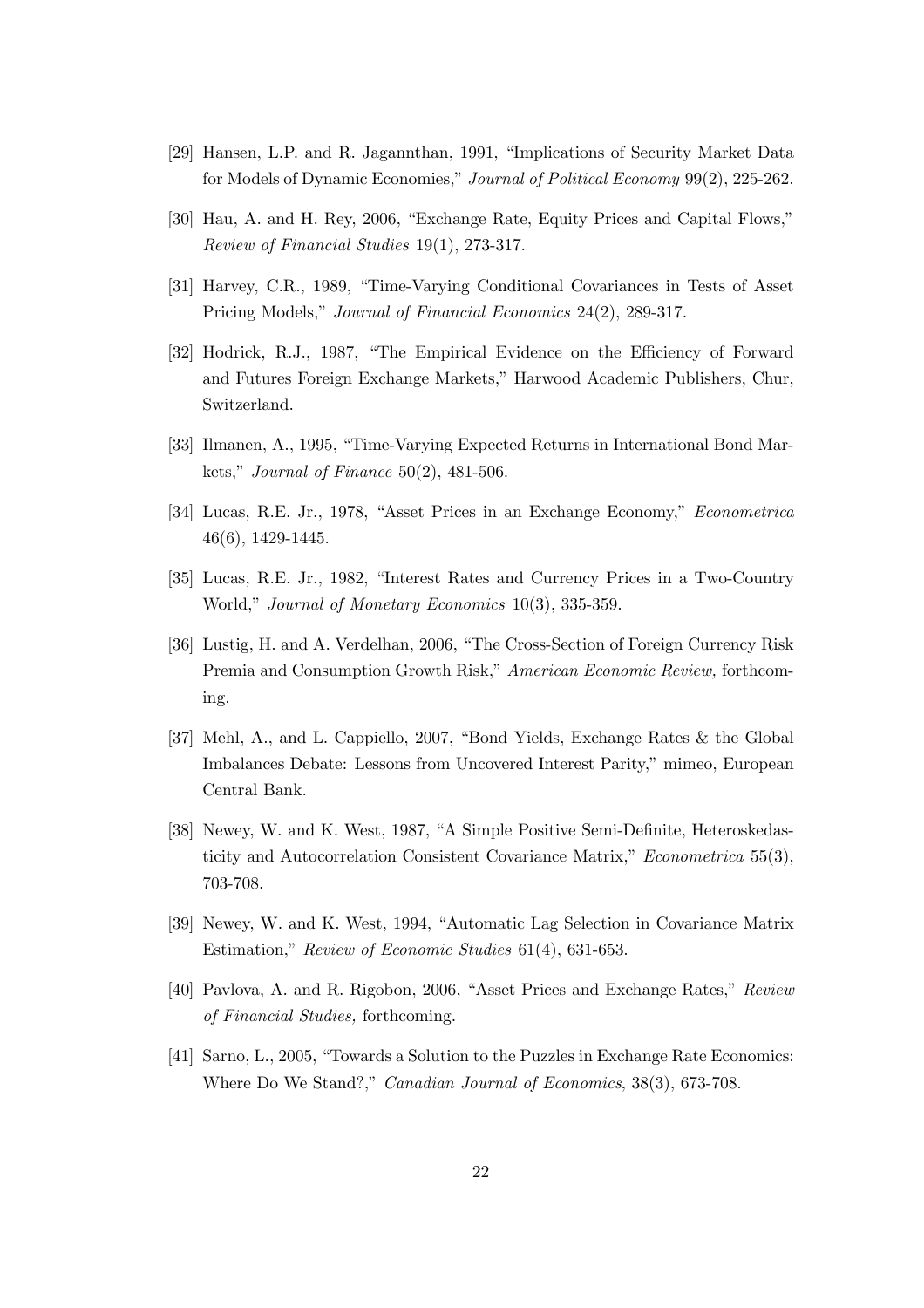### A Instruments used to estimate the pricing kernel

Equations (9) and (10) are used to price the US risk-free asset and 11 risky securities. Equation (20) describes the empirical specification of the minimum variance stochastic discount factor.<sup>24</sup> In this appendix we describe the instruments we adopt to price each asset.

• US risk-free T-bill: a constant, lagged gross equity and bond returns,  $(R_{eq,t}^{US},$  $R_{eq,t}^{UK}, R_{eq,t}^{DE}, R_{eq,t}^{CH}, R_{gb,t}^{US}, R_{gb,t}^{UK}, R_{gb,t}^{DE}$ , and  $R_{gb,t}^{CH}$ ), and lagged money market accounts  $(R_{mm,t}^{USDGBP}, R_{mm,t}^{USDDEM}, \text{ and } R_{mm,t}^{USDCHF}).$ 

• US, UK, German and Swiss equity securities: a constant, lagged equity returns  $(R_{eq,t}^{US}, R_{eq,t}^{UK}, R_{eq,t}^{DE}, \text{ and } R_{eq,t}^{CH})$ , lagged money market accounts  $(R_{mm,t}^{USDGBP}, R_{mm,t}^{USDDEM},$ and  $R_{mm,t}^{USDCHF}$ ), the respective lagged bond returns,  $(R_{gb,t}^{US}$  for US,  $R_{gb,t}^{UK}$  for UK,  $R_{gb,t}^{DE}$ for Germany, and  $R_{gb,t}^{CH}$  for Switzerland), the respective lagged dividend yields  $(DY_t^{US})$ for US,  $DY_t^{UK}$  for UK,  $DY_t^{DE}$  for Germany, and  $DY_t^{CH}$  for Switzerland), and the respective lagged first difference in three-month euro deposit rates  $(\Delta Y_{3m,t}^{US}$  for US,  $\Delta Y_{3m,t}^{UK}$  for UK,  $\Delta Y_{3m,t}^{DE}$  for Germany, and  $\Delta Y_{3m,t}^{CH}$  for Switzerland).

• US, UK, German and Swiss 10-year government bond securities: a constant, lagged bond retrns  $(R_{gb,t}^{US}, R_{gb,t}^{UK}, R_{gb,t}^{DE},$  and  $R_{gb,t}^{CH}$ ), lagged money market accounts  $(R_{mm,t}^{USDGBP}, R_{mm,t}^{USDDEM}, \text{ and } R_{mm,t}^{USDCHF})$ , the respective lagged equity returns,  $(R_{eq,t}^{USDGBP}, R_{mm,t}^{USDDEM})$ for US,  $R_{eq,t}^{UK}$  for UK,  $R_{eq,t}^{DE}$  for Germany, and  $R_{eq,t}^{CH}$  for Switzerland), and the respective lagged first difference in three-month euro deposit rates ( $\Delta Y_{3m,t}^{US}$  for US,  $\Delta Y_{3m,t}^{UK}$  for UK,  $\Delta Y_{3m,t}^{DE}$  for Germany, and  $\Delta Y_{3m,t}^{CH}$  for Switzerland).

• Pound sterling, Deutsche mark and Swiss frank money market accounts: a constant, lagged money market accounts  $(R_{mm,t}^{USDGBP}, R_{mm,t}^{USDDEM},$  and  $R_{mm,t}^{USDCHF}),$ the respective lagged differencials in the change of three-month euro deposit rates  $(\Delta Y_{3m,t}^{US} - \Delta Y_{3m,t}^{UK}$  for UK,  $\Delta Y_{3m,t}^{US} - \Delta Y_{3m,t}^{DE}$  for Germany, and  $\Delta Y_{3m,t}^{US} - \Delta Y_{3m,t}^{CH}$  for Switzerland), the respective lagged differencials in equity returns  $(R_{eq,t}^{US} - R_{eq,t}^{UK}$  for UK,  $R_{eq,t}^{US}$  –  $R_{eq,t}^{DE}$  for Germany, and  $R_{eq,t}^{US}$  –  $R_{eq,t}^{CH}$  for Switzerland), the respective lagged differencials in bond returns  $(R_{gb,t}^{US} - R_{gb,t}^{UK}$  for UK,  $R_{gb,t}^{US} - R_{gb,t}^{DE}$  for Germany, and  $R_{gb,t}^{US} - R_{gb,t}^{CH}$  for Switzerland).

### B Instruments used to estimate URP

The URP condition (see equation (5)) is estimated assuming a relationship between expected exchange rate changes and expected equity and bond return differentials. Expectations on equity and bond return differentials are modelled with instruments which are similar to those employed in the estimation of the stochastic discount

<sup>&</sup>lt;sup>24</sup>See also Cappiello and Panigirtzoglou (2005) for a similar specification.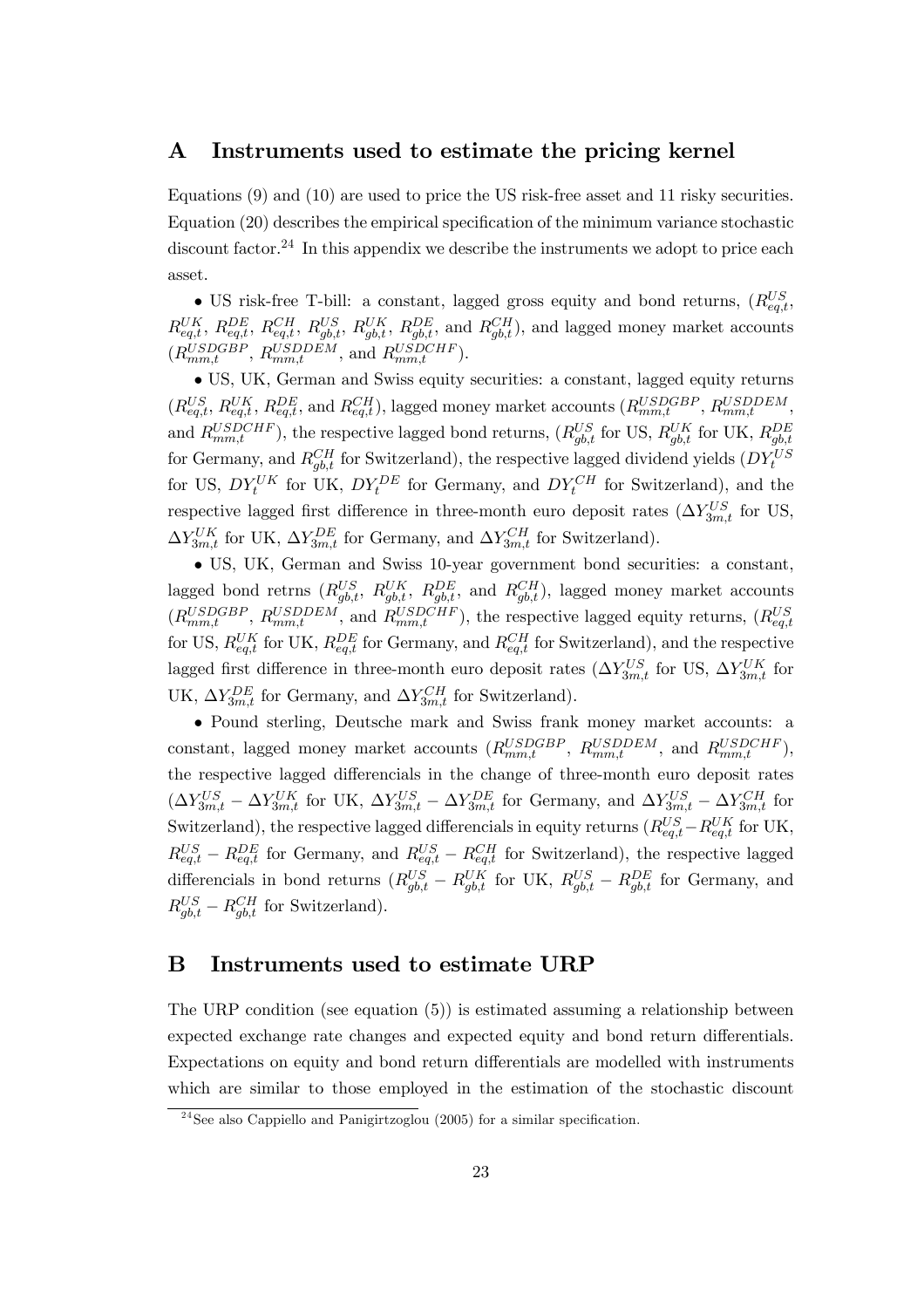factor. In the case of equities we employ: (i) a constant; (ii) differentials in lagged compounded equity returns,  $(r_{eq,t}^{US} - r_{eq,t}^{UK}$  for UK,  $r_{eq,t}^{US} - r_{eq,t}^{DE}$  for Germany, and  $r_{eq,t}^{US}$  –  $r_{eq,t}^{CH}$  for Switzerland);<sup>25</sup> (iii) differentials in lagged compounded bond returns,  $(r_{gb,t}^{US}$  $r_{gb,t}^{UK}$  for UK,  $r_{gb,t}^{US} - r_{gb,t}^{DE}$  for Germany, and  $r_{gb,t}^{US} - r_{gb,t}^{CH}$  for Switzerland); (iv) differentials in lagged dividend yields,  $(DY_t^{US} - DY_t^{UK}$  for UK,  $DY_t^{US} - DY_t^{DE}$  for Germany, and  $DY_t^{US} - DY_t^{CH}$  for Switzerland); and (v) differencials in lagged changes of threemonth euro deposit rates,  $(\Delta Y_{3m,t}^{US} - \Delta Y_{3m,t}^{UK}$  for UK,  $\Delta Y_{3m,t}^{US} - \Delta Y_{3m,t}^{DE}$  for Germany,  $\Delta Y_{3m,t}^{US} - \Delta Y_{3m,t}^{CH}$  for Switzerland).

In the case of bonds we use: (i) a constant; (ii) differentials in lagged compounded bond returns,  $(r_{gb,t}^{US} - r_{gb,t}^{UK}$  for UK,  $r_{gb,t}^{US} - r_{gb,t}^{DE}$  for Germany, and  $r_{gb,t}^{US} - r_{gb,t}^{CH}$  for Switzerland); (iii) differentials in lagged compounded equity returns,  $(r_{eq,t}^{US} - r_{eq,t}^{UK})$  for UK,  $r_{eq,t}^{US} - r_{eq,t}^{DE}$  for Germany, and  $r_{eq,t}^{US} - r_{eq,t}^{CH}$  for Switzerland); (iv) differencials in lagged changes of three-month euro deposit rates,  $(\Delta Y_{3m,t}^{US} - \Delta Y_{3m,t}^{UK}$  for UK,  $\Delta Y_{3m,t}^{US}$  –  $\Delta Y_{3m,t}^{DE}$  for Germany,  $\Delta Y_{3m,t}^{US} - \Delta Y_{3m,t}^{CH}$  for Switzerland); (v) and differentials in lagged compounded money market returns,  $(r_{f,t} - r_{mm,t}^{USDGBP}$  for UK,  $r_{f,t} - r_{mm,t}^{USDDEM}$  for Germany, and  $r_{f,t} - r_{mm,t}^{USDCHF}$  for Switzerland).

# C Instruments used to estimate URP - One step estimation procedure

When we esimate the URP condition in one step (see equations  $(9)$ ,  $(10)$  and  $(18)$ ), we use the same instruments adopted to estimate the pricing kernel and the single URP equations with a multi-step procedure. In addition we also employ the respective lagged exchange rate changes for each URP equation of the system (see equation  $(18)$ .

Estimation of the UIP condition based on one step procedure (see equations (9), (10) and (19)) make use of the same instruments employed for the estimation of the stochastic discount factor. Moreover, wee also use: (i) relevant lagged exchange rate changes for each UIP equation of the system; (ii) differentials in lagged compounded money market returns,  $(r_{f,t} - r_{mm,t}^{USDGBP}$  for UK,  $r_{f,t} - r_{mm,t}^{USDDEM}$  for Germany, and  $r_{f,t} - r_{mm,t}^{USDCHF}$  for Switzerland); (iii) and differentials in lagged changes of threemonth euro deposit rates,  $(\Delta Y_{3m,t}^{US} - \Delta Y_{3m,t}^{UK}$  for UK,  $\Delta Y_{3m,t}^{US} - \Delta Y_{3m,t}^{DE}$  for Germany,  $\Delta Y_{3m,t}^{US} - \Delta Y_{3m,t}^{CH}$  for Switzerland).

 $25$ Notice that the stock indices used to compute compounded returns are denominated in the respective national currency.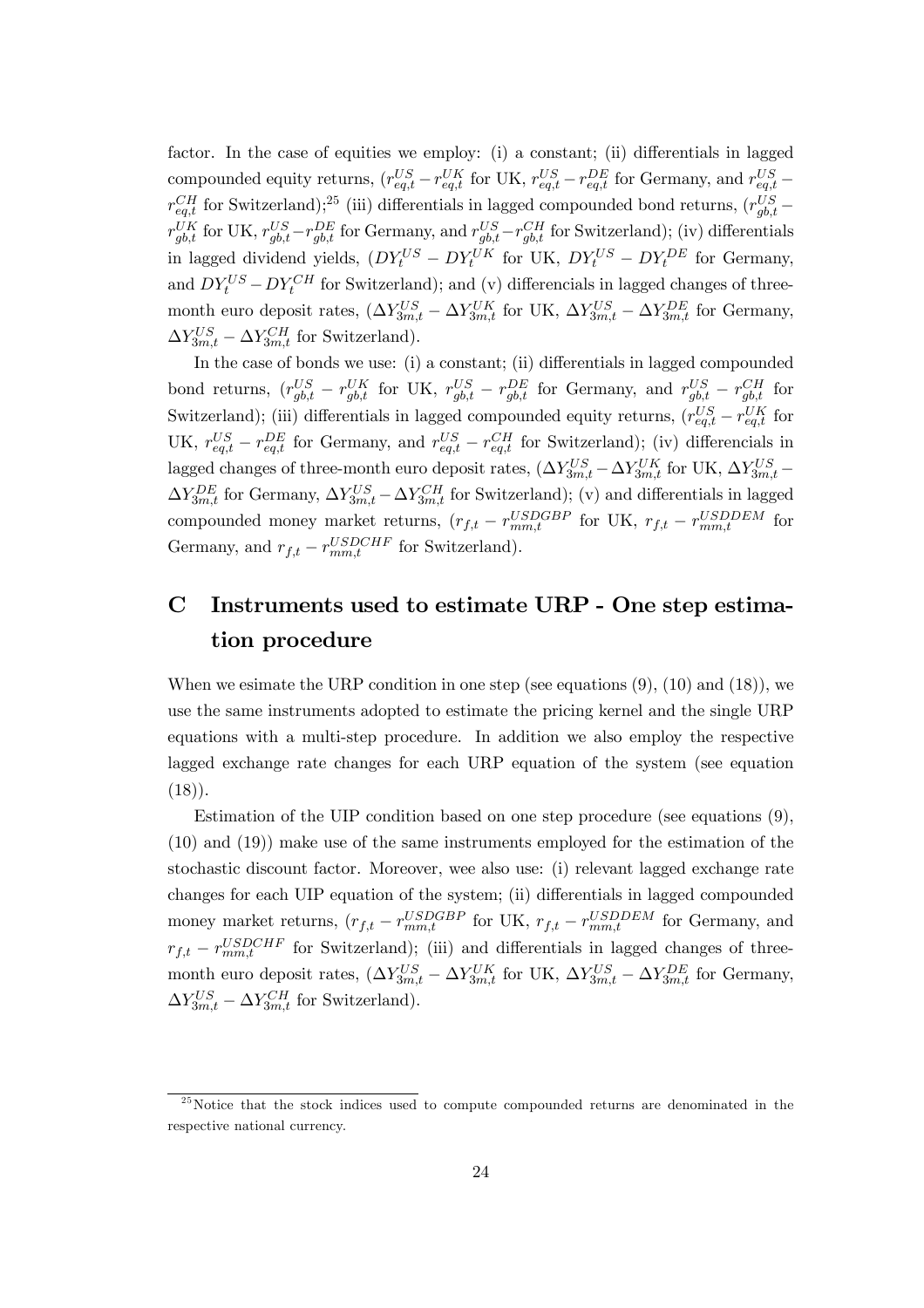# Table 1: Descriptive statistics of returns on equities, government bonds, euro-deposits, log changes in exchange rates and dividend yields

This table reports the summary statistics of monthly returns on equity market indices,  $US_{eq}$ ,  $UK_{eq}$ ,  $DE_{eq}$  and  $CH_{eq}$ , returns on 10-year government bond indices,  $US_{gb}$ ,  $UK_{gb}$ ,  $DE_{gb}$  and  $CH_{gb}$ , returns on one-month euro-deposits,  $US_{Tb}$ ,  $UK_{Tb}$ ,  $DE_{Tb}$  and  $CH_{Tb}$ , log changes in USD/GBP, USD/DEM, and USD/CHF exchange rates, dividend yields, DY  $US_{eq}$ , DY UK<sub>eq</sub>, DY DE<sub>eq</sub> and DY CH<sub>eq</sub>, and returns on three-month euro-deposits,  $US_{3MTb}$ , UK<sub>3MTb</sub>, DE<sub>3MTb</sub> and CH<sub>3MTb</sub>. The countries under consideration are US, UK, Germany (DE) and Switzerland (CH). Mean is in percentage and annualised, min (minimum), max (maximum) and SD (standard deviations) are in percentage. "Skew" and "Kurt" stand for skewness and kurtosis, respectively. The Jarque-Bera (J-B) test for normality combines excess skewness and kurtosis, and is asymptotically distributed as a  $\chi^2_{df}$ with  $df = 2$  degrees of freedom. \* and \*\* denote significance at 1% and 5% confidence level, respectively. The sample period spans from January 1981 to October 2006.

|  |  |  |  | Panel A: equity and government bond returns |  |  |
|--|--|--|--|---------------------------------------------|--|--|
|--|--|--|--|---------------------------------------------|--|--|

|             | $US_{ea}$ | $\mathrm{UK}_{\mathrm{ea}}$ | $DE_{eq}$ | $\mathbf{CH}_{\mathbf{eq}}$ | $US_{cb}$ | $\mathrm{UK}_{\mathrm{gb}}$ | $DE_{gb}$ | $\mathrm{CH}_\mathrm{gb}$ |
|-------------|-----------|-----------------------------|-----------|-----------------------------|-----------|-----------------------------|-----------|---------------------------|
| <b>Mean</b> | 12.48     | 13.56                       | 10.32     | 12.01                       | 8.52      | 10.48                       | 7.31      | 5.37                      |
| <b>Max</b>  | 12.56     | 13.35                       | 15.49     | 11.56                       | 8.03      | 9.58                        | 4.91      | 5.93                      |
| Min         | $-23.26$  | $-28.92$                    | $-23.44$  | $-26.24$                    | $-7.36$   | $-8.59$                     | $-6.56$   | $-5.12$                   |
| <b>SD</b>   | 4.31      | 4.67                        | 5.57      | 4.65                        | 2.33      | 2.42                        | 1.72      | 1.53                      |
| <b>Skew</b> | $-0.89$   | $-1.33$                     | $-0.93$   | $-1.38$                     | 0.07      | $-0.12$                     | $-0.67$   | $-0.03$                   |
| <b>Kurt</b> | 3.61      | 5.83                        | 2.71      | 5.21                        | 0.42      | 1.89                        | 1.28      | 1.20                      |
| $J-B$       | $45.67*$  | 195.29*                     | 45.94*    | 160.89*                     | $86.12*$  | $16.58*$                    | $61.32*$  | 41.79*                    |

Panel B: one-month euro-deposit returns and log exchange rate changes

|             | $US_{Tb}$ | $UK_{Tb}$ | $DE$ <sub>Th</sub> | $CH_{Th}$ |          | USD/GBP USD/DEM USD/CHF |           |
|-------------|-----------|-----------|--------------------|-----------|----------|-------------------------|-----------|
| Mean        | 6.22      | 8.18      | 5.11               | 3.62      | $-0.88$  | 0.93                    | 1.33      |
| <b>Max</b>  | 1.54      | 1.33      | 1.24               | 0.89      | 13.34    | 9.32                    | 11.50     |
| Min         | 0.08      | 0.28      | 0.17               | 0.01      | $-12.47$ | $-12.17$                | $-10.96$  |
| <b>SD</b>   | 0.29      | 0.29      | 0.21               | 0.22      | 3.06     | 3.15                    | 3.39      |
| <b>Skew</b> | 1.07      | 0.48      | 1.03               | 0.71      | $-0.06$  | $-0.02$                 | 0.11      |
| Kurt        | 1.76      | $-1.05$   | 0.51               | $-0.44$   | 2.25     | 0.42                    | 0.21      |
| $J-B$       | 79.35*    | 223.74*   | 135.38*            | 179.24    | $7.39**$ | 85.94*                  | $100.90*$ |

Panel C: dividend yields and three-month euro-deposit returns

|             |           |         |        | DY US <sub>eq</sub> DY UK <sub>eq</sub> DY DE <sub>eq</sub> DY CH <sub>eq</sub> | $\mathrm{US}_{3\underline{\mathrm{MTb}}}$ | $\mathrm{UK}_{3\mathrm{MTb}}$ | DE <sub>3MTb</sub> | $CH_{3MTb}$ |
|-------------|-----------|---------|--------|---------------------------------------------------------------------------------|-------------------------------------------|-------------------------------|--------------------|-------------|
| <b>Mean</b> | 2.83      | 3.98    | 2.19   | 1.90                                                                            | 6.33                                      | 8.23                          | 5.17               | 3.74        |
| Max         | 6.56      | 6.66    | 4.30   | 3.63                                                                            | 1.55                                      | 1.41                          | 1.20               | 0.92        |
| Min         | 0.95      | 2.26    | 1.23   | 0.90                                                                            | 0.08                                      | 0.28                          | 0.16               | 0.01        |
| <b>SD</b>   | 1.37      | 0.95    | 0.60   | 0.58                                                                            | 0.29                                      | 0.29                          | 0.21               | 0.22        |
| <b>Skew</b> | 0.67      | 0.29    | 1.12   | 1.17                                                                            | 1.08                                      | 0.48                          | 1.02               | 0.69        |
| Kurt        | $-0.43$   | $-0.58$ | 1.52   | 0.86                                                                            | 1.69                                      | $-0.99$                       | 0.45               | $-0.41$     |
| $J-B$       | $175.60*$ | 170.40* | 93.69* | 129.60*                                                                         | 82.22*                                    | $217.37*$                     | 137.92*            | 174.85*     |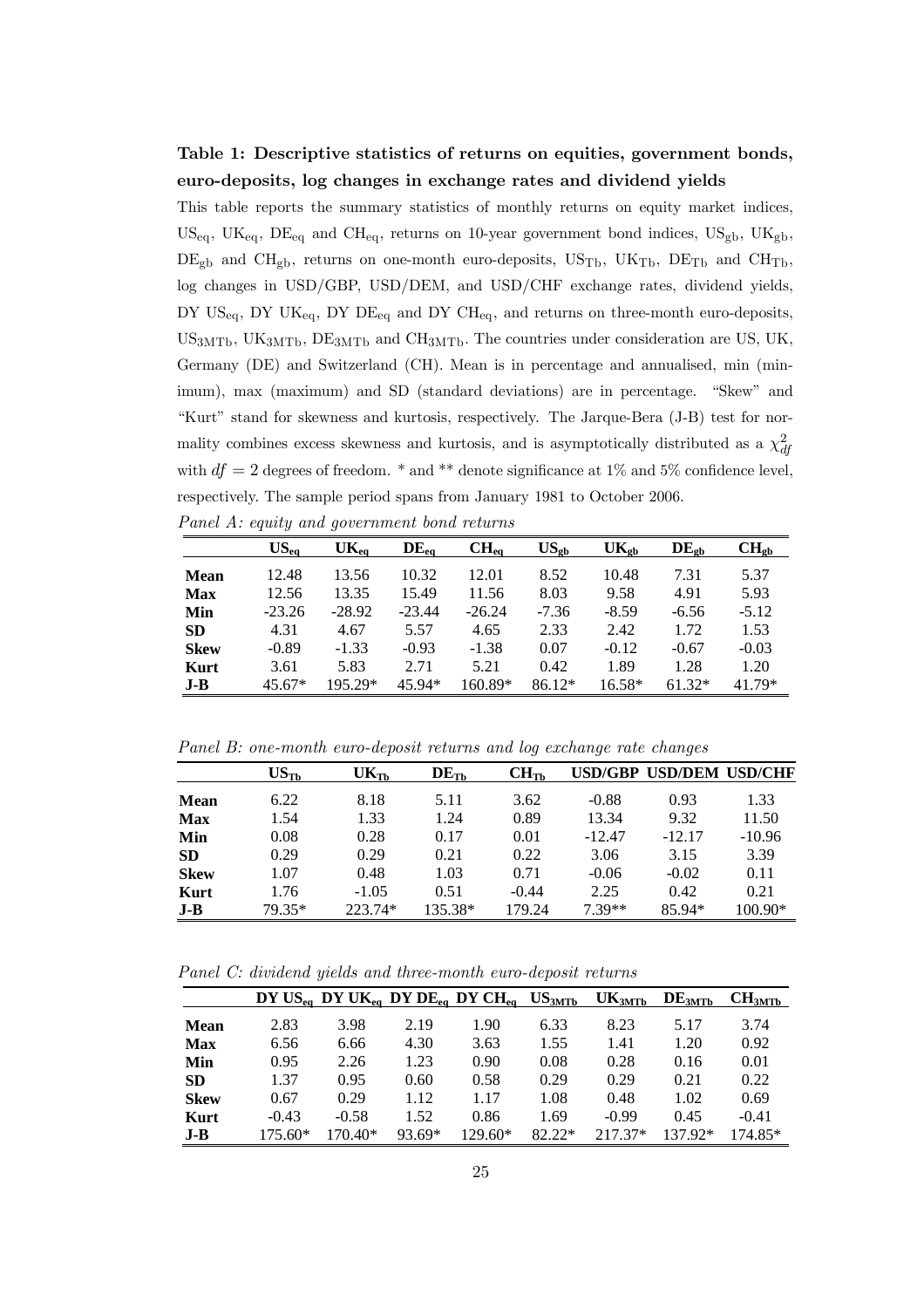Table 2: Unconditional correlations of instrumental variables

This table reports unconditional correlations between instrumental variables: equity market returns,  $\text{US}_{\text{eq}},$   $\text{UK}_{\text{eq}},$   $\text{DE}_{\text{eq}}$  and  $\text{CH}_{\text{eq}},$   $10\text{-year}$  government bond returns,  $\text{US}_{\text{gb}},$   $\text{UK}_{\text{gb}},$   $\text{DE}_{\text{gb}}$ and CH<sub>gb</sub>, one-month euro-deposit returns,  $US_{Tb}$ ,  $UK_{Tb}$ ,  $DE_{Tb}$  and  $CH_{Tb}$ , dividend yields, DY  $\mathrm{US}_{\mathrm{eq}},$  DY  $\mathrm{UK}_{\mathrm{eq}},$  DY  $\mathrm{DE}_{\mathrm{eq}}$  and DY  $\mathrm{CH}_{\mathrm{eq}},$  changes in three-month euro-deposits rates,  $\Delta$ US<sub>3MTb</sub>,  $\Delta$ UK<sub>3MTb</sub>,  $\Delta$ DE<sub>3MTb</sub> and  $\Delta$ CH<sub>3MTb</sub>, and money market returns, UK<sub>mm</sub>,  $DE_{mm}$  and  $CH_{mm}$ . The countries under consideration are US, UK, Germany (DE) and Switzerland (CH). The sample period spans from January 1981 to October 2006.

|                             | $US_{eq}$ | $UK_{eq}$ | $DE_{eq}$ | $CH_{eq}$ | $US_{gb}$ | $UK_{gb}$ | $DE_{gb}$ | $CH_{cb}$ |
|-----------------------------|-----------|-----------|-----------|-----------|-----------|-----------|-----------|-----------|
| $US_{eq}$                   | 1.00      |           |           |           |           |           |           |           |
| $UK_{eq}$                   | 0.71      | 1.00      |           |           |           |           |           |           |
| $DE_{eq}$                   | 0.60      | 0.62      | 1.00      |           |           |           |           |           |
| $CH_{eq}$                   | 0.65      | 0.69      | 0.74      | 1.00      |           |           |           |           |
| $US_{gb}$                   | 0.17      | 0.05      | $-0.06$   | $-0.03$   | 1.00      |           |           |           |
| $UK_{gb}$                   | 0.13      | 0.26      | 0.05      | 0.04      | 0.43      | 1.00      |           |           |
| $DE_{gb}$                   | 0.04      | 0.05      | 0.11      | 0.03      | 0.60      | 0.51      | 1.00      |           |
| $CH_{cb}$                   | $-0.06$   | 0.04      | $-0.03$   | 0.07      | 0.30      | 0.34      | 0.55      | 1.00      |
| $US_{Tb}$                   | 0.01      | 0.05      | 0.03      | $-0.03$   | 0.12      | 0.12      | 0.02      | $-0.03$   |
| $UK_{Tb}$                   | 0.05      | 0.08      | 0.03      | 0.00      | 0.15      | 0.20      | 0.06      | 0.00      |
| $DE$ <sub>Tb</sub>          | $-0.02$   | 0.02      | $-0.04$   | $-0.05$   | 0.11      | 0.13      | 0.10      | 0.09      |
| CH <sub>Tb</sub>            | $-0.02$   | 0.01      | $-0.05$   | $-0.05$   | 0.11      | 0.09      | 0.04      | 0.04      |
| DY US <sub>eq</sub>         | 0.00      | 0.05      | 0.01      | $-0.03$   | 0.13      | 0.13      | 0.07      | 0.03      |
| $DY$ UK $_{eq}$             | 0.00      | $-0.03$   | $-0.06$   | $-0.09$   | 0.15      | 0.14      | 0.11      | 0.09      |
| $DY$ $DE_{eq}$              | $-0.05$   | $-0.02$   | $-0.12$   | $-0.14$   | 0.12      | 0.15      | 0.09      | 0.08      |
| $DYCH_{eq}$                 | $-0.01$   | 0.02      | $-0.03$   | $-0.10$   | 0.16      | 0.16      | 0.11      | 0.06      |
| $\Delta US_{3MTb}$          | $-0.18$   | $-0.10$   | $-0.03$   | $-0.02$   | $-0.54$   | $-0.23$   | $-0.31$   | $-0.10$   |
| $\Delta$ UK <sub>3MTb</sub> | $-0.04$   | $-0.23$   | $-0.01$   | $-0.01$   | $-0.10$   | $-0.50$   | $-0.18$   | $-0.10$   |
| $\Delta$ D $E_{3MTb}$       | $-0.03$   | $-0.01$   | 0.01      | 0.02      | $-0.23$   | $-0.10$   | $-0.43$   | $-0.23$   |
| $\Delta CH_{3MTb}$          | $-0.01$   | $-0.08$   | 0.09      | $-0.01$   | $-0.20$   | $-0.19$   | $-0.27$   | $-0.33$   |
| $\mathbf{UK}_{\text{mm}}$   | $-0.04$   | $-0.18$   | $-0.15$   | $-0.16$   | 0.18      | 0.12      | 0.14      | $-0.01$   |
| $\text{DE}_{\text{mm}}$     | $-0.08$   | $-0.21$   | $-0.22$   | $-0.25$   | 0.20      | 0.00      | 0.14      | 0.01      |
| $CH_{mm}$                   | $-0.13$   | $-0.24$   | $-0.28$   | $-0.29$   | 0.20      | 0.00      | 0.13      | 0.02      |

|                             | $US_{Tb}$ | $UK_{Tb}$ | $DE$ <sub>Tb</sub> | $CH_{Tb}$ |         | DY USeq DY UKeq DY DE <sub>eq</sub> DY CH <sub>eq</sub> |         |         |
|-----------------------------|-----------|-----------|--------------------|-----------|---------|---------------------------------------------------------|---------|---------|
| $US_{Tb}$                   | 1.00      |           |                    |           |         |                                                         |         |         |
| UK <sub>Th</sub>            | 0.76      | 1.00      |                    |           |         |                                                         |         |         |
| $DE$ <sub>Th</sub>          | 0.61      | 0.72      | 1.00               |           |         |                                                         |         |         |
| CH <sub>Th</sub>            | 0.54      | 0.80      | 0.91               | 1.00      |         |                                                         |         |         |
| $DYUS_{eq}$                 | 0.82      | 0.78      | 0.66               | 0.60      | 1.00    |                                                         |         |         |
| $DY$ UK $_{eq}$             | 0.67      | 0.76      | 0.76               | 0.70      | 0.90    | 1.00                                                    |         |         |
| $DY$ $DE_{eq}$              | 0.58      | 0.44      | 0.55               | 0.37      | 0.75    | 0.78                                                    | 1.00    |         |
| $DYCH_{eq}$                 | 0.74      | 0.61      | 0.57               | 0.45      | 0.90    | 0.82                                                    | 0.86    | 1.00    |
| $\Delta US_{3MTb}$          | $-0.18$   | $-0.17$   | $-0.19$            | $-0.16$   | $-0.12$ | $-0.16$                                                 | $-0.15$ | $-0.18$ |
| $\Delta$ UK <sub>3MTb</sub> | 0.01      | $-0.11$   | $-0.09$            | $-0.07$   | $-0.02$ | $-0.03$                                                 | $-0.06$ | $-0.06$ |
| $ADE_{3MTb}$                | 0.06      | 0.02      | $-0.11$            | $-0.04$   | $-0.05$ | $-0.06$                                                 | $-0.05$ | $-0.09$ |
| $\Delta CH_{3MTb}$          | 0.08      | 0.02      | $-0.06$            | $-0.08$   | $-0.02$ | $-0.05$                                                 | $-0.04$ | $-0.06$ |
| $\mathbf{UK}_{\text{mm}}$   | $-0.07$   | 0.07      | $-0.07$            | 0.01      | $-0.03$ | $-0.01$                                                 | $-0.10$ | $-0.05$ |
| $DE_{mm}$                   | $-0.06$   | 0.08      | 0.03               | 0.09      | 0.03    | 0.07                                                    | $-0.02$ | 0.01    |
| $CH_{mm}$                   | $-0.04$   | 0.09      | 0.05               | 0.13      | 0.03    | 0.07                                                    | $-0.03$ | 0.01    |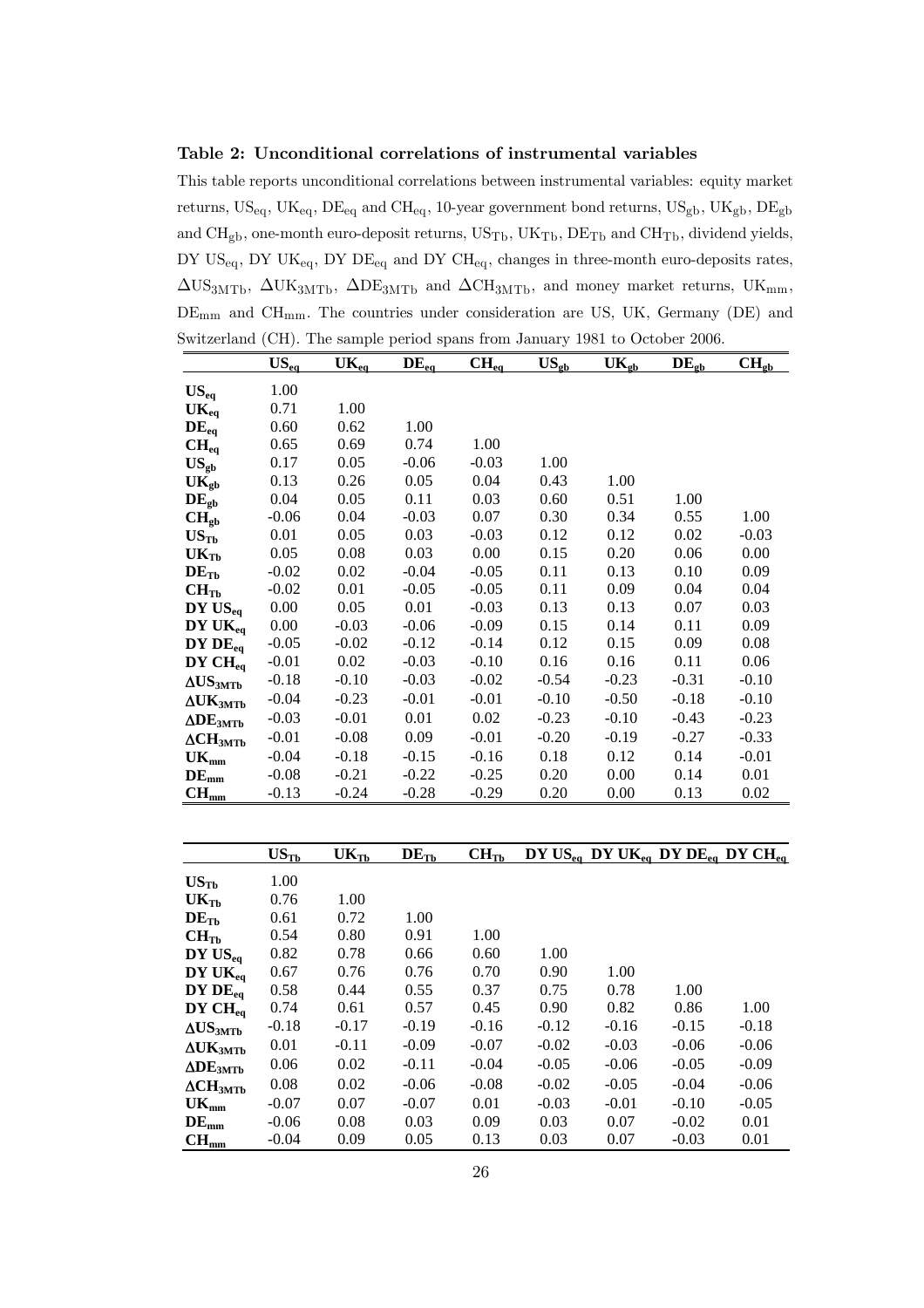|                             |         | $\Delta US_{3MTb}$ $\Delta UK_{3MTb}$ $\Delta DE_{3MTb}$ $\Delta CH_{3MTb}$ |         |         | $\mathbf{UK}_{\text{mm}}$ | $DE_{mm}$ | $\mathrm{CH}_{\mathrm{mm}}$ |
|-----------------------------|---------|-----------------------------------------------------------------------------|---------|---------|---------------------------|-----------|-----------------------------|
| $\Delta US_{3MTb}$          | 1.00    |                                                                             |         |         |                           |           |                             |
| $\Delta$ UK <sub>3MTb</sub> | 0.24    | 1.00                                                                        |         |         |                           |           |                             |
| $ADE_{3MTb}$                | 0.26    | 0.16                                                                        | 1.00    |         |                           |           |                             |
| $\Delta CH_{3MTb}$          | 0.26    | 0.30                                                                        | 0.55    | 1.00    |                           |           |                             |
| $\mathbf{UK}_{\text{mm}}$   | $-0.17$ | $-0.14$                                                                     | $-0.20$ | $-0.11$ | 1.00                      |           |                             |
| $DE_{mm}$                   | $-0.18$ | $-0.05$                                                                     | $-0.14$ | $-0.12$ | 0.69                      | 1.00      |                             |
| $CH_{mm}$                   | $-0.20$ | $-0.06$                                                                     | $-0.18$ | $-0.13$ | 0.67                      | 0.93      | 1.00                        |

Table 2 - Continued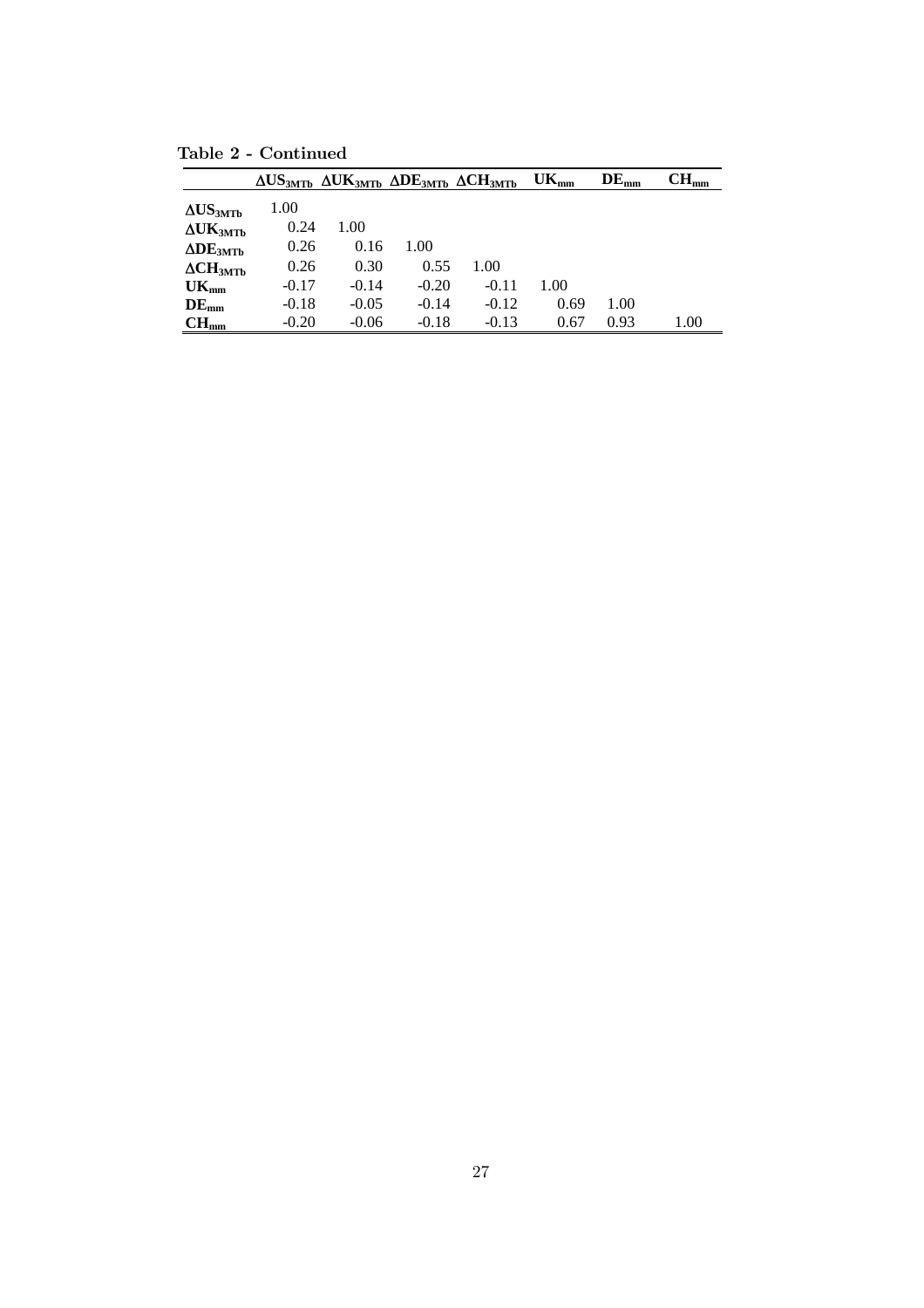#### Table 3: Domestic investor's stochastic discount factor

This table reports estimates relative to minimum variance domestic investor's stochastic discount factor  $m_{t+1}^{MV}$ . This pricing kernel is equal to the projection on the space of asset pay-offs, i.e.  $m_{t+1}^{MV} = a + \mathbf{b}' \mathbf{R}_{t+1}$  (see equation (20) for the empirical specification), while the set of moment conditions are given by  $E\left\{ \mathbf{R}_{t+1}m_{t+1}^{MV}-1|\Im _{t}\right\} =\mathbf{0}_{n}$ . Estimates are carried out with GMM. Covariances are weighted using a Bartlett-kernel estimator where the bandwith is selected according to Newey and West (1994). Standard errors are corrected for serial correlation and heteroskedasticity using the Newey and West (1987) methodology. The instruments we use to price each asset return are described in appendix A. The sample period spans from January 1981 to October 2006.

|                  |         | <b>Standard errors</b> | p-value |
|------------------|---------|------------------------|---------|
| a                | 2.14    | 0.10                   | 0.00    |
| $b_I$            | 0.10    | 0.05                   | 0.02    |
| b <sub>2</sub>   | $-0.02$ | 0.05                   | 0.65    |
| $b_3$            | $-0.18$ | 0.03                   | 0.00    |
| $b_4$            | $-0.15$ | 0.04                   | 0.00    |
| b <sub>5</sub>   | $-0.47$ | 0.08                   | 0.00    |
| $b_6$            | $-0.42$ | 0.09                   | 0.00    |
| $b_7$            | 0.52    | 0.15                   | 0.00    |
| $b_8$            | $-0.41$ | 0.12                   | 0.00    |
| $b_9$            | $-0.07$ | 0.13                   | 0.60    |
| $b_{10}$         | $-0.34$ | 0.17                   | 0.04    |
| $b_{11}$         | 0.30    | 0.18                   | 0.10    |
| $J_T$ -statistic | 0.13    |                        |         |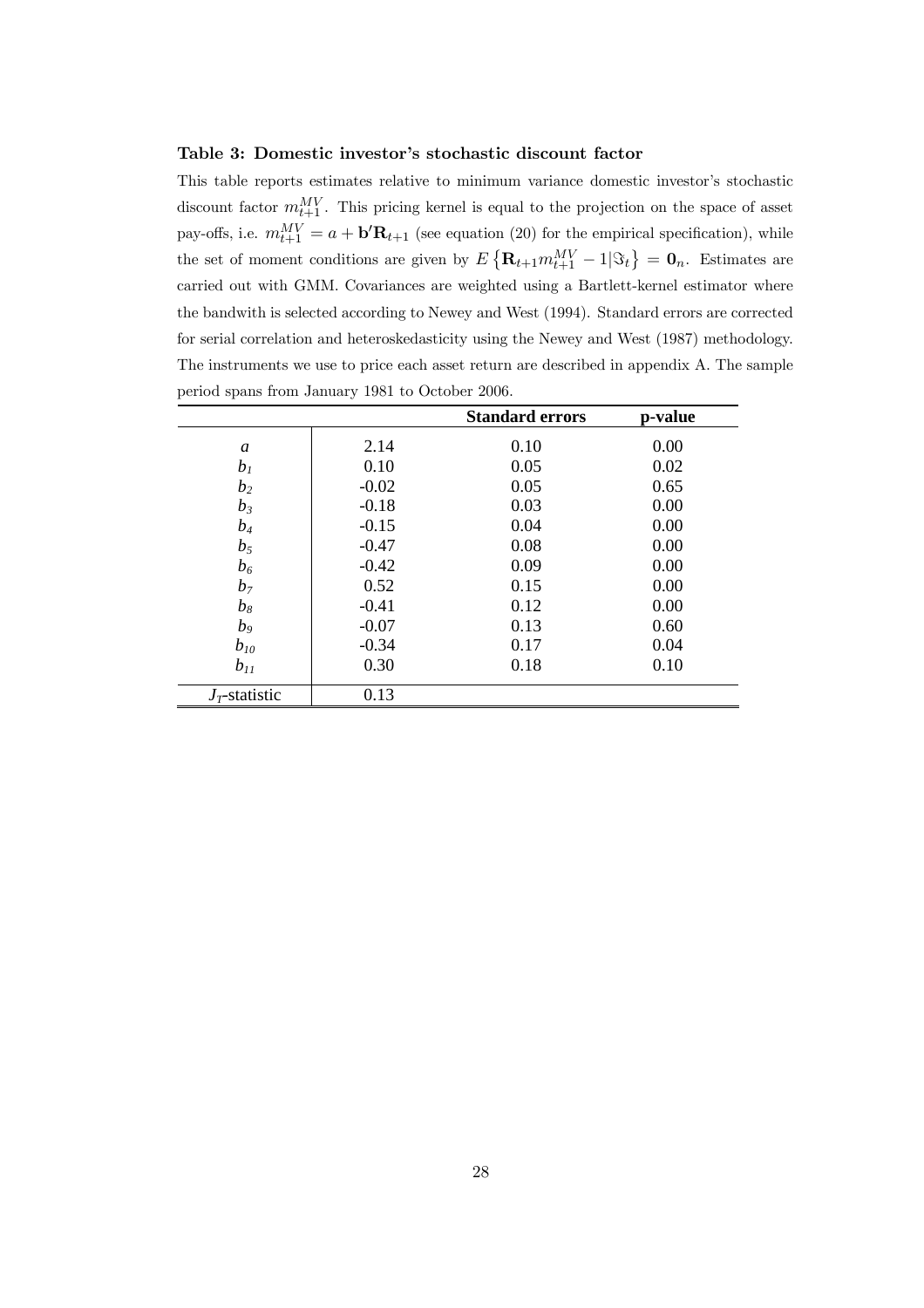### Table 4: Uncovered Return Parity

This table reports estimates relative to the Uncovered Return Parity condition. The equation we estimate is:

$$
\Delta s_{t+1} = \alpha + \beta E \left\{ r_{i,t+1} - r_{i,t+1}^* | \Im_t \right\} - \zeta_1 \frac{\widehat{Cov} \left\{ R_{i,t+1}^*, \frac{S_{t+1}}{S_t} | \Im_t \right\}}{R_{f,t}} - \zeta_2 \widehat{Cov} \left\{ R_{i,t+1}^* \frac{S_{t+1}}{S_t}, m_{t+1}^{MV} | \Im_t \right\} + \zeta_3 \widehat{Cov} \left\{ R_{i,t+1}, m_{t+1}^{MV} | \Im_t \right\} + \frac{1}{2} \left[ \zeta_4 \widehat{Var} \left\{ r_{i,t+1} | \Im_t \right\} - \zeta_5 \widehat{Var} \left\{ r_{i,t+1}^* | \Im_t \right\} - \zeta_6 \widehat{Var} \left\{ \Delta s_{t+1} | \Im_t \right\} \right] + \eta_{t+1}.
$$

Estimates are carried out with GMM. Covariances are weighted using a Bartlett-kernel estimator where the bandwith is selected according to Newey and West (1994). Standard errors are corrected for serial correlation and heteroskedasticity using the Newey and West (1987) methodology. The instruments we use to model expectations on equity bond return differentials are described in appendix B. \* and \*\* denote significance at 1% and 5% confidence level, respectively.

|                                |          | <b>Equity markets</b> |              |                 | <b>Bond markets</b> |              |  |  |
|--------------------------------|----------|-----------------------|--------------|-----------------|---------------------|--------------|--|--|
|                                | Pound    | <b>Deutsche</b>       | <b>Swiss</b> | Pound           | <b>Deutsche</b>     | <b>Swiss</b> |  |  |
|                                | sterling | mark                  | Franc        | <b>Sterling</b> | mark                | Franc        |  |  |
| $\alpha$                       | 1.08**   | 1.14                  | $1.56**$     | 0.36            | 0.11                | 0.37         |  |  |
|                                | (0.53)   | (0.94)                | (0.73)       | (0.57)          | (1.26)              | (1.08)       |  |  |
| $\beta$                        | $-0.17$  | 0.26                  | $-0.05$      | $-0.21$         | $-0.33$             | $-1.18$      |  |  |
|                                | (0.29)   | (0.42)                | (0.32)       | (0.58)          | (0.79)              | (1.06)       |  |  |
| $\zeta_1$                      | 0.32     | $-0.05$               | $-0.06$      | 0.12            | 0.37                | 0.50         |  |  |
|                                | (0.22)   | (0.07)                | (0.20)       | (0.25)          | (0.25)              | (0.31)       |  |  |
| $\zeta_2$                      | 4.69**   | $1.48**$              | $2.81**$     | 2.56            | 3.88*               | 4.29**       |  |  |
|                                | (1.91)   | (0.69)                | (0.94)       | (2.13)          | (1.18)              | (1.77)       |  |  |
| $\zeta_3$                      | $5.91*$  | $2.50**$              | $3.94*$      | 1.85            | 1.11                | 3.48         |  |  |
|                                | (1.74)   | (1.26)                | (0.90)       | (2.93)          | (1.77)              | (3.49)       |  |  |
| $\zeta_4$                      | 0.06     | $-0.07$               | 0.06         | 0.05            | 0.26                | 0.72         |  |  |
|                                | (0.04)   | (0.04)                | (0.08)       | (0.40)          | (0.37)              | (0.62)       |  |  |
| $\zeta_5$                      | $0.16**$ | $-0.03$               | 0.07         | 0.30            | 0.03                | 0.60         |  |  |
|                                | (0.07)   | (0.04)                | (0.14)       | (0.22)          | (0.72)              | (0.74)       |  |  |
| $\zeta_{\scriptscriptstyle 6}$ | 0.69     | 0.18                  | 0.36         | 0.32            | 0.57                | 0.50         |  |  |
|                                | (0.36)   | (0.19)                | (0.21)       | (0.31)          | (0.29)              | (0.32)       |  |  |
| $J_T$ -statistic               | 0.01     | 0.01                  | 0.01         | 0.01            | 0.02                | 0.00         |  |  |

Panel A - Sample period: January 1981 - October 2006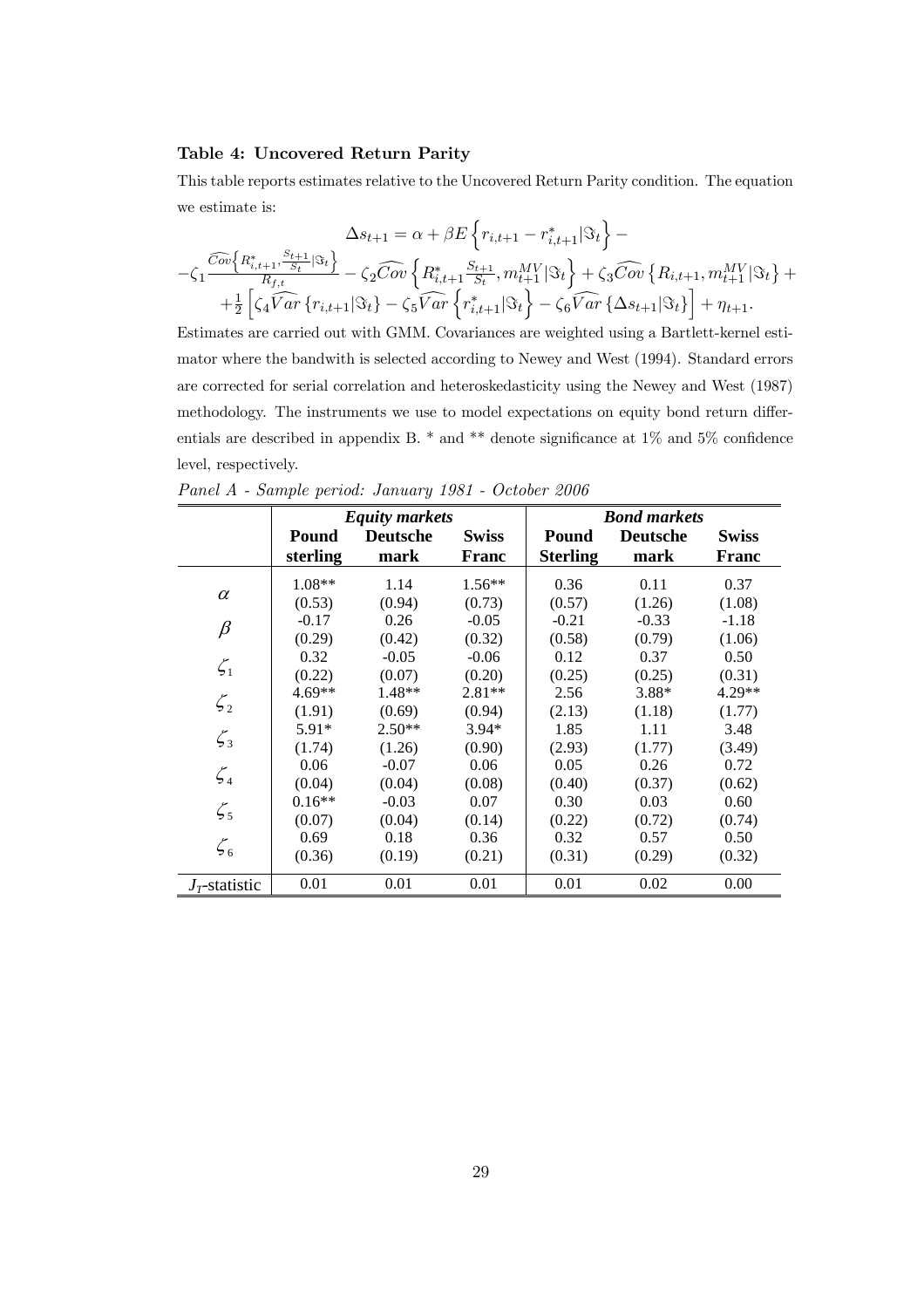# Table 4 - Continued

|                       |          | <b>Equity markets</b> |              |                 | <b>Bond markets</b> |              |  |  |
|-----------------------|----------|-----------------------|--------------|-----------------|---------------------|--------------|--|--|
|                       | Pound    | <b>Deutsche</b>       | <b>Swiss</b> | Pound           | <b>Deutsche</b>     | <b>Swiss</b> |  |  |
|                       | sterling | mark                  | Franc        | <b>Sterling</b> | mark                | Franc        |  |  |
| $\alpha$              | 0.61     | $-0.40$               | 0.60         | $-0.79$         | $-3.40**$           | $-1.90$      |  |  |
| $\beta$               | (0.53)   | (0.83)                | (1.14)       | (0.84)          | (1.34)              | (1.38)       |  |  |
|                       | 0.49     | $0.46**$              | $0.64**$     | $-0.40$         | 0.69                | 0.61         |  |  |
|                       | (0.31)   | (0.23)                | (0.28)       | (0.62)          | (0.49)              | (0.74)       |  |  |
|                       | $-0.07$  | $-0.04$               | $-0.01$      | $-0.23$         | 0.29                | 0.29         |  |  |
| $\zeta_1$             | (0.13)   | (0.09)                | (0.17)       | (0.16)          | (0.25)              | (0.29)       |  |  |
| $\zeta_2$             | 0.84     | $-0.38$               | $-0.35$      | $-0.63$         | 0.33                | 0.74         |  |  |
|                       | (0.89)   | (0.88)                | (0.85)       | (1.35)          | (1.26)              | (0.72)       |  |  |
| $\zeta_3$             | 1.95**   | 0.56                  | 1.39         | 2.40            | 3.52                | 4.07         |  |  |
|                       | (0.71)   | (1.12)                | (1.35)       | (3.01)          | (2.18)              | (2.07)       |  |  |
| $\zeta_4$             | 0.04     | $-0.11$               | 0.12         | 0.45            | $0.88**$            | $1.12**$     |  |  |
|                       | (0.05)   | (0.08)                | (0.07)       | (0.33)          | (0.39)              | (0.52)       |  |  |
|                       | 0.00     | $-0.09**$             | 0.12         | $-0.19$         | $-0.53$             | $-1.86$      |  |  |
| $\zeta_5$             | (0.08)   | (0.04)                | (0.10)       | (0.37)          | (1.19)              | (0.94)       |  |  |
|                       | $-0.00$  | $-0.22$               | $-0.22$      | $-0.21$         | $-0.32$             | 0.44         |  |  |
| $\mathcal{L}_{6}$     | (0.16)   | (0.20)                | (0.23)       | (0.28)          | (0.31)              | (0.30)       |  |  |
| $J_{\tau}$ -statistic | 0.01     | 0.02                  | 0.01         | 0.03            | 0.06                | 0.05         |  |  |

Panel B - Sample period: January 1990 - October 2006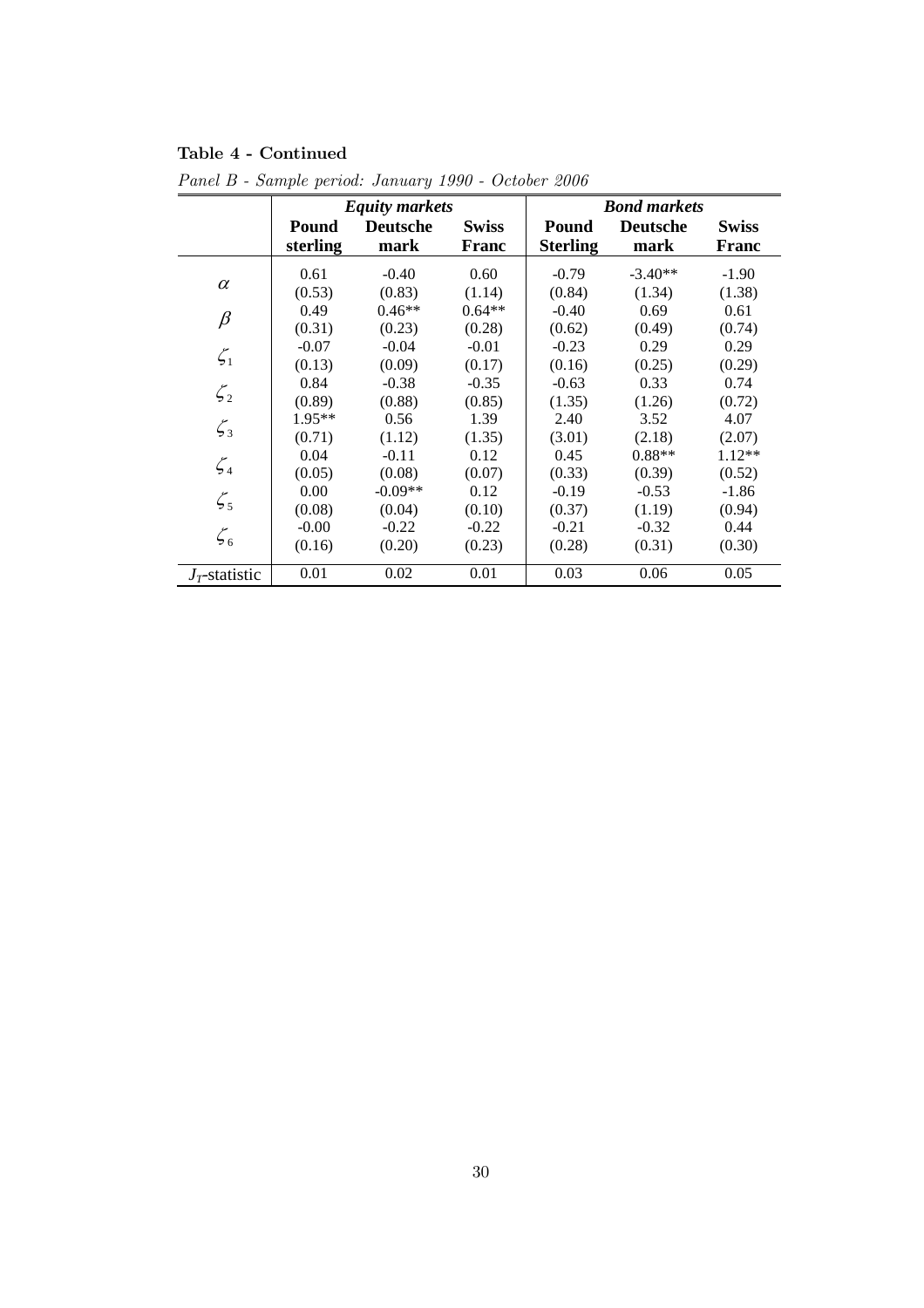#### Table 5: Uncovered Return Parity - One step estimation procedure

This table reports estimates relative to the Uncovered Return Parity condition. We estimate the following system of equations:

$$
E\left\{R_{i,t+1}m_{t+1}^{MV} - 1|\Im_t\right\} = 0
$$

$$
E\left\{R_{i,t+1}^{j*} \frac{S_{t+1}^j}{S_t^j} m_{t+1}^{MV} - 1|\Im_t\right\} = 0
$$

$$
E\left\{\Delta s_{t+1}^j - \alpha - \beta\left(r_{i,t+1} - r_{i,t+1}^{j*}\right) + \zeta_1^j \left[\left(R_{i,t+1}^{j*} \frac{S_{t+1}^j}{S_t^j} m_{t+1}^{MV}\right) - R_{f,t}^{-1}\left(R_{i,t+1}^{j*} \frac{S_{t+1}^j}{S_t^j}\right)\right] - \zeta_2^j \left[\left(R_{i,t+1}m_{t+1}^{MV}\right) - R_{f,t}^{-1}R_{i,t+1}\right]|\Im_t\} = 0,
$$

where  $j = UK, DE, CH$ . j indicates that the exchange rates we consider are USD/GBP, USD/DEM and USD/CHF, and returns on foreign assets refer to UK, Germany and Switzerland. The pricing kernel is equal to the projection on the space of asset pay-offs, i.e.  $m_{t+1}^{MV} = a + \mathbf{b}'\mathbf{R}_{t+1}$  (see equation (20) for the empirical specification), while the set of moment conditions are given by  $E\left\{ \mathbf{R}_{t+1}m_{t+1}^{MV}-1|\Im _{t}\right\} =\mathbf{0}_{n}$ . Estimates are carried out with GMM. Covariances are weighted using a Bartlett-kernel estimator where the bandwith is selected according to Newey and West (1994). Standard errors are corrected for serial correlation and heteroskedasticity using the Newey and West (1987) methodology. The instruments we use price each asset and to model expectations on equity and bond return differentials are described in appendix C. The sample period spans from January 1990 until October 2006.

|                  | 1 L      | <b>Standard errors</b> | p-value |
|------------------|----------|------------------------|---------|
| $\boldsymbol{a}$ | 2.74     | 0.14                   | 0.00    |
| b <sub>I</sub>   | $-0.09$  | 0.05                   | 0.06    |
| b <sub>2</sub>   | 0.37     | 0.07                   | 0.00    |
| $b_3$            | $-0.30$  | 0.04                   | 0.00    |
| $b_4$            | $-0.22$  | 0.04                   | 0.00    |
| $b_5$            | $-0.41$  | 0.12                   | 0.00    |
| $b_6$            | $-0.39$  | 0.10                   | 0.00    |
| $b_7$            | 1.10     | 0.14                   | 0.00    |
| $b_8$            | $-1.11$  | 0.13                   | 0.00    |
| $b_9$            | $-0.77$  | 0.14                   | 0.00    |
| $b_{10}$         | $-2.11$  | 0.20                   | 0.00    |
| $b_{11}$         | 2.21     | 0.22                   | 0.00    |
| $\alpha$         | 0.00     | 0.00                   | 0.35    |
| $\beta$          | 0.35     | 0.02                   | 0.00    |
| $\zeta_1^{UK}$   | $-5.47$  | 0.41                   | 0.00    |
| $\zeta_2^{UK}$   | $-5.97$  | 0.40                   | 0.00    |
| $\zeta_1^{DE}$   | $-5.52$  | 0.65                   | 0.00    |
| $\zeta_2^{DE}$   | $-6.35$  | 0.65                   | 0.00    |
| $\zeta_1^{CH}$   | $-8.97$  | 1.38                   | 0.00    |
| $\zeta_2^{CH}$   | $-10.47$ | 1.47                   | 0.00    |
| $J_T$ -statistic | 0.25     | $\overline{31}$        |         |

Panel A - Investment opportunity set: equities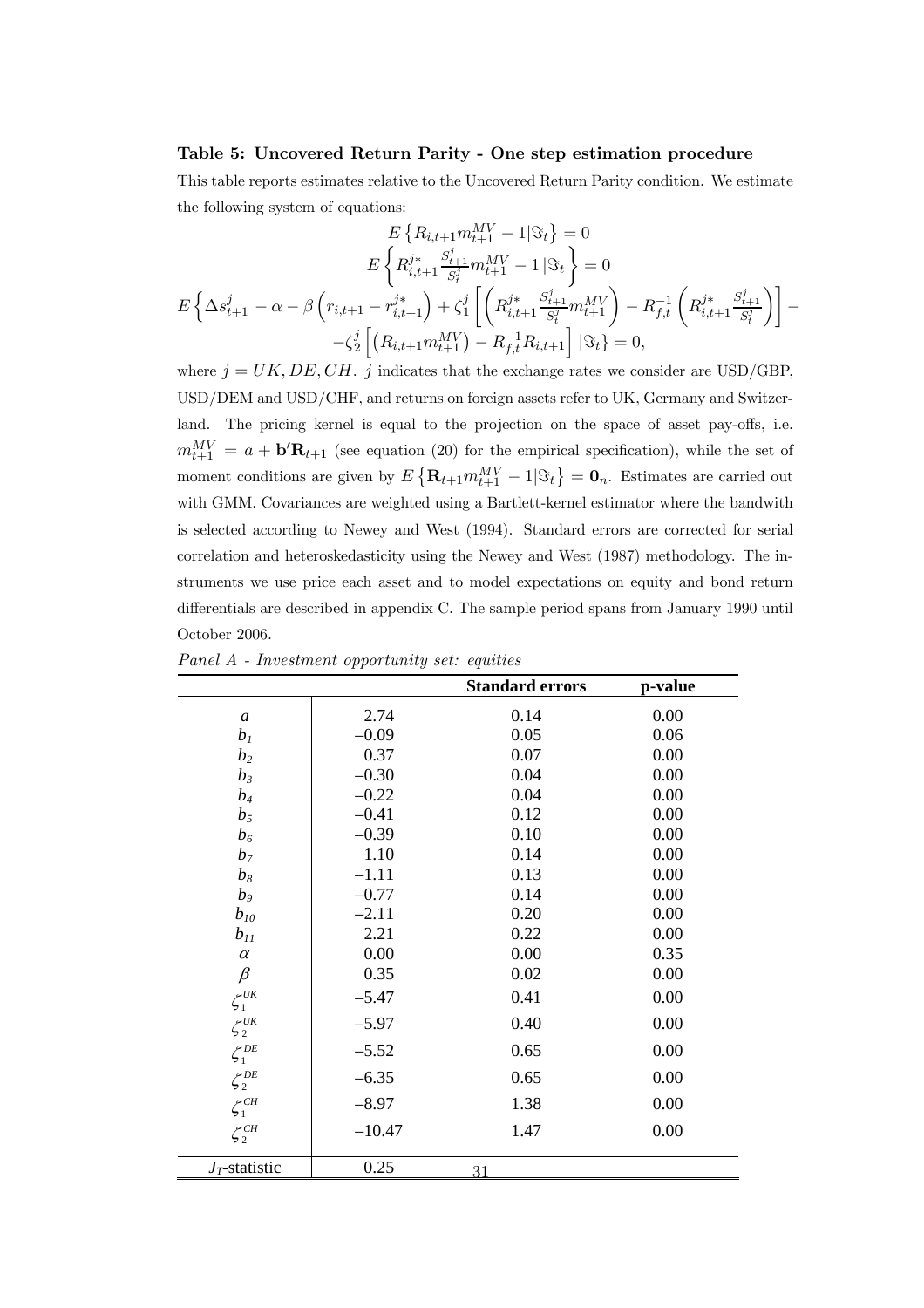|                                         |          | Standard errors | p-value |
|-----------------------------------------|----------|-----------------|---------|
| $\boldsymbol{a}$                        | 2.50     | 0.07            | 0.00    |
| b <sub>1</sub>                          | 0.03     | 0.02            | 0.10    |
| $b_2$                                   | 0.24     | 0.03            | 0.00    |
| $b_3$                                   | $-0.26$  | 0.02            | 0.00    |
| $b_4$                                   | $-0.32$  | 0.02            | 0.00    |
| b <sub>5</sub>                          | $-0.36$  | 0.05            | 0.00    |
| $b_6$                                   | $-0.44$  | 0.06            | 0.00    |
| b <sub>7</sub>                          | 0.83     | 0.07            | 0.00    |
| $b_s$                                   | $-0.71$  | 0.05            | 0.00    |
| b <sub>9</sub>                          | $-0.26$  | 0.07            | 0.00    |
| $b_{10}$                                | $-1.53$  | 0.11            | 0.00    |
| $b_{11}$                                | 1.28     | 0.10            | 0.00    |
| $\alpha$                                | $-0.00$  | 0.00            | 0.16    |
| $\beta$                                 | 0.40     | 0.01            | 0.00    |
| $\zeta_{1EQ}^{UK}$                      | $-4.37$  | 0.24            | 0.00    |
| $\zeta^{UK}_{2EQ}$                      | $-4.95$  | 0.24            | 0.00    |
| $P$ DE<br>51EQ                          | $-5.41$  | 0.36            | 0.00    |
| DE م<br>$\zeta_{2EQ}$                   | $-6.32$  | 0.37            | 0.00    |
| $\zeta_{1EQ}^{CH}$                      | $-5.53$  | 0.43            | 0.00    |
| $\zeta_{2EQ}^{CH}$                      | $-6.95$  | 0.47            | 0.00    |
| $\zeta_{1GB}^{UK}$                      | $-2.49$  | 0.20            | 0.00    |
| $\zeta \, \substack{UK \\ 2 \, G \, B}$ | $-3.37$  | 0.20            | 0.00    |
| $\zeta_{1GB}^{DE}$                      | $-4.17$  | 0.25            | 0.00    |
| $\zeta_{2GB}^{DE}$                      | $-5.45$  | 0.24            | 0.00    |
| $\zeta_{1GB}^{CH}$                      | $-17.54$ | 1.03            | 0.00    |
| $\zeta_{2GB}^{CH}$                      | $-20.81$ | 1.11            | 0.00    |
| $J_T$ -statistic                        | 0.20     |                 |         |

Panel B - Investment opportunity set: equities and bonds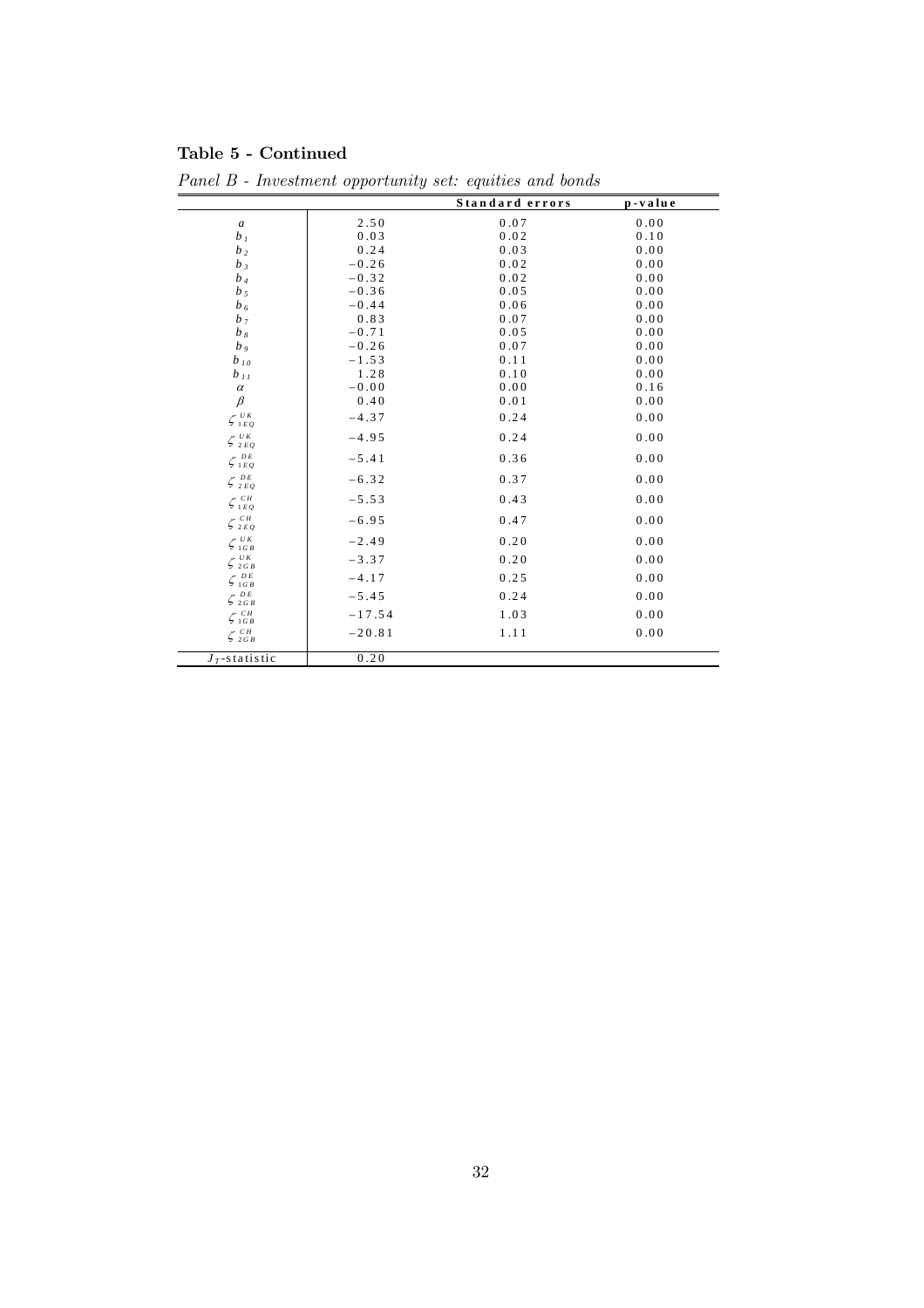### Table 6: Uncovered Interest Parity

This table reports estimates relative to the Uncovered Interest Parity condition. The equation we estimate is: ³  $\ddot{\phantom{a}}$ 

$$
\Delta s_{t+1} = \alpha_f + \beta_f \left( r_{f,t} - r_{f,t}^* \right) -
$$
  

$$
-\zeta_{1f} R_{f,t}^* \widehat{Cov} \left\{ \frac{S_{t+1}}{S_t}, m_{t+1}^{MV} | \Im_t \right\} - \zeta_{2f} \frac{1}{2} \widehat{Var} \left\{ \Delta s_{t+1} | \Im_t \right\} + \eta_{f,t+1}.
$$

Estimates are carried out with GMM. Covariances are weighted using a Bartlett-kernel estimator where the bandwith is selected according to Newey and West (1994). Standard errors are corrected for serial correlation and heteroskedasticity using the Newey and West (1987) methodology. The sample period spans from January 1990 to October 2006. \* and \*\* denote significance at 1% and 5% confidence level, respectively.

|                       | Pound<br>sterling | <b>Deutsche</b><br>mark | <b>Swiss</b><br>Franc |
|-----------------------|-------------------|-------------------------|-----------------------|
| $\alpha_{f}$          | 0.50              | 1.37                    | 2.51                  |
|                       | (0.37)            | (2.13)                  | (1.28)                |
| $\pmb{\beta}_f$       | $-1.27$           | $-3.39$                 | $-3.88$               |
|                       | (1.82)            | (3.07)                  | (2.20)                |
| $\zeta_{1f}$          | $-1.89$           | $-0.60$                 | $-0.58$               |
|                       | (1.61)            | (0.93)                  | (1.03)                |
| $\zeta_{2f}$          | $-0.23$           | 0.22                    | 0.33                  |
|                       | (0.26)            | (0.53)                  | (0.21)                |
| $J_{\tau}$ -statistic | 0.00              | 0.00                    | 0.00                  |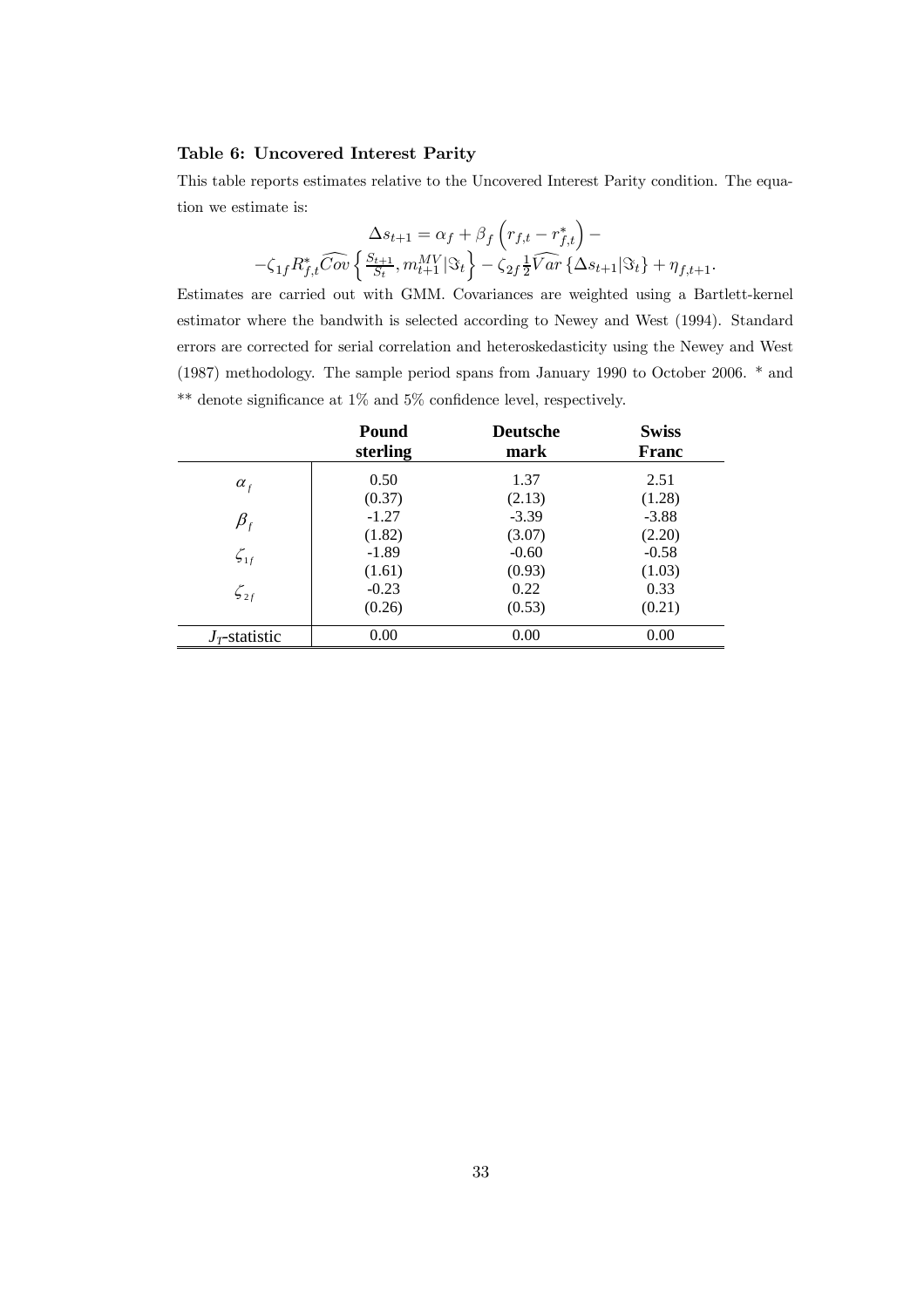#### Table 7: Uncovered Interest Parity - One step estimation procedure

This table reports estimates relative to the Uncovered Interest Parity condition. We estimate the following system of equations:

$$
E\left\{R_{i,t+1}m_{t+1}^{MV} - 1|\Im_t\right\} = 0
$$

$$
E\left\{R_{i,t+1}^{j*}\frac{S_{t+1}^{j}}{S_t^{j}}m_{t+1}^{MV} - 1|\Im_t\right\} = 0
$$

$$
E\left\{\Delta s_{t+1}^{j} - \alpha_f - \beta_f\left(r_{f,t} - r_{f,t}^{j*}\right) + \zeta^j\left[R_{f,t}^{j*}\left(\frac{S_{t+1}^{j}}{S_t^{j}}m_{t+1}^{MV}\right) - R_{f,t}^{-1}\frac{S_{t+1}^{j}}{S_t^{j}}\right]|\Im_t\right\} = 0,
$$
where  $j = UK, DE, CH$ .  $j$  indicates that the exchange rates we consider are  $\text{USD/GBP}$ ,

USD/DEM and USD/CHF, and returns on foreign assets refer to UK, Germany and Switzerland. The pricing kernel is equal to the projection on the space of asset pay-offs, i.e.  $m_{t+1}^{MV} = a + \mathbf{b}'\mathbf{R}_{t+1}$  (see equation (20) for the empirical specification), while the set of moment conditions are given by  $E\left\{ \mathbf{R}_{t+1}m_{t+1}^{MV}-1|\Im _{t}\right\} =\mathbf{0}_{n}$ . Estimates are carried out with GMM. Covariances are weighted using a Bartlett-kernel estimator where the bandwith is selected according to Newey and West (1994). Standard errors are corrected for serial correlation and heteroskedasticity using the Newey and West (1987) methodology. The instruments we use to price each asset and to model expectations on equity return differentials are described in appendix C. The sample period spans from January 1990 until October 2006.

|                  |         | <b>Standard errors</b> | p-value |
|------------------|---------|------------------------|---------|
| $\boldsymbol{a}$ | 2.66    | 0.12                   | 0.00    |
| $b_I$            | $-0.08$ | 0.04                   | 0.06    |
| b <sub>2</sub>   | 0.37    | 0.07                   | 0.00    |
| $b_3$            | $-0.31$ | 0.05                   | 0.00    |
| $b_4$            | $-0.30$ | 0.06                   | 0.00    |
| b <sub>5</sub>   | $-0.43$ | 0.12                   | 0.00    |
| $b_6$            | $-0.47$ | 0.12                   | 0.00    |
| b <sub>7</sub>   | 0.98    | 0.13                   | 0.00    |
| $b_8$            | $-0.87$ | 0.10                   | 0.00    |
| $b_9$            | $-0.42$ | 0.15                   | 0.00    |
| $b_{10}$         | $-1.58$ | 0.19                   | 0.00    |
| $b_{II}$         | 1.45    | 0.19                   | 0.00    |
| $\alpha_{f}$     | $-0.00$ | 0.00                   | 0.00    |
| $\beta_f$        | $-0.09$ | 0.09                   | 0.29    |
| $\zeta^{UK}$     | 0.87    | 0.06                   | 0.00    |
| $\zeta^{DE}$     | 1.18    | 0.04                   | 0.00    |
| $\zeta^{CH}$     | 0.86    | 0.05                   | 0.00    |
| $J_T$ -statistic | 0.25    |                        |         |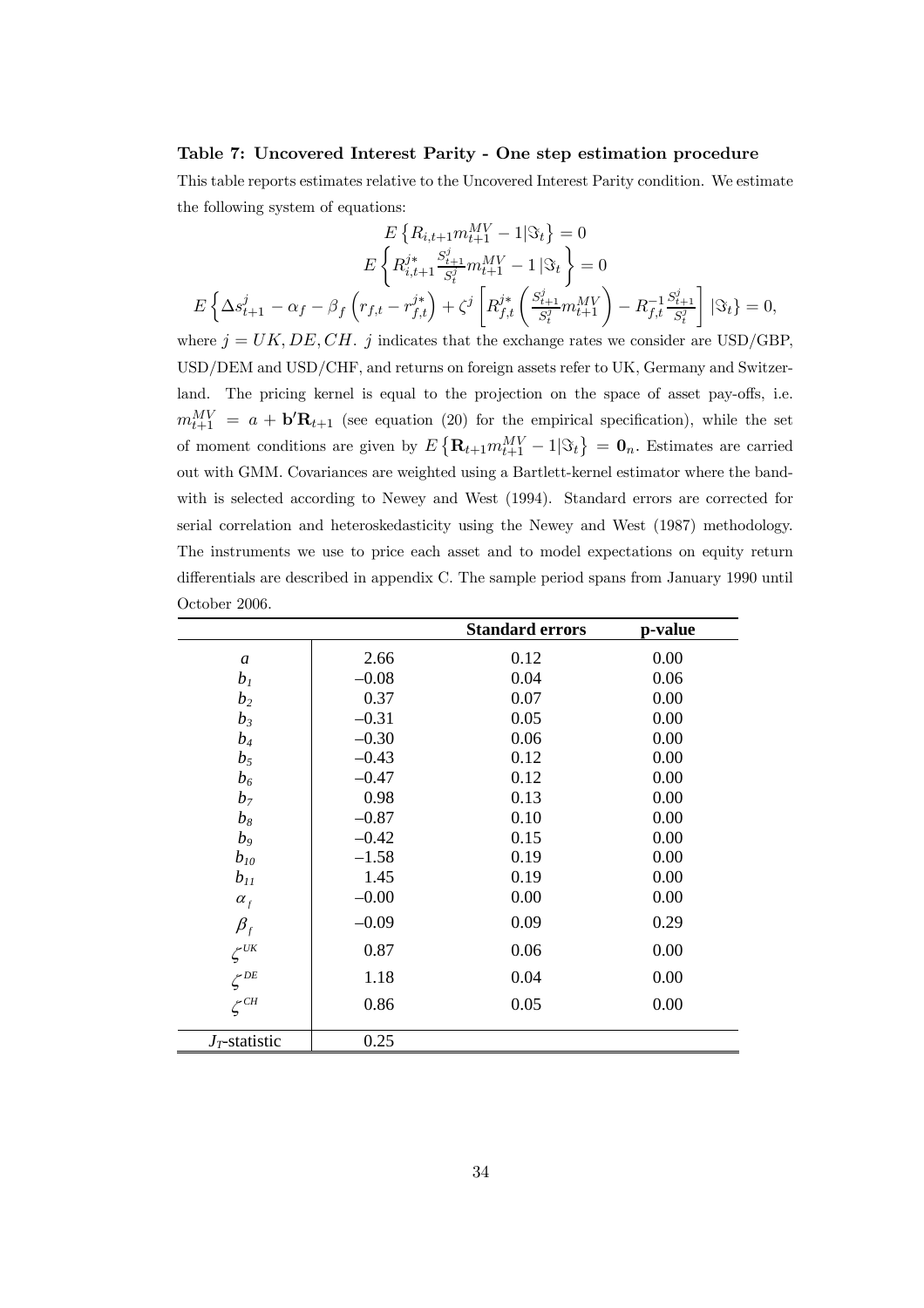# Figure 1: Hedging between equities and exchange rates

Figures 1a-1c plot the term  $Cov \left\{ R^*_{i,t+1}, \frac{S_{t+1}}{S_t} \big| \Im_t \right.$  $\left\{\right/R_{f,t}$  for equities and exchange rates. Fig. 1a: US-UK Fig. 1b: US-DE



Fig. 1c: US-CH

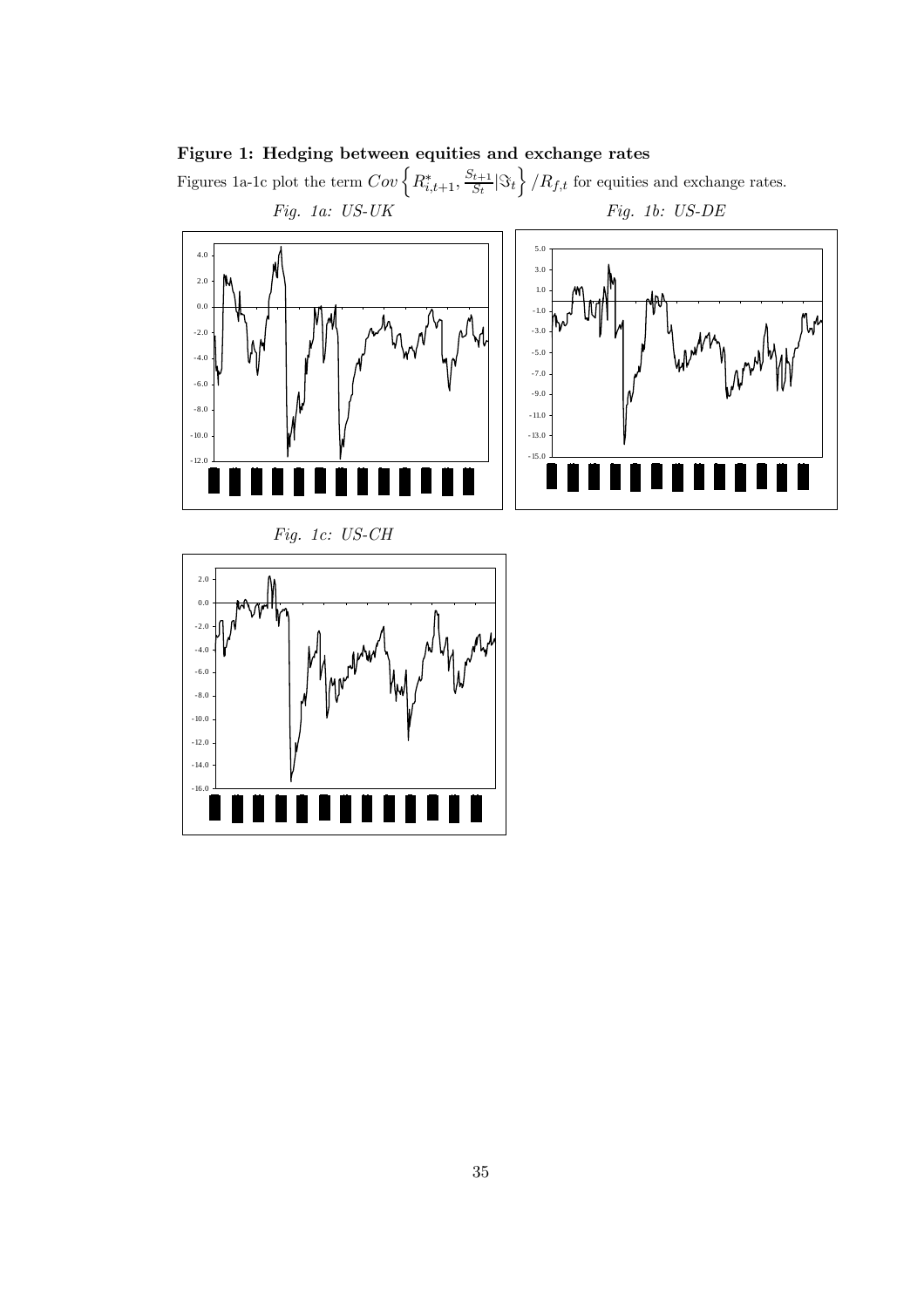# Figure 2: Hedging between bonds and exchange rates

Figures 2a-2c plot the term  $Cov \left\{ R^*_{i,t+1}, \frac{S_{t+1}}{S_t} \big| \Im_t \right.$  $\left\{\right/R_{f,t}$  for bonds and exchange rates.  ${\small Fig. \ 2a: \ \, US-UK} \qquad \qquad {\small Fig. \ 2b: \ \, US-DE}$ 





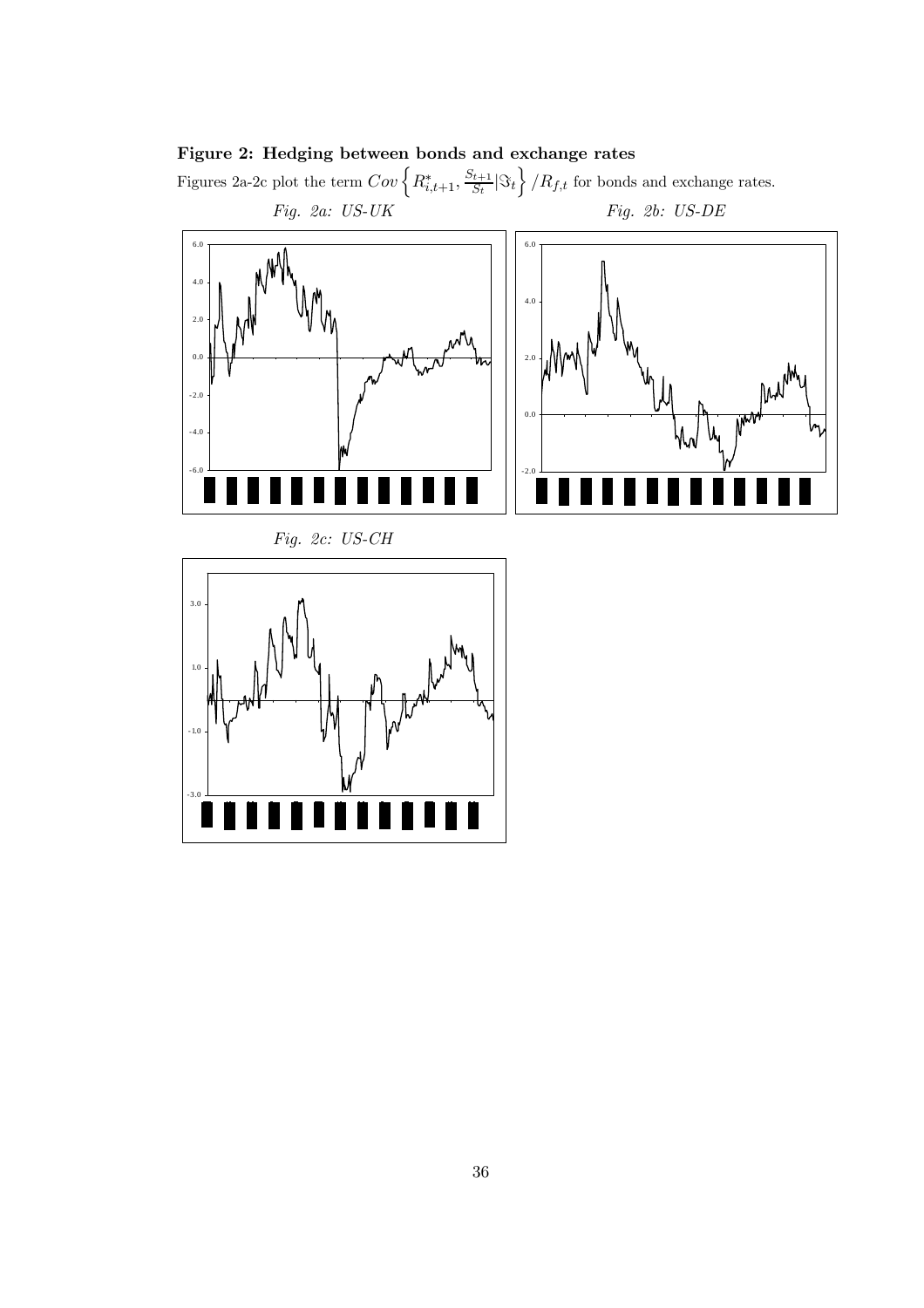### Figure 3: Equity risk premia

Figures 3a-3d plot the terms  $-Cov\left\{R_{i,t+1}, m_{t+1}^{MV}|\Im_t\right\}$  and  $-Cov\left\{R_{i,t+1}^*\frac{S_{t+1}}{S_t}, m_{t+1}^{MV}|\Im_t\right\}$  $\mathcal{L}$ for US, UK, German and Swiss equity returns.

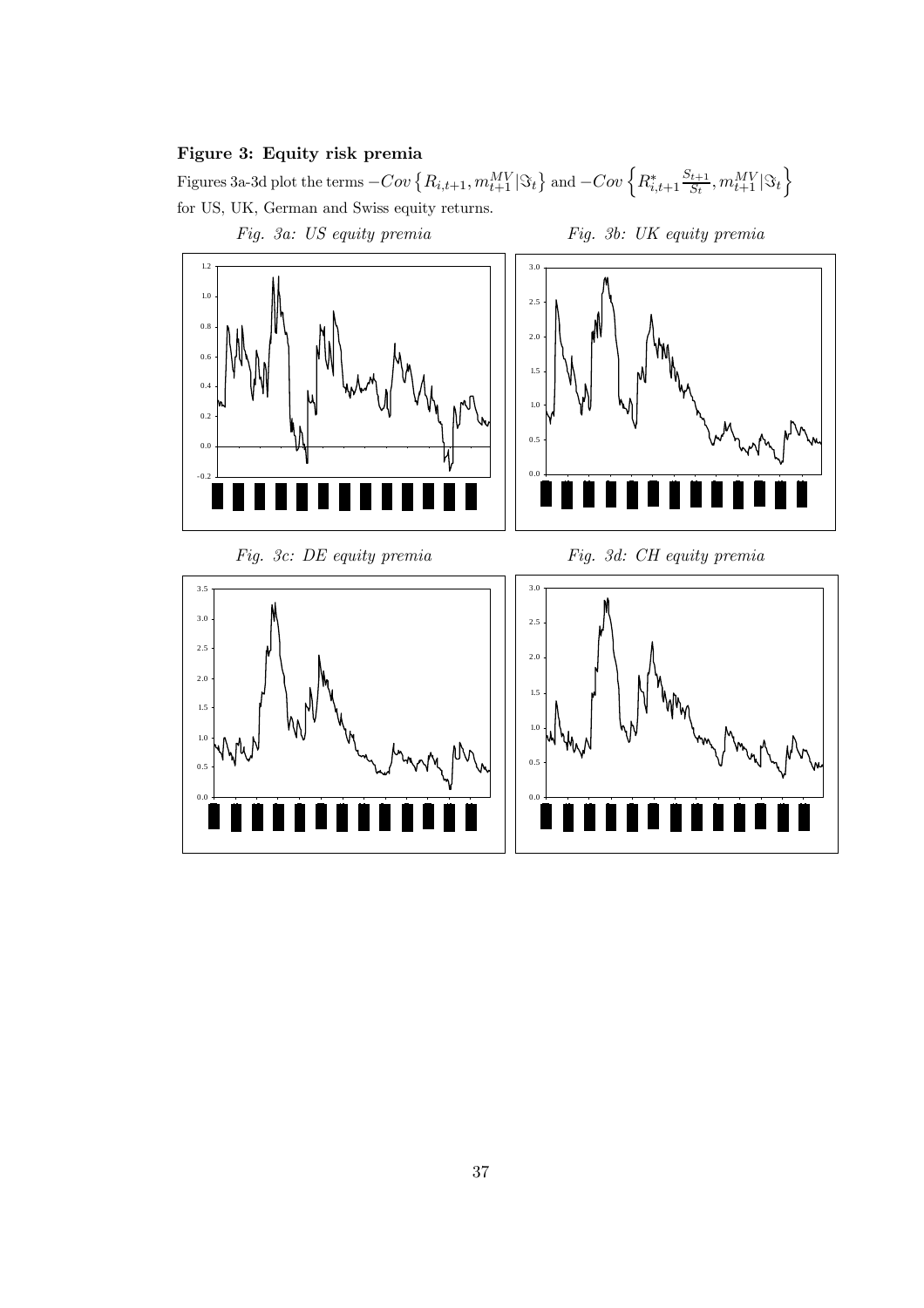### Figure 4: Bond risk premia

Figures 4a-4d plot the terms  $-Cov\left\{R_{i,t+1}, m_{t+1}^{MV}|\Im_t\right\}$  and  $-Cov\left\{R_{i,t+1}^*\frac{S_{t+1}}{S_t}, m_{t+1}^{MV}|\Im_t\right\}$  $\mathcal{L}$ for US, UK, German and Swiss bond returns.

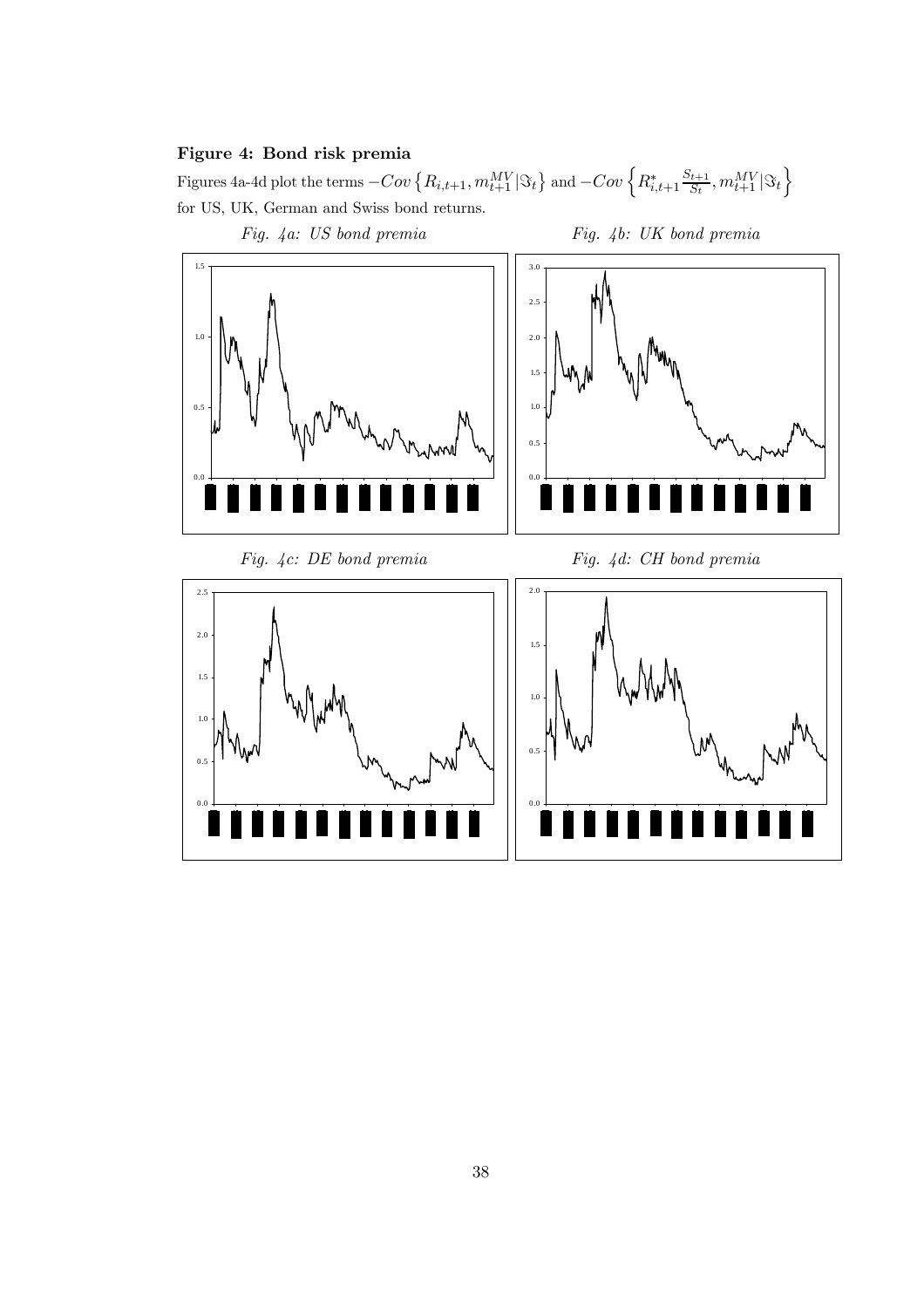Figure 5: Equity market volatility versus foreign exchange volatility Figures 5a-5c plot the ratios  $\left[abs\left(Var\left\{r_{i,t+1}|\Im_t\right\} - Var\left\{r_{i,t+1}^*|\Im_t\right\}\right)\right]/Var\left\{\Delta s_{t+1}|\Im_t\right\}$ for the equity returns US-UK, US-Germany and US-Switzerland and the corresponding exchange rates, USD/GBP, USD/DEM and USD/CHF, respectively.



Fig. 5c: US-CH